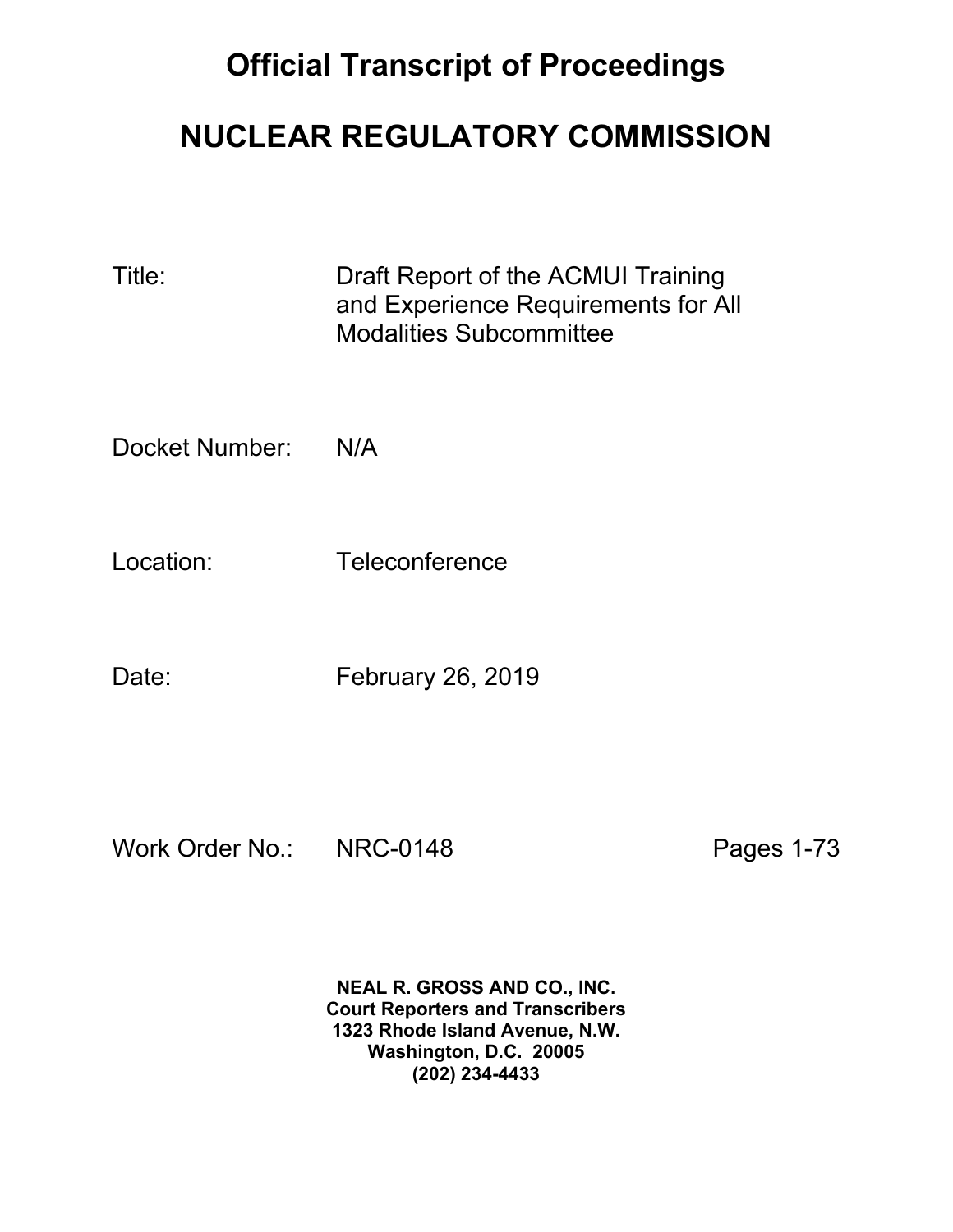### UNITED STATES OF AMERICA

## NUCLEAR REGULATORY COMMISSION

+ + + + +

ADVISORY COMMITTEE ON THE MEDICAL USES OF ISOTOPES

+ + + + +

TELECONFERENCE

+ + + + +

TUESDAY

FEBRUARY 26, 2019

+ + + + +

The meeting convened by teleconference at 10:00 a.m., Christopher J. Palestro, M.D., ACMUI Chairman, presiding.

MEMBERS PRESENT:

CHRISTOPHER J. PALESTRO, M.D., ACMUI Chairman; Nuclear Medicine Physician

DARLENE F. METTER, M.D., ACMUI Vice Chairman; Diagnostic Radiologist

VASKEN DILSIZIAN, M.D., Nuclear Cardiologist

RONALD D. ENNIS, M.D., Radiation Oncologist

(Brachytherapy)

RICHARD L. GREEN, Nuclear Pharmacist MELISSA C. MARTIN, Nuclear Medicine Physicist MICHAEL D. O'HARA, Ph.D., FDA Representative ZOUBIR OUHIB, Therapy Medical Physicist

**NEAL R. GROSS** COURT REPORTERS AND TRANSCRIBERS 1323 RHODE ISLAND AVE., N.W.<br>WASHINGTON, D.C. 20005-3701 (202) 234-4433 WASHINGTON, D.C. 20005-3701 (202) 234-4433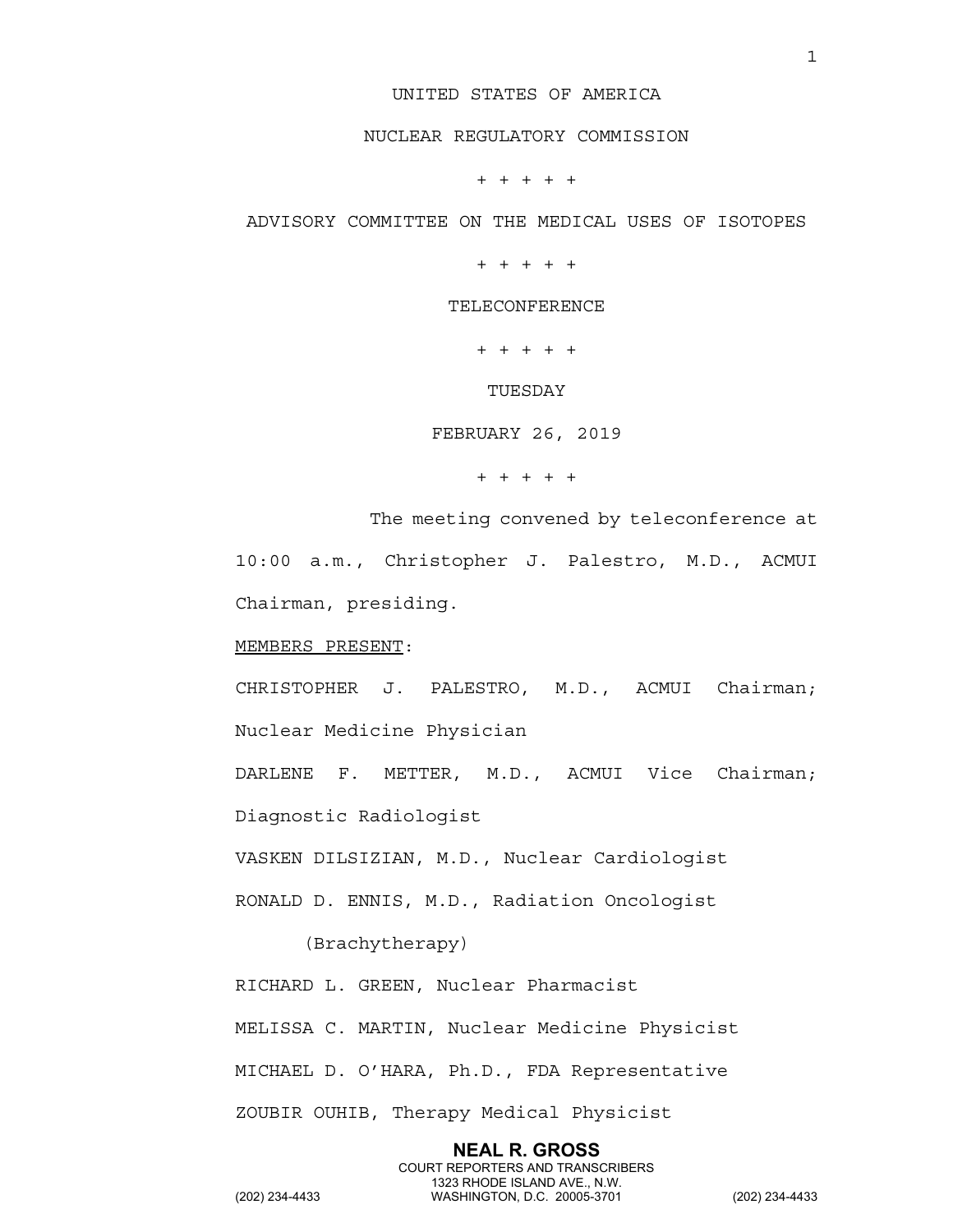A. ROBERT SCHLEIPMAN, Ph.D., Health Care Administrator

MICHAEL SHEETZ, Radiation Safety Officer MEGAN L. SHOBER, Agreement State Representative LAURA M. WEIL, Patients' Rights Advocate

### NON-VOTING MEMBER PRESENT:

HARVEY B. WOLKOV, M.D., Radiation Oncologist (GSR)

#### STAFF PRESENT:

ANDREA KOCK, Director, Division of Materials Safety,

Security, States, and Tribal Programs (MSST) CHRISTIAN EINBERG, ACMUI Designated Federal Officer (DFO), Chief, NMSS/MSST/MSEB

SOPHIE HOLIDAY, ACMUI DFO

KELLEE JAMERSON, ACMUI DFO; ACMUI Coordinator

MARYANN AYOADE, NMSS/MSST/MSEB

SAID DAIBES, Ph.D., NMSS/MSST/MSEB

LISA DIMMICK, Medical Radiation Safety Team Leader,

NMSS/MSST/MSEB

SARA FORSTER, R-III/DNMS/MLB

ROBERT GALLAGHAR, R-I/DNMS/MLAB

EDWARD HARVEY, R-III/DNMS/MIB

ESTHER HOUSEMAN, OGC/GCLR/RMR

DONNA-BETH HOWE, Ph.D., NMSS/MSST/MSEB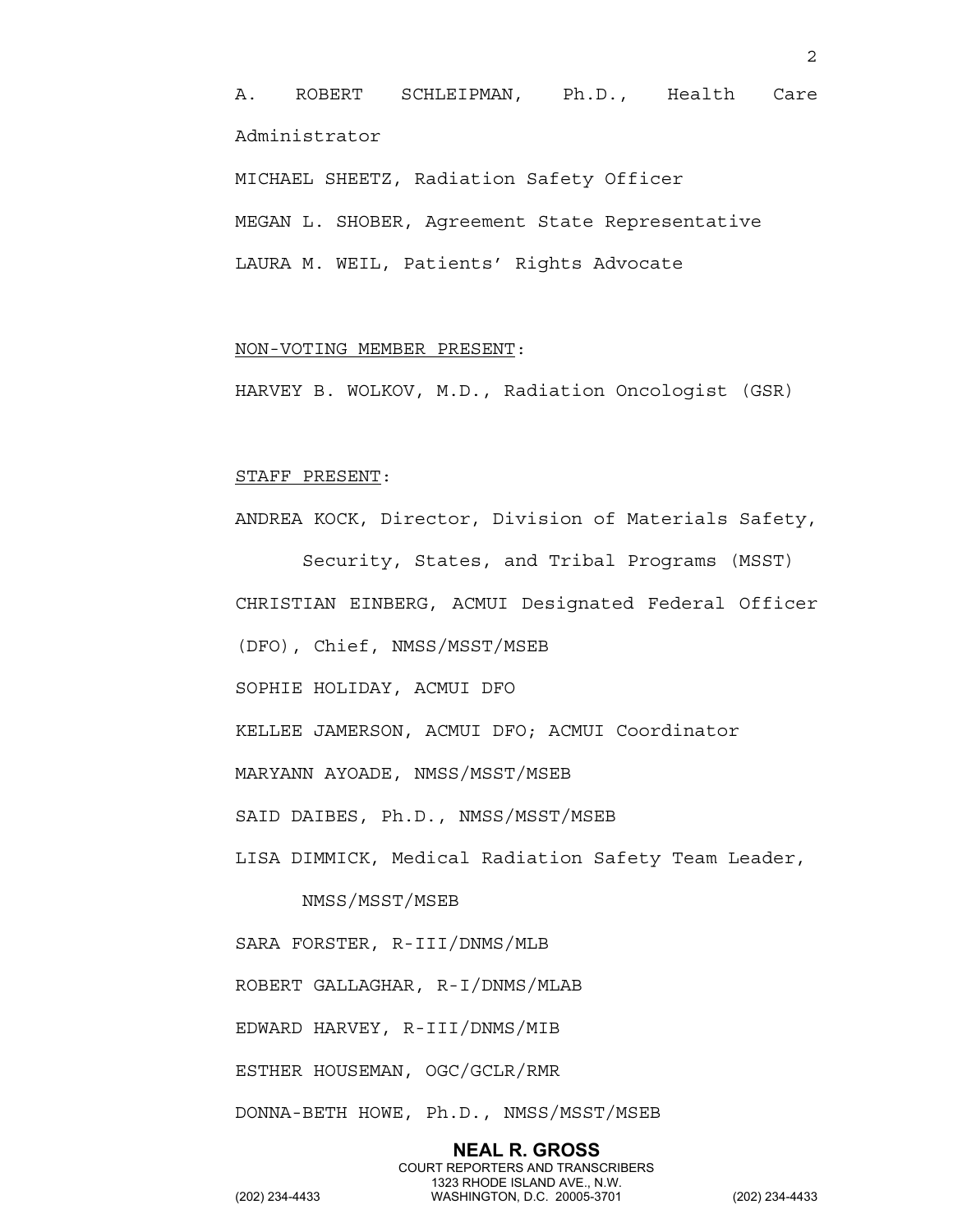IAN IRVIN, OGC/GCLR/RMR

DONNA JANDA, R-I/DNMS/MLAB SARAH LOPAS, NMSS/MSST/MSEB KATHY MODES, NMSS/MSST/ASPB JANICE NGUYEN, R-I/DNMS/MLAB PATTY PELKE, R-III/DNMS/MLB ZAHID SULAIMAN, R-III/DNMS/MIB KATHERINE TAPP, Ph.D., NMSS/MSST/MSEB

#### MEMBERS OF THE PUBLIC PRESENT:

MICHAEL BAXTER, American Pharmacists Association KENDALL BERRY, Fox Chase Cancer Center JANET BUKOVCAN, British Technology Group (BTG) MARY BURKHART, Illinois Emergency Management Agency

(IEMA)

WILLIAM CHEN, *unaffiliated*

JOHN CHIPPO, Pennsylvania Department of

Environmental Protection (PDEP)

THOMAS CONLEY, University of Kansas Medical Center

WHITNEY COX, IEMA

DAVID CROWLEY, North Carolina Department of Health

and Human Services, Radiation Protection

Section

ARIEL DOUCET, Virtua Health

BRIAN ERASMUS, BTG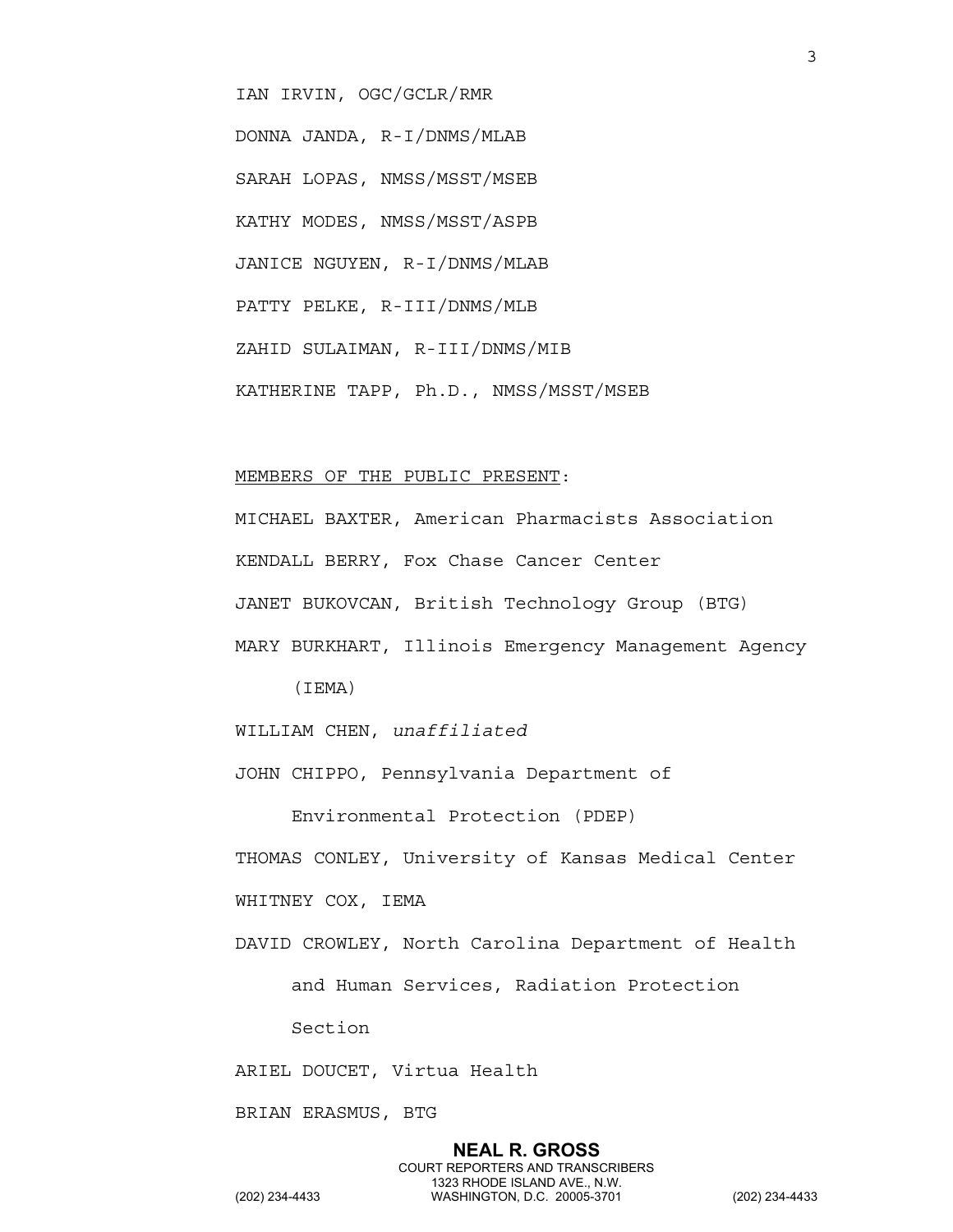LYNNE A. FAIROBENT, *unaffiliated*

SHERRIE FLAHERTY, Minnesota Radioactive Materials Unit

MIKE FULLER, Virginia Department of Health (VDH)

SANDY GABRIEL, *unaffiliated*

WENDY GALBRAITH, University of Oklahoma Health

Sciences Center

BENNETT GREENSPAN, M.D., Medical College of Georgia,

Augusta University

MIGUEL de la GUARDIA, Cook Children's Medical Center MICHAEL GUASTELLA, Council on Radionuclides and

Radiopharmaceuticals, Inc. (CORAR)

STANLEY HAMPTON, Eli Lilly

DAN HILL, Cardinal Health

DANIEL JANUSESKI, Virtua Health

TRACY JUE, California Department of Public Health

SUE LANGHORST, Ph.D., *unaffiliated*

RALPH LIETO, St. Joseph Mercy Health System

CINDI LUCKETT-GILBERT, Shertech Pharmacy

CAROL MARCUS, Ph.D, M.D., University of California

at Los Angeles (UCLA)

RICHARD MARTIN, American Association of Physicists

in Medicine (AAPM)

SAMUEL MEHR, M.D., Nebraska Cancer Specialists ASHLEY MISHOE, University of California, San

**NEAL R. GROSS** COURT REPORTERS AND TRANSCRIBERS 1323 RHODE ISLAND AVE., N.W.<br>WASHINGTON, D.C. 20005-3701 (202) 234-4433 WASHINGTON, D.C. 20005-3701 (202) 234-4433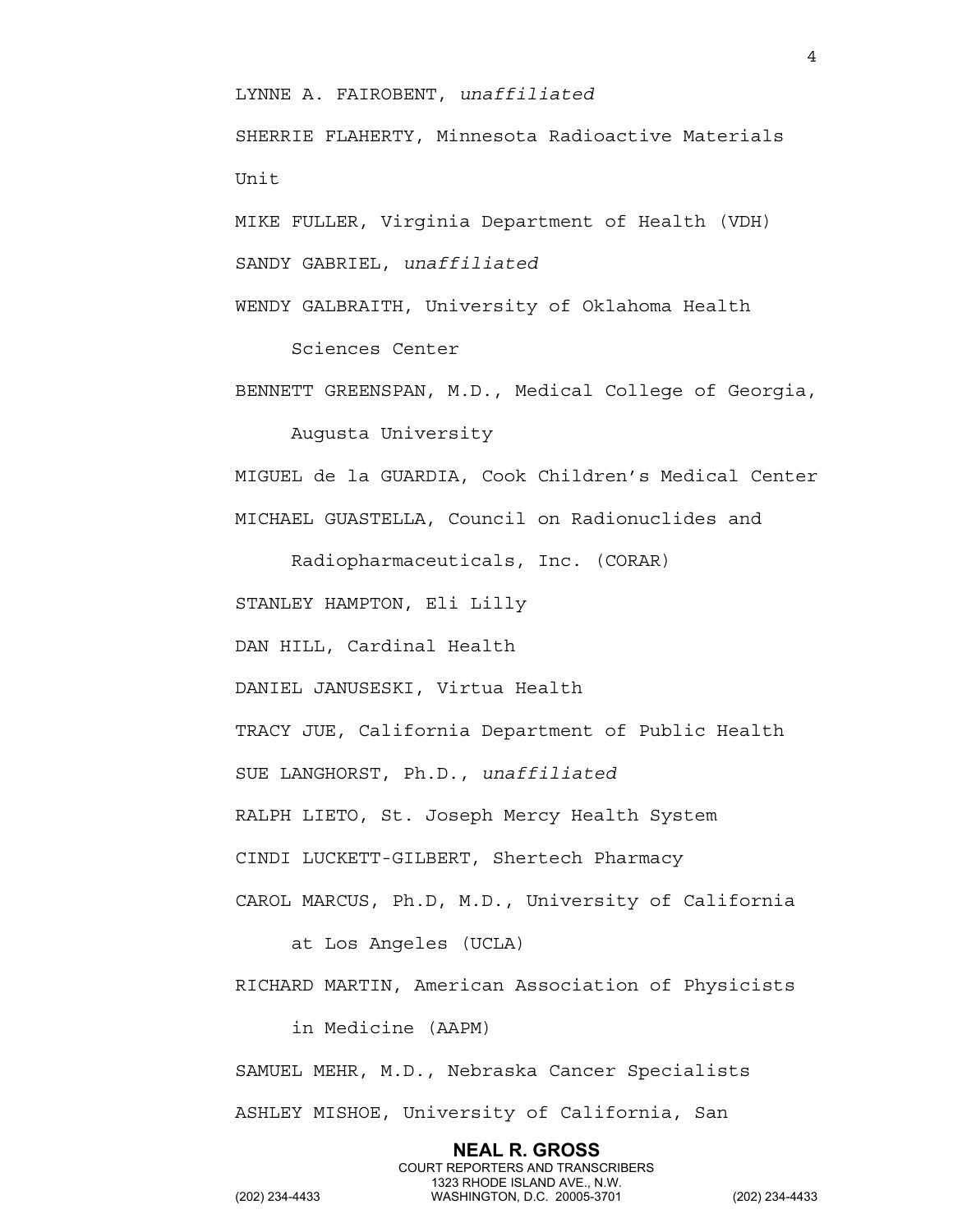Francisco

MARY MOORE, VDH

JOSHUA MYERS, PDEP

CHRISTOPHER OTT, PDEP

BRANDON PATERSON, *unaffiliated*

RICHARD PEROS, New Jersey Department of

Environmental Protection (NJDEP)

MICHAEL PETERS, American College of Radiology (ACR)

CARMINE PLOTT, Novant Health

ARIA RAZMARIA, M.D., UCLA Medical Center

GLORIA ROMANELLI, ACR

GEORGE SEGALL, M.D., American Board of Nuclear

Medicine (ABNM)

BEN SEIBER, PDEP

BETH SHELTON, Tennessee Department of Environment and Conservation

JEFFRY SIEGEL, Ph.D., Nuclear Physics Enterprises

DANIEL STROHMEYER, *unaffiliated*

CINDY TOMLINSON, American Society of Radiation

Oncology (ASTRO)

MICHAEL UJHELYI, BTG

PAUL WALLNER, M.D., 21st Century Oncology, Inc.

MATTHEW WILLIAMSON, Memorial Sloan Kettering Cancer

Center

MELONIE WISSING, VDH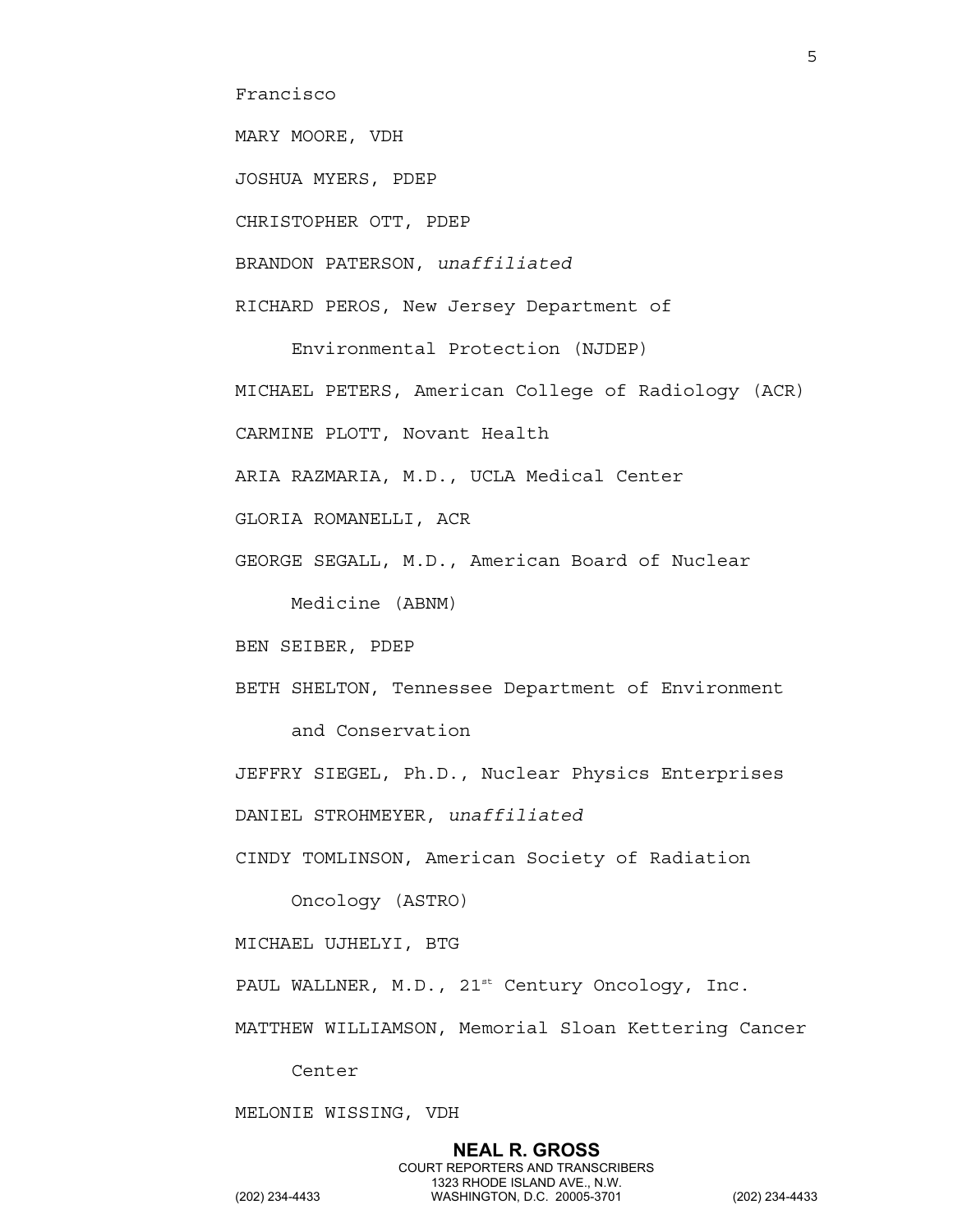1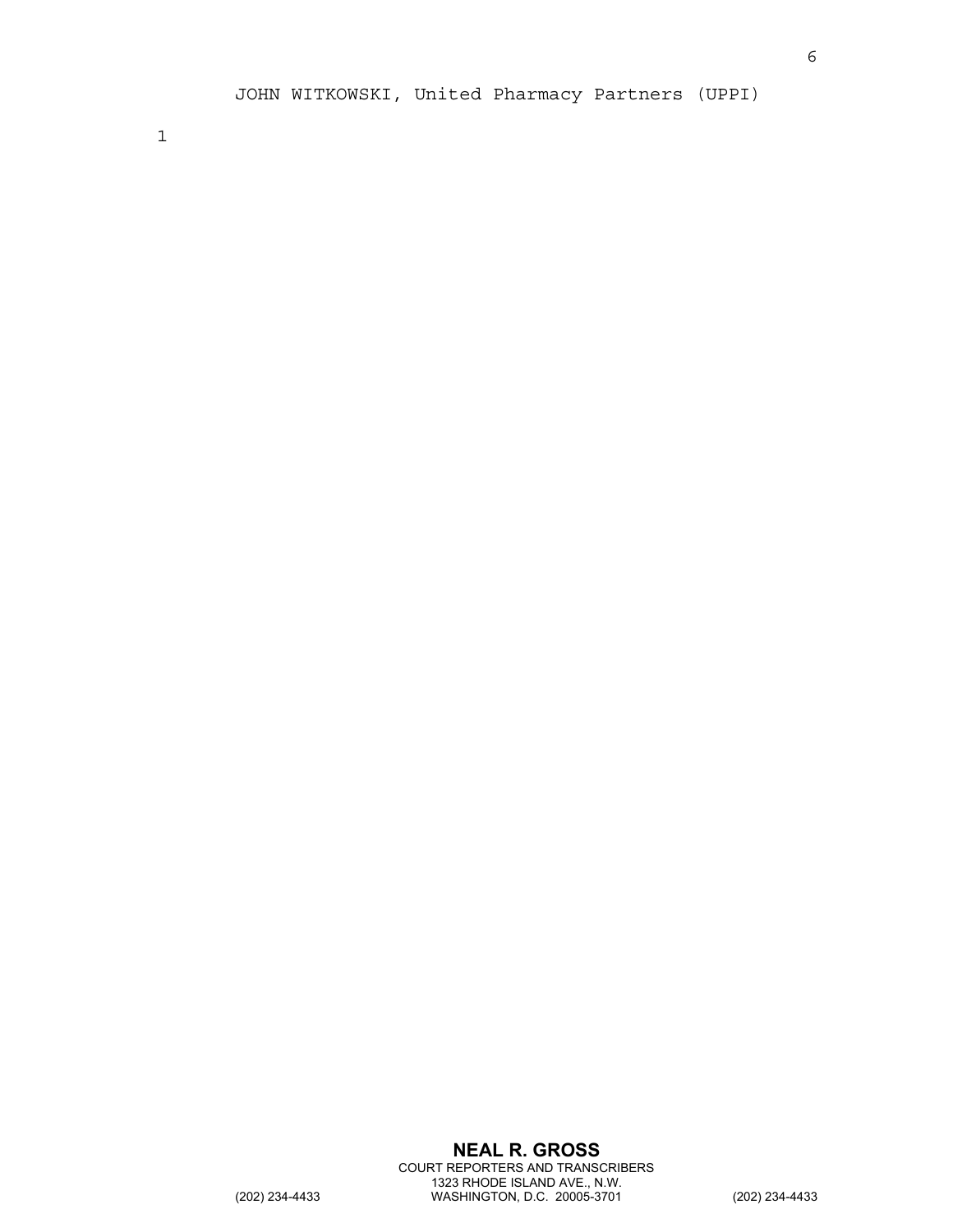1 P-R-O-C-E-E-D-I-N-G-S

**NEAL R. GROSS** 2 (10:15 a.m.) 3 MR. EINBERG: Thank you. This is Chris 4 Einberg. I am the Branch Chief of the Medical Safety 5 and Events Assessment Branch, and I wanted to 6 apologize for the technical difficulties that we have 7 been having right now getting the webinar running. 8 As Sophie mentioned, the slides will be 9 available on the ACMUI public website. So we're going 10 to try to get the webinar running, but if you cannot 11 access the -- or if we can't get the webinar running, 12 then please access the slides from the -- from the 13 public SharePoint -- or from the public website. 14 So I am going to start with the opening 15 remarks here. As the Designated Federal Officer for 16 this meeting, I am pleased to welcome you to the 17 public meeting of the Advisory Committee on the 18 Medical Uses of Isotopes. 19 Once again, my name is Chris Einberg. I'm 20 the Branch Chief of the Medical Safety and Events 21 Assessment Branch, and I have been designated as the 22 Federal Officer for this Advisory Committee in 23 accordance with 10 CFR Part 7.11. 24 Present today as the Designated Officer 25 is Sophie Holiday. And, likewise, as a Designated

COURT REPORTERS AND TRANSCRIBERS

1323 RHODE ISLAND AVE., N.W.<br>WASHINGTON, D.C. 20005-3701

(202) 234-4433 WASHINGTON, D.C. 20005-3701 (202) 234-4433

7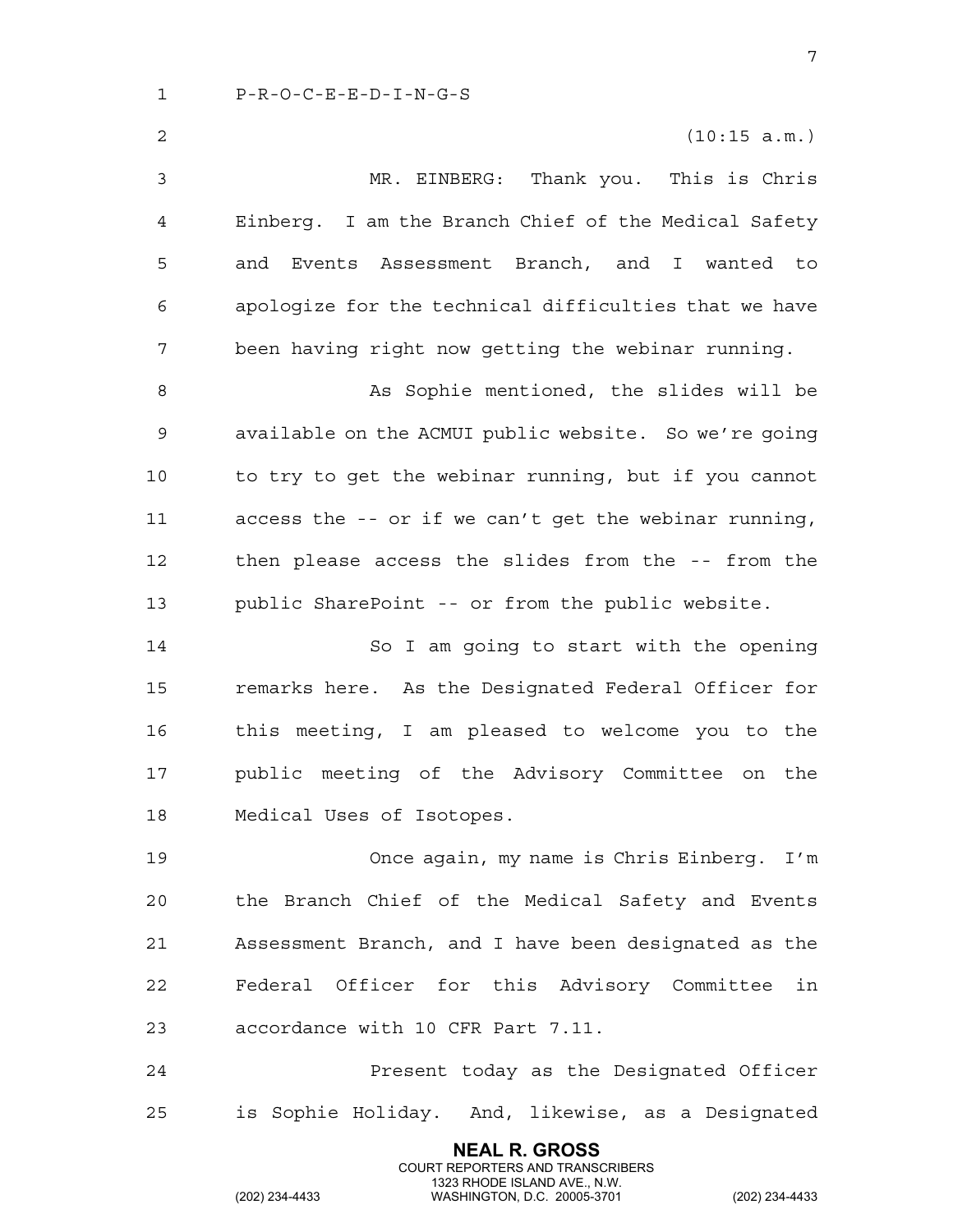1 Federal Officer, I would like to introduce Kellee 2 Jamerson, who was assigned to the role of the ACMUI 3 Coordinator in December.

4 This is an announced meeting of the 5 committee. It has been held in accordance with the 6 rules and the regulations of the Federal Advisory 7 Committee Act and the Nuclear Regulatory Commission. 8 This meeting is being transcribed by the NRC and may 9 also be transcribed or recorded by others.

10 The meeting was announced on -- or in the 11 February 4, 2019, edition of the Federal Register, 12 Volume 84, page 1521.

13 The function of the committee is to 14 advise the staff on issues and questions that arise 15 on the medical use of byproduct material. The 16 Committee provides counsel to the staff, but does not 17 determine or direct the actual decisions of the staff 18 or the Commission. The NRC solicits the views of the 19 Committee and values their opinions.

20 I request that whenever possible we try 21 to reach a consensus on the various issues that we 22 will discuss today, but I also recognize that there 23 may be minority or dissenting opinions. If you have 24 such opinions, please allow them to be read into the 25 record.

> **NEAL R. GROSS** COURT REPORTERS AND TRANSCRIBERS

1323 RHODE ISLAND AVE., N.W.<br>WASHINGTON, D.C. 20005-3701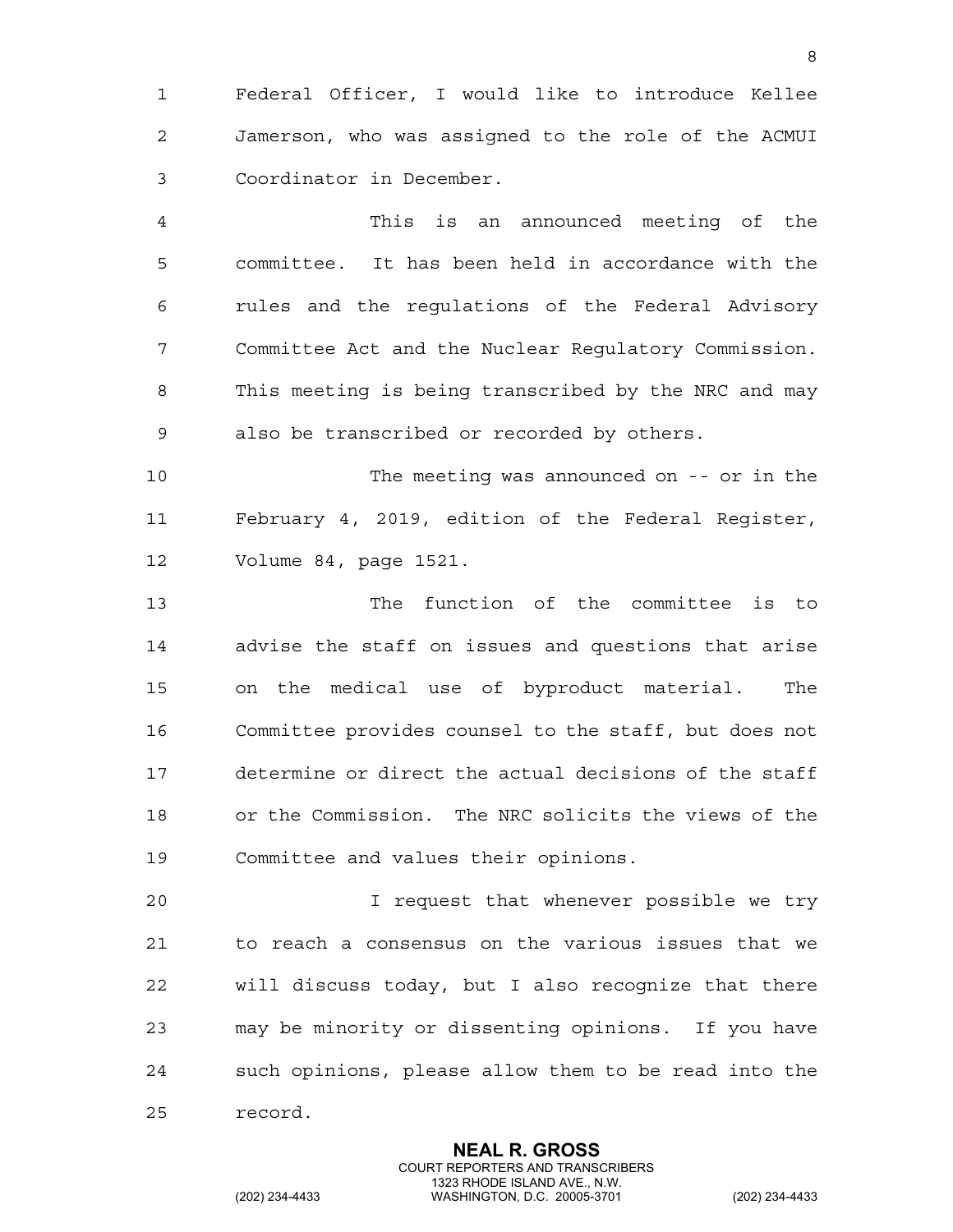**NEAL R. GROSS** COURT REPORTERS AND TRANSCRIBERS 1 At this point, I would like to perform a 2 roll call of the ACMUI members participating today. 3 First is Dr. Christopher Palestro, Chairman, Nuclear 4 Medicine Physician. 5 CHAIR PALESTRO: Present. 6 MR. EINBERG: Dr. Darlene Metter, Vice 7 Chairman, Diagnostic Radiologist. 8 VICE CHAIR METTER: Present. 9 MR. EINBERG: Dr. Vasken Dilsizian, 10 Nuclear Cardiologist. 11 MEMBER DILSIZIAN: Present. 12 MR. EINBERG: Dr. Ronald Ennis, Radiation 13 Oncologist. 14 MEMBER ENNIS: Here. 15 MR. EINBERG: Mr. Richard Green, Nuclear 16 Pharmacist. 17 MEMBER GREEN: Present. 18 MR. EINBERG: Ms. Melissa Martin, Nuclear 19 Medicine Physicist. 20 MEMBER MARTIN: Present. 21 MR. EINBERG: Dr. Michael O'Hara, FDA 22 Representative. 23 MEMBER O'HARA: Present. 24 MR. EINBERG: Mr. Zoubir Ouhib, Radiation 25 Therapy Physicist.

9

1323 RHODE ISLAND AVE., N.W.<br>WASHINGTON, D.C. 20005-3701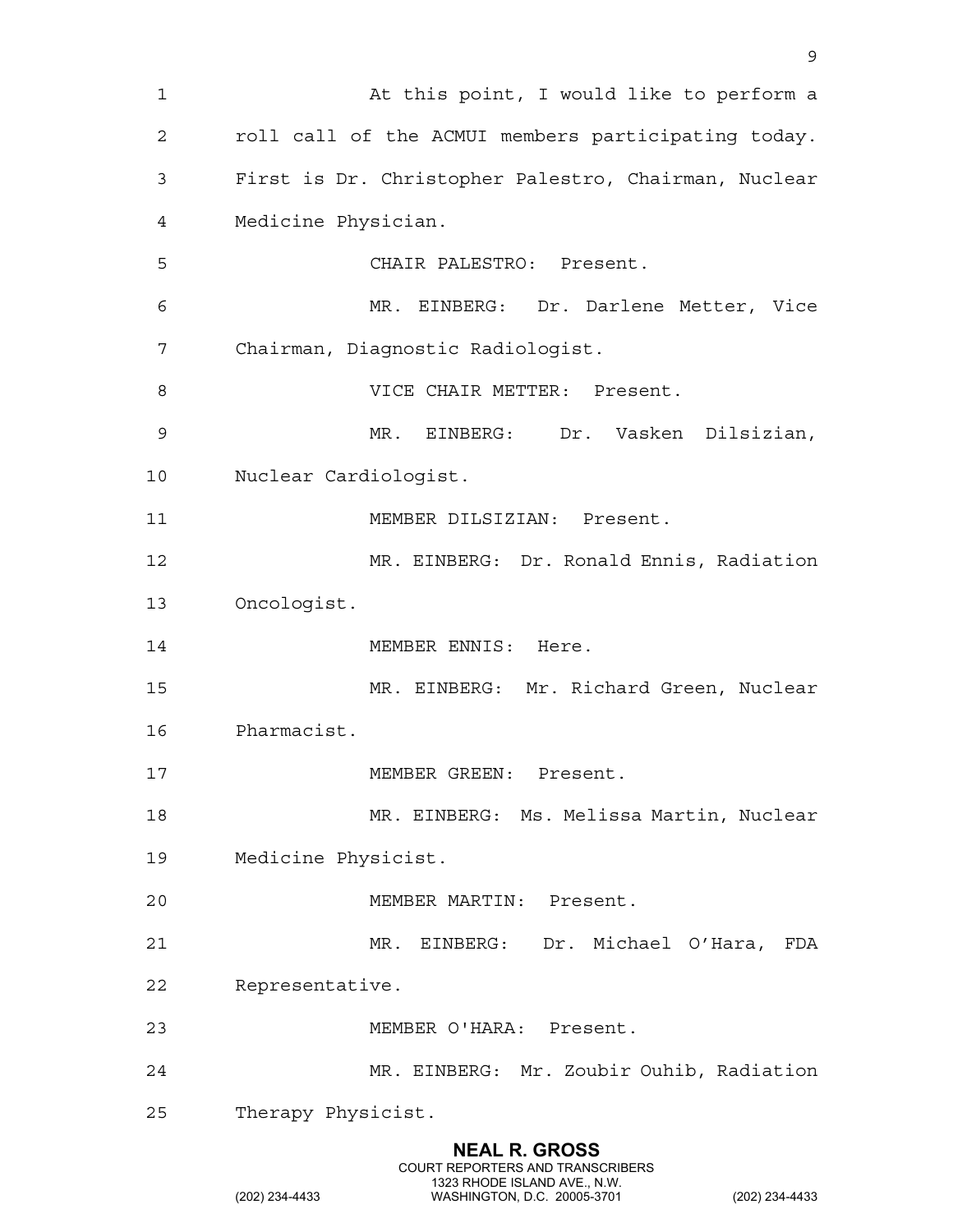| 1              | MEMBER OUHIB: Present.                                   |
|----------------|----------------------------------------------------------|
| 2              | MR. EINBERG: Dr. A. Robert Schleipman,                   |
| 3              | Health Care Administrator.                               |
| $\overline{4}$ | MEMBER SCHLEIPMAN: Present.                              |
| 5              | MR. EINBERG: Mr. Michael Sheetz,                         |
| 6              | Radiation Safety Officer.                                |
| 7              | MEMBER SHEETZ: Present.                                  |
| 8              | MR. EINBERG: Ms. Meghan Shober, State                    |
| 9              | Government Representative.                               |
| 10             | MEMBER SHOBER: Present.                                  |
| 11             | MR. EINBERG: Ms. Laura Weil, Patients'                   |
| 12             | Rights Advocate.                                         |
| 13             | MEMBER WEIL: Present.                                    |
| 14             | MR. EINBERG: Okay. We have a quorum.                     |
| 15             | On the phone we also have Dr. Wolkov.                    |
| 16             | Dr. Wolkov has been selected as the ACMUI Radiation      |
| 17             | Oncologist. He is pending a security clearance, but      |
| 18             | may participate in the meeting. However, he does not     |
| 19             | have voting rights at this time.                         |
| 20             | And I now ask that NRC staff members who                 |
| 21             | are present to identify themselves. I'll start with      |
| 22             | individuals in the room here. And, Sophie, if you        |
| 23             | want to go first.                                        |
| 24             | MS. HOLIDAY: Hi. Sophie Holiday,                         |
| 25             | Medical Radiation Safety Team.                           |
|                | <b>NEAL R. GROSS</b><br>COURT REPORTERS AND TRANSCRIBERS |

10

1323 RHODE ISLAND AVE., N.W.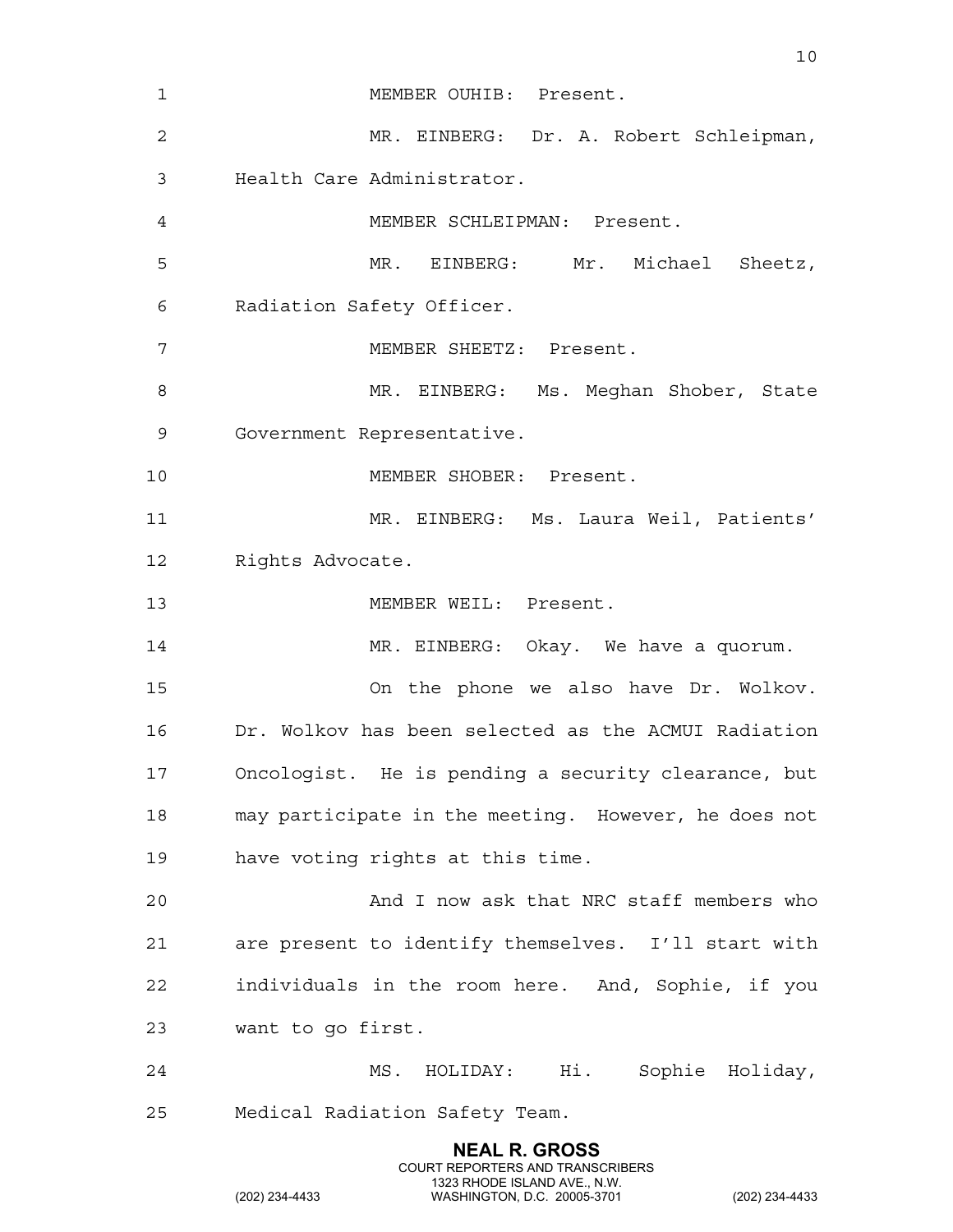1 MS. JAMERSON: Kellee Jamerson, Medical 2 Radiation Safety Team. 3 MS. HOUSEMAN: Esther Houseman, OGC. 4 MS. LOPAS: Sarah Lopas, Medical 5 Radiation Safety Team. 6 MR. IRVIN: Ian Irvin, OGC. 7 DR. TAPP: Katie Tapp, Medical Radiation 8 Safety Team. 9 MR. EINBERG: Donna-Beth Howe is here as 10 well. And now I'll go to the NRC staff members on 11 the phone. Can you please identify yourselves? 12 MS. AYOADE: Maryann Ayoade, Medical 13 Radiation Safety Team. 14 MR. EINBERG: Okay. Thank you. Members 15 of the public who notified Ms. Jamerson that they 16 would be participating on the teleconference will be 17 captured in the transcripts. Those of you who did 18 not provide prior notification, please contact Ms. 19 Jamerson at kellee.jamerson@nrc.gov, and that's K-E-20 L-L-E-E dot J-A-M-E-R-S-O-N at nrc.gov, or at (301) 21 415-7408. 22 We have a bridge line available, and that 23 phone number is (888) 790-6447. The passcode to 24 access the bridge line is 3279476#. Once again, 25 3279476#.

> **NEAL R. GROSS** COURT REPORTERS AND TRANSCRIBERS

11

1323 RHODE ISLAND AVE., N.W.<br>WASHINGTON, D.C. 20005-3701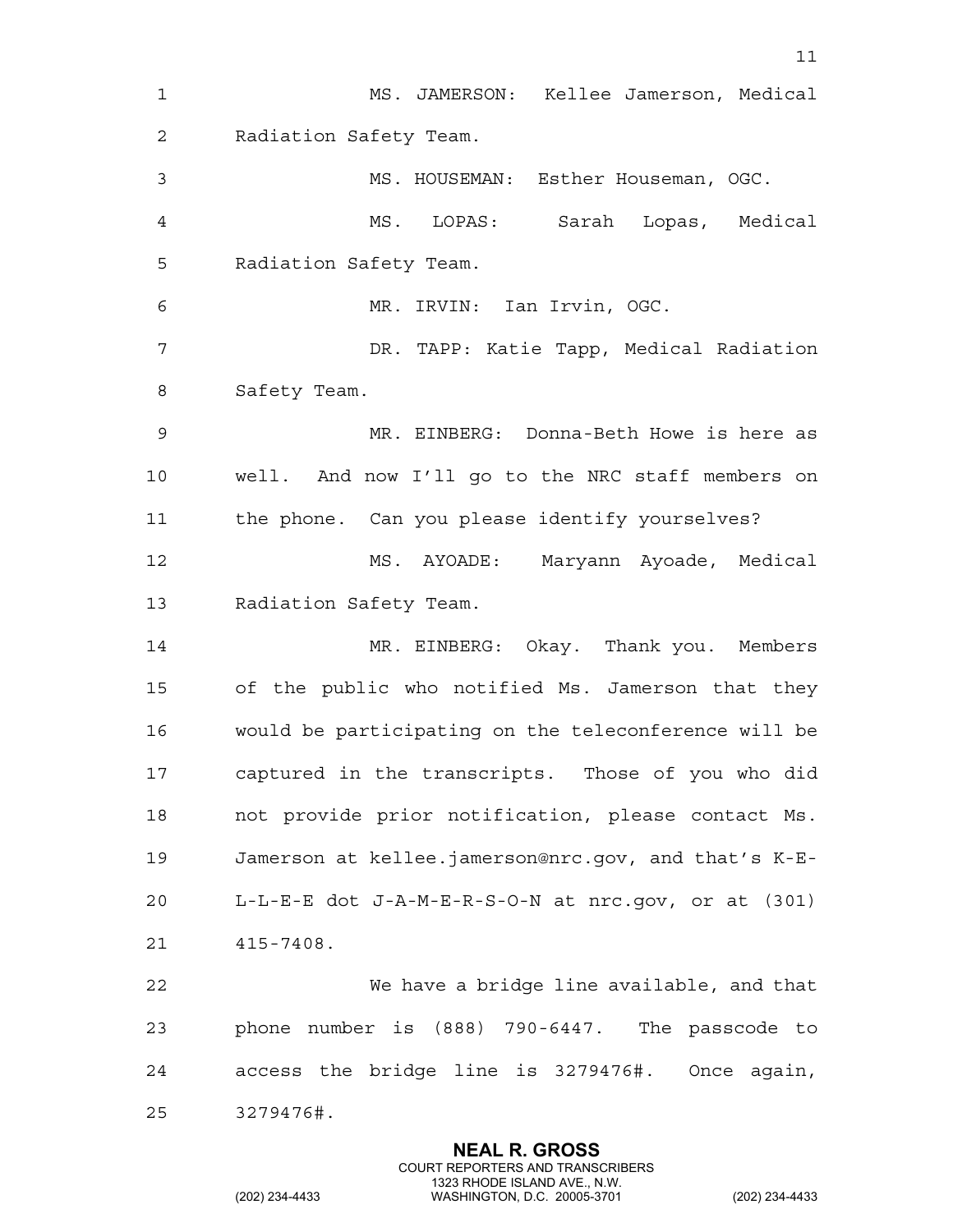**NEAL R. GROSS** 1 This meeting is also using the 2 GoToWebinar application to view the presentation 3 handouts real time. Hopefully, we are getting that 4 up. 5 Maryann, have you been able to get that 6 going? 7 MS. AYOADE: Yes. It's up and running. 8 MR. EINBERG: Okay. Thank you so much. 9 MS. AYOADE: If anyone on the line can't 10 see it, let me know. 11 MR. EINBERG: And you can access the 12 webinar by going to www.gotowebinar.com and searching 13 for meeting ID 657537587. Once again, that's 14 657537587. 15 The purpose of this meeting is to discuss 16 the draft report of the ACMUI Training and Experience 17 Requirements for All Modalities Subcommittee. In its 18 report, the subcommittee provides recommendations 19 with respect to the T&E requirements for all 20 modalities under 10 CFR Part 35, Medical Use of 21 Byproduct Material, with specific focus on Part 22 35.300 uses. 23 Individuals who would like to ask a 24 question or make a comment regarding a specific issue 25 the Committee has discussed should dial star one to

COURT REPORTERS AND TRANSCRIBERS

12

1323 RHODE ISLAND AVE., N.W.<br>WASHINGTON, D.C. 20005-3701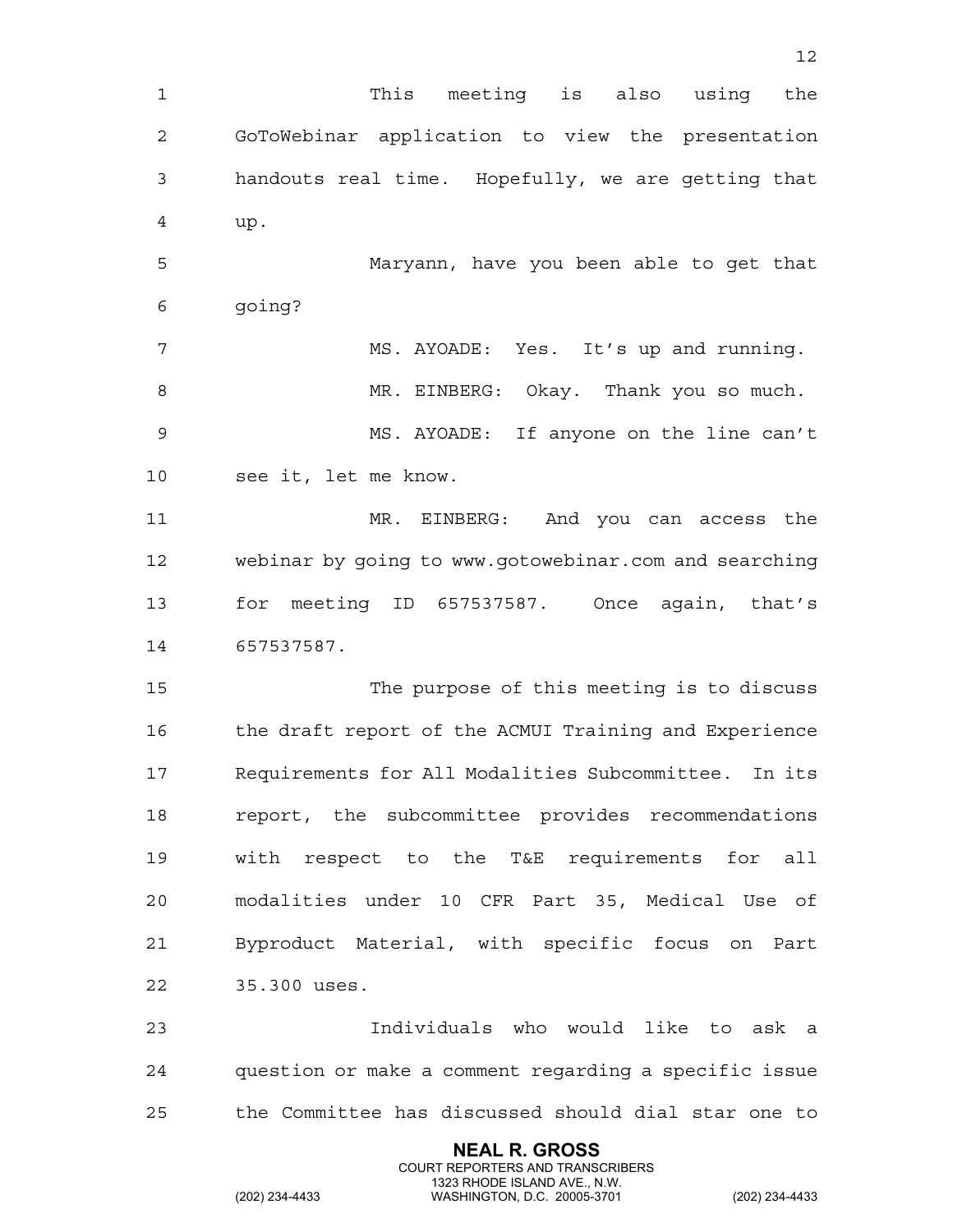1 signal the operator that you wish to speak. Please 2 clearly state your first and last name for the record. 3 Comments and questions are usually addressed by the 4 Committee near the end of the presentation after the 5 Committee has fully discussed the topic. We will 6 notify the operator when we are ready for the public 7 comment period of the meeting.

8 I would also like to add that the handouts 9 and agenda for this meeting are available on the NRC's 10 public website.

11 At this time, I ask that everyone on the 12 call who is not speaking to place their phones on 13 mute. If you do not have the capability to mute your 14 phone, please press star six to utilize the conference 15 line mute and unmute functions.

16 I would also like to ask everyone to 17 exercise extreme care to ensure that background noise 18 is kept at a minimum as any stray background sounds 19 can be very disruptive on a conference call this 20 large.

21 At this point, I would like to turn the 22 meeting back to Dr. Palestro.

23 CHAIR PALESTRO: Thank you, Mr. Einberg. 24 This is Dr. Christopher Palestro, Chair of the ACMUI, 25 and I will now turn the meeting over to Dr. Darlene

> **NEAL R. GROSS** COURT REPORTERS AND TRANSCRIBERS

1323 RHODE ISLAND AVE., N.W.<br>WASHINGTON, D.C. 20005-3701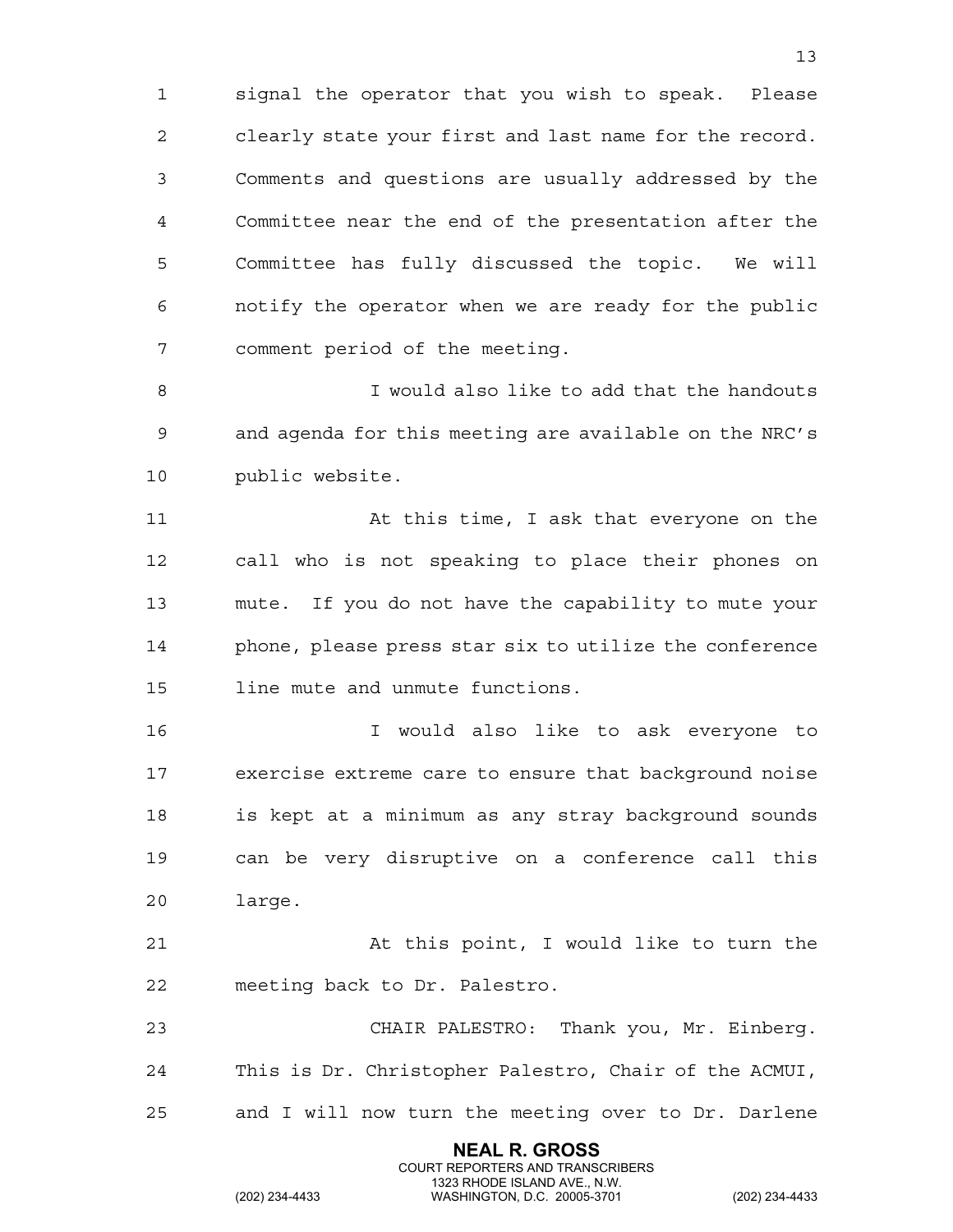1 Metter, who chairs the Subcommittee for Training and 2 Experience for All Modalities for presentation of the 3 subcommittee's report. Dr. Metter?

4 VICE CHAIR METTER: Thank you, Dr. 5 Palestro, and thank you for letting us use this 6 conference call to present our Subcommittee report. 7 And before I start, I would like to thank the work by 8 Subcommittee members Dr. Ronald Ennis, Dr. Robert 9 Schleipman, Mr. Michael Sheetz, Ms. Megan Shober, and 10 Ms. Laura Weil.

11 While I present this presentation for our 12 document that we submitted, you will have slides that 13 will help point out the key points of this document. 14 The Subcommittee charge. In 2016, the 15 U.S. NRC ACMUI's Subcommittee on Training and 16 Experience Requirements for All Modalities was 17 charged to periodically review the training and 18 experience requirements for the medical use of 19 unsealed byproduct material under Title 10, Code of 20 Federal Regulations, Part 35, Subparts D to H, to 21 make recommendations for changes as needed.

22 Subcommittee subcharge. The Subcommittee 23 should reprioritize its work such that the review of 24 the T&E requirements for 10 CFR 35.300, Uses, is 25 conducted prior to the review of the T&E requirements

> **NEAL R. GROSS** COURT REPORTERS AND TRANSCRIBERS

1323 RHODE ISLAND AVE., N.W.<br>WASHINGTON, D.C. 20005-3701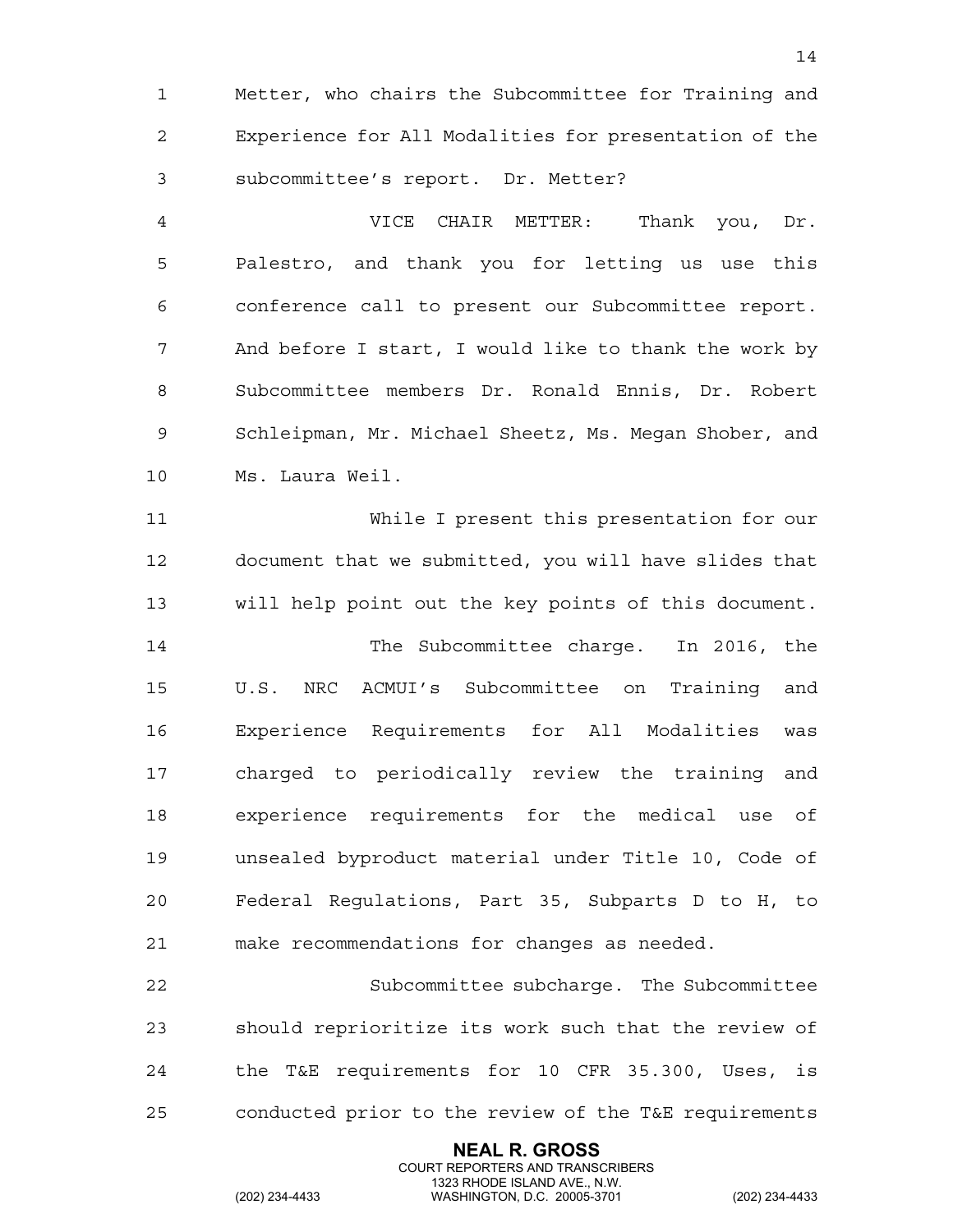1 for 10 CFR 35.200. As part of the reprioritized work, 2 and in light of the NRC's tasking, the Subcommittee 3 should consider the development of a limited scope AU 4 pathway.

5 Now I will review some of the background. 6 In March 2016, the ACMUI held a public teleconference 7 meeting to discuss the report of the Subcommittee on 8 the Training and Experience Requirements authorized 9 users of alpha, beta, and gamma emitters under 10 CFR 10 35.390.

11 During this teleconference meeting, the 12 Committee unanimously endorsed the subcommittee's 13 report and recommendations, which included 14 maintaining the existing 700-hour training and 15 experience requirements also termed the alternate 16 pathway.

17 Additionally, it was recommended that a 18 separate subcommittee be formed to conduct periodic 19 reviews of the training and experience requirements 20 for all modalities under 10 CFR Part 35.

21 The subcommittee developed a data-driven 22 standardized review template that would provide a 23 comparative format for future review and 24 reassessment. To optimize this review process, the 25 subcommittee intended to begin the review with

> **NEAL R. GROSS** COURT REPORTERS AND TRANSCRIBERS

1323 RHODE ISLAND AVE., N.W.<br>WASHINGTON, D.C. 20005-3701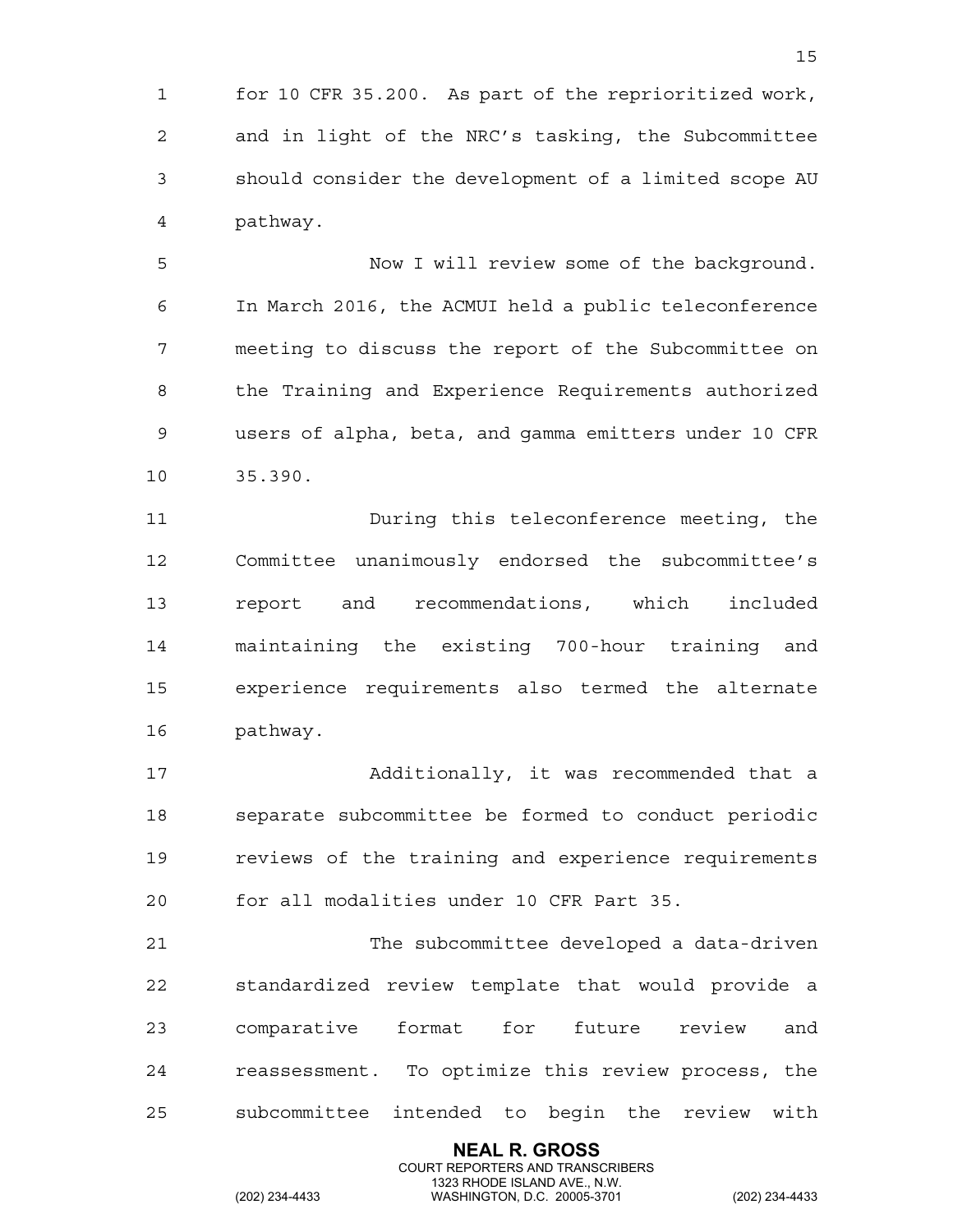1 35.100, followed by 35.200, 35.300, and so on. The 2 subcommittee completed its review of 10 CFR 35.100 3 with no suggested revisions.

4 However, because of ongoing concerns 5 about patient access to unsealed byproduct material 6 for which a written directive is required, the 7 subcommittee was directed to review the T&E 8 requirements for 10 CFR 35.300 before reviewing 9 35.200.

10 In August 2017, the Commission voted on 11 the 10 CFR Part 35 rulemaking package and included 12 direction to the NRC staff to review 10 CFR 35 Subpart 13 E and evaluate the possibility of tailored training 14 and experience with different categories of 15 radiopharmaceuticals, delineate how these categories 16 would be created, recommend the appropriate training 17 and experience requirements, and whether these 18 requirements would be satisfied based on hours of 19 training or would require a formal assessment of 20 competency.

21 In January 2018, the U.S. Food and Drug 22 Administration approved a therapeutic 23 radiopharmaceutical, lutetium-177 dotatate, with the 24 potential for greater use than previously approved 25 therapeutic radiopharmaceuticals.

> **NEAL R. GROSS** COURT REPORTERS AND TRANSCRIBERS

1323 RHODE ISLAND AVE., N.W.<br>WASHINGTON, D.C. 20005-3701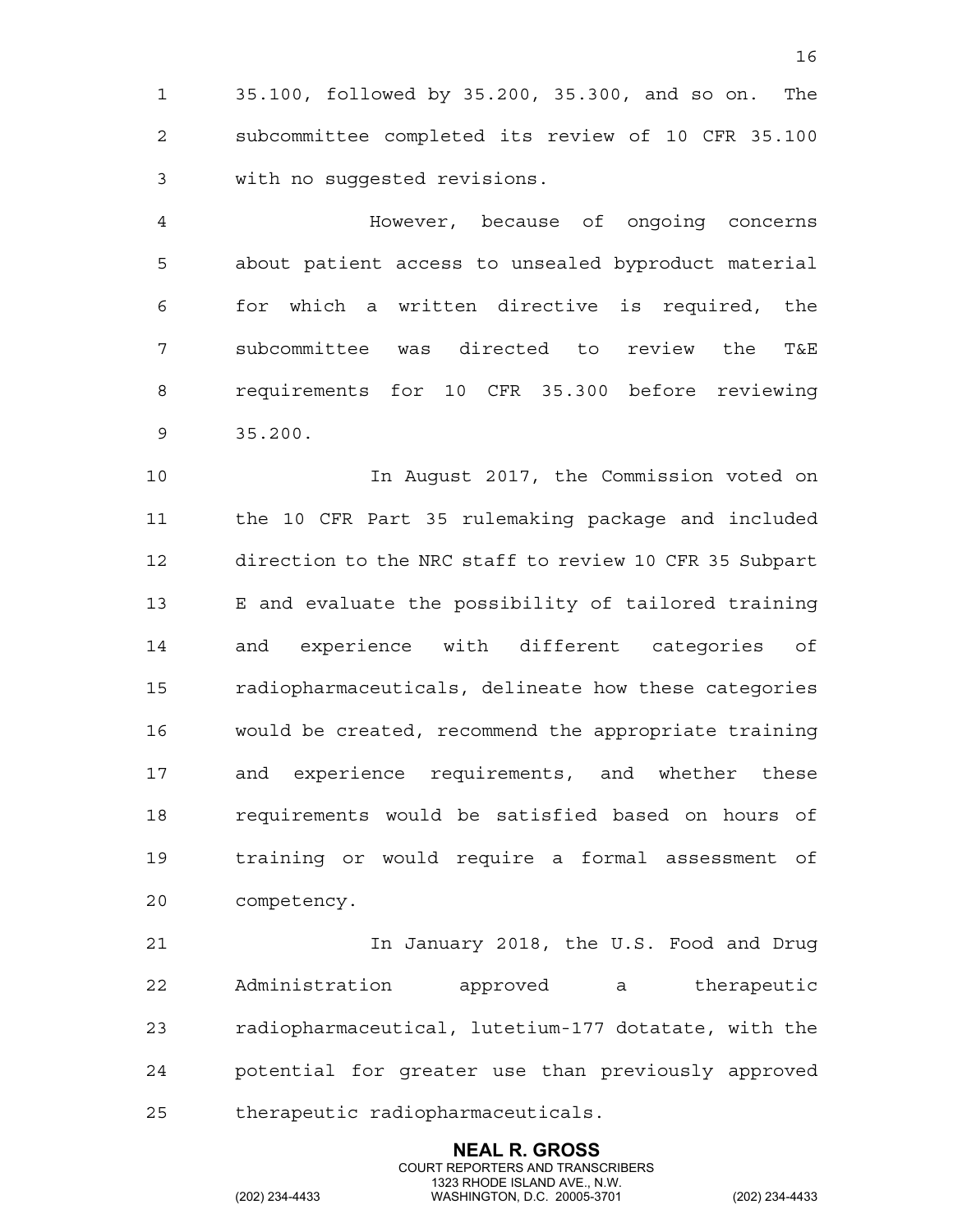1 In addition, there was a decrease in the 2 first-time candidates sitting for the American Board 3 of Nuclear Medicine or the ABNM certification exam. 4 These two observations raised concerns about a 5 potential authorized user or AU shortage in the 6 future. Thus, the ACMUI proposed the reconsideration 7 of an alternate AU pathway for 10 CFR 35.390.

8 Now, what I'll do is give the 9 Subcommittee review, comments, and recommendations, 10 and this was divided into three topics. The first 11 topic is a potential AU shortage. To address concerns 12 about a potential future shortage of AU, the 13 subcommittee reviewed the current pathways for AU 14 certification.

15 Traditionally, nuclear medicine, nuclear 16 radiology, diagnostic radiology, and radiation 17 oncology graduates of Accreditation Council for 18 Graduate Medical Education, or ACGME, approved 19 residencies, seek board certification; and, hence, 20 authorized user status, by the NRC-deemed Status 21 Boards with the American Board of Radiology, ABR; 22 Nuclear Medicine, ABNM; and Osteopathic Radiology.

23 In 2016, the ABR supported a redesigned 24 AU eligibility pathway consisting of 16 months of 25 nuclear radiology or nuclear medicine training

> **NEAL R. GROSS** COURT REPORTERS AND TRANSCRIBERS

1323 RHODE ISLAND AVE., N.W.<br>WASHINGTON, D.C. 20005-3701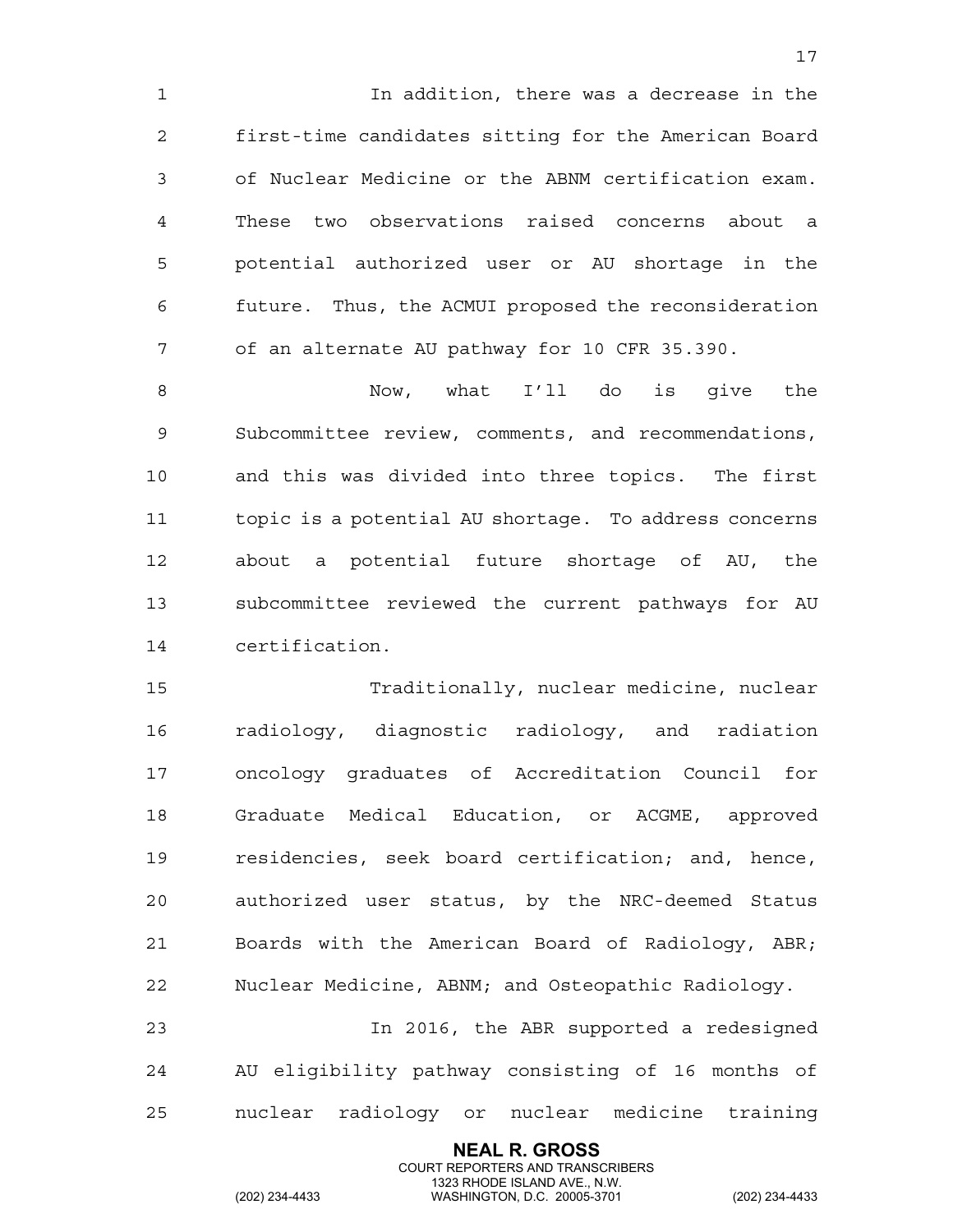1 incorporated into the 48-month or four-year ACGME-2 accredited diagnostic radiology residency.

3 This revised program is a redesigned ABR 4 pathway and would satisfy the NRC's training and 5 experience requirements for 10 CFR 35.390 via the 6 alternate pathway.

7 Upon completion of the radiology 8 residency, the graduate trainee is then eligible to 9 sit for the board certification exams for the ABR in 10 nuclear radiology and/or the ABNM.

11 Now, to explore the concern for potential 12 AU shortage, the Subcommittee reviewed the 2018 and 13 2019 ACGME website, which provided the following 14 information on the current number of potential future 15 AUs in training. And the slide you have listed the 16 total number of residents in training and the 17 estimated graduates per year. The first is nuclear 18 medicine, which has 40 programs. The peculiar aspects 19 about that residency is that it has a one-, two-, and 20 three-year pathway, with the one-year pathway taken 21 by radiologists, which are the majority of the total 22 residents.

23 So the number 79 is the total number of 24 residents currently in training with an estimate of 25 approximately 50 graduates, 40 to 50 graduates per

> **NEAL R. GROSS** COURT REPORTERS AND TRANSCRIBERS

1323 RHODE ISLAND AVE., N.W.<br>WASHINGTON, D.C. 20005-3701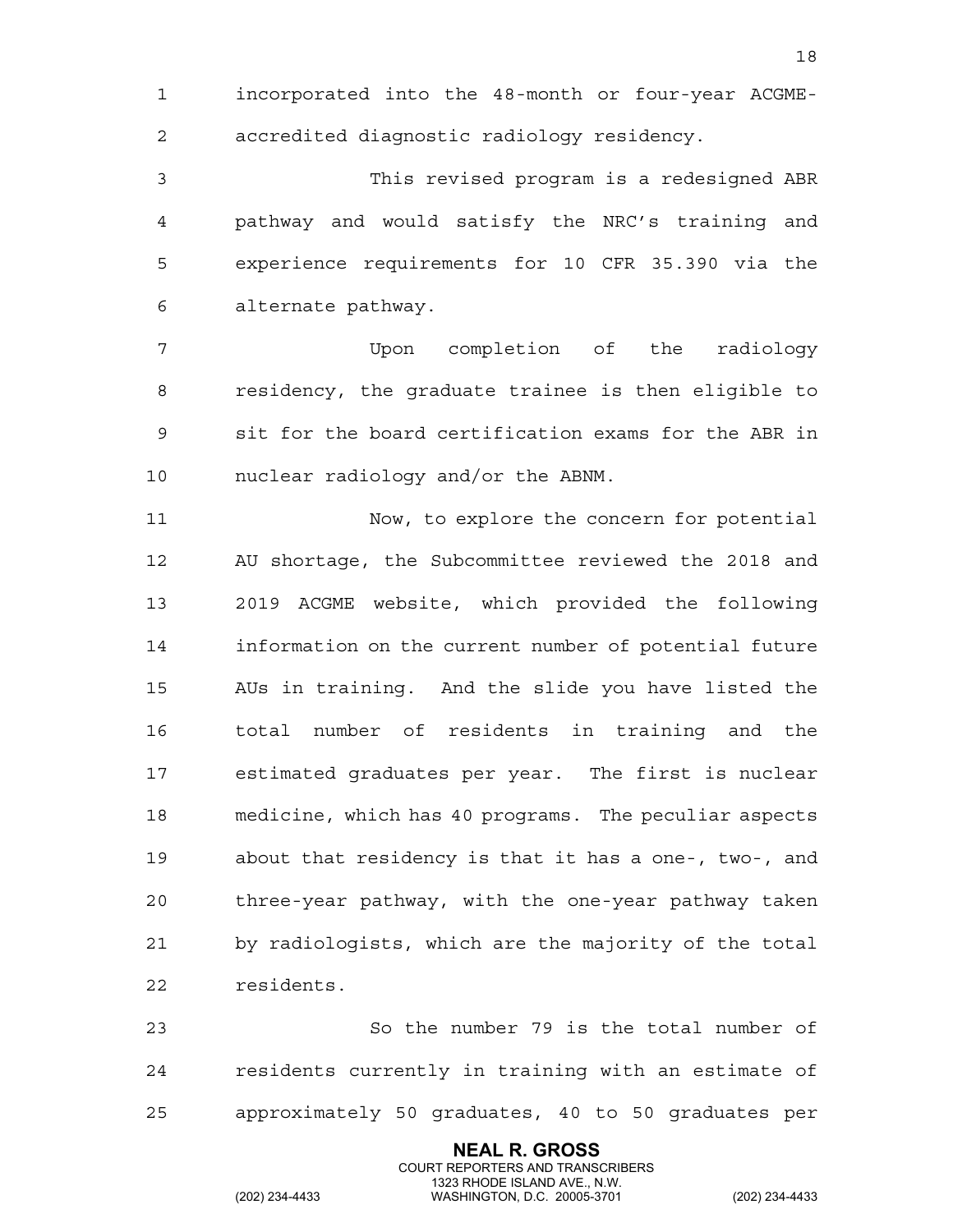1 year.

2 For nuclear radiology, total residents 3 11, with 11 graduates per year. The redesigned 4 pathway, which has -- I just went over -- currently 5 has 56 residents, and the graduates won't be coming 6 up for a few more years because this just started 7 about a year or so ago. So when it does mature, it 8 will be approximately with this current number of 14 9 per year, but likely it is likely to increase in 10 number.

11 Radiation oncology, 775 total residents 12 with 194 graduates per year. The diagnostic radiology 13 and osteopathic radiology residents are large in 14 number, with certain graduates per year. However, 15 the majority of them do not satisfy 35.390 16 qualifications.

17 So in the current pipeline for AUs in 18 training for 35.390, it's over 900, which includes 19 trainees in nuclear medicine, nuclear radiology, 20 diagnostic radiology, and radiation oncology. As of 21 2018, the ABNM reported 3,591 practicing ABNM 22 diplomates. And along with the current practicing 23 authorized users, the nearly 270 annual 35.390 AU 24 graduates, and counting for the retiring AUs, the 25 Subcommittee concluded that there is no objective

> **NEAL R. GROSS** COURT REPORTERS AND TRANSCRIBERS

1323 RHODE ISLAND AVE., N.W.<br>WASHINGTON, D.C. 20005-3701

(202) 234-4433 WASHINGTON, D.C. 20005-3701 (202) 234-4433

19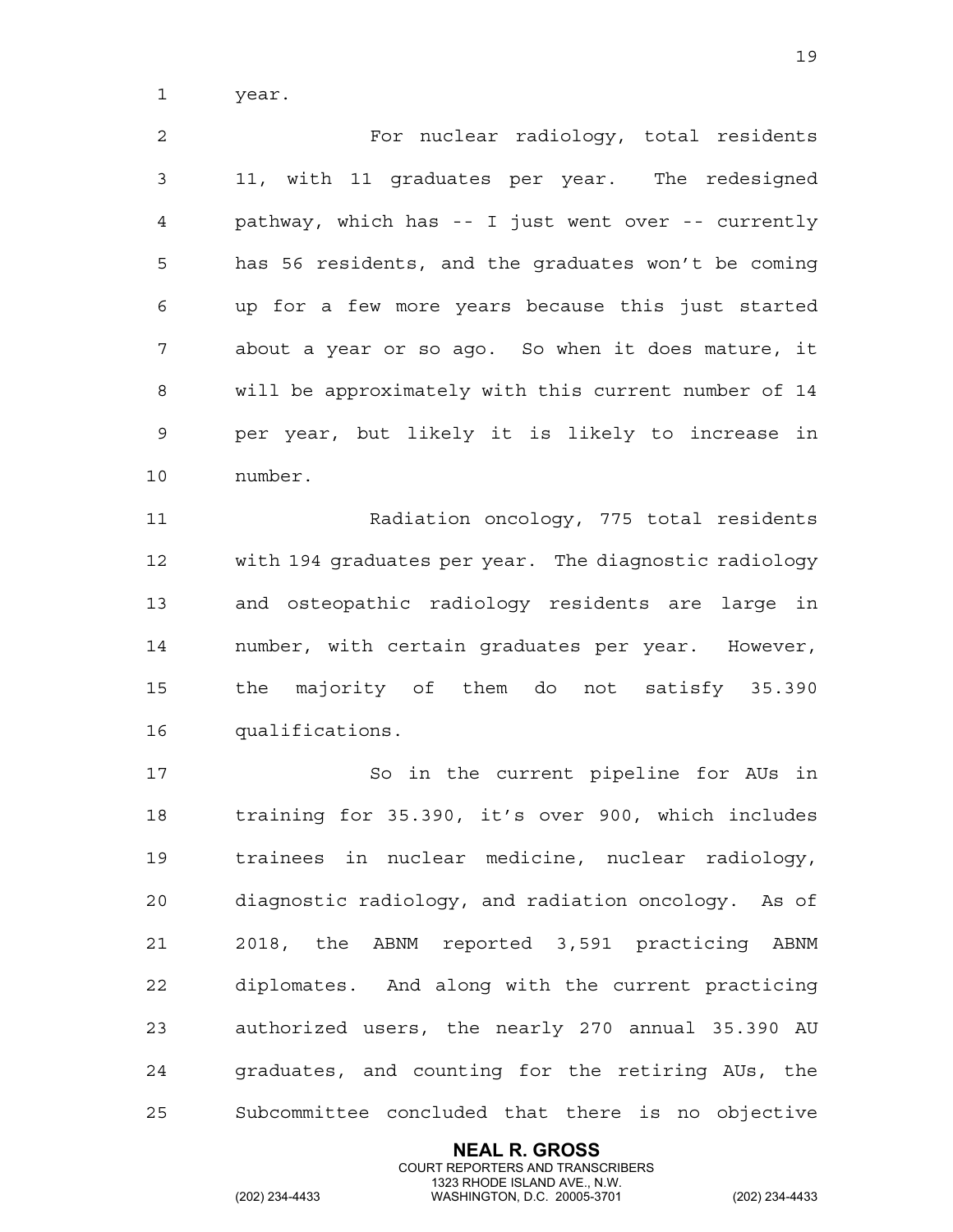1 data to support an authorized user shortage at the 2 present time.

3 And if you think about it, if you have 4 about 250, 270 graduates per year in the next four 5 years, you will add another 1,000 AUs for 35.390. 6 Topic 2, the limited scope AU pathway. 7 Although there is no evidence that there is a current 8 AU shortage, there is the likelihood that the number

9 of available therapeutic radiopharmaceuticals, and 10 the demand for these therapies will increase. The 11 subcommittee explored whether the NRC should consider 12 developing a limited scope AU pathway tailored to 13 specific radiopharmaceuticals.

14 Radionuclide therapy possesses the 15 highest risk and the highest impact of all nuclear 16 medicine procedures. And if dosages are not properly 17 handled or administered, these therapies can cause 18 unintentional, serious organ or tissue injury. The 19 newer therapeutic radionuclides have become 20 increasingly more complex administrations. And with 21 the potential for multi-organ or tissue toxicities, 22 and, hence, this requires a basic competency in 23 radiation therapy and radiation safety.

24 A potential limited scope AU pathway for 25 radionuclide therapy must ensure that the basic

> **NEAL R. GROSS** COURT REPORTERS AND TRANSCRIBERS

1323 RHODE ISLAND AVE., N.W.<br>WASHINGTON, D.C. 20005-3701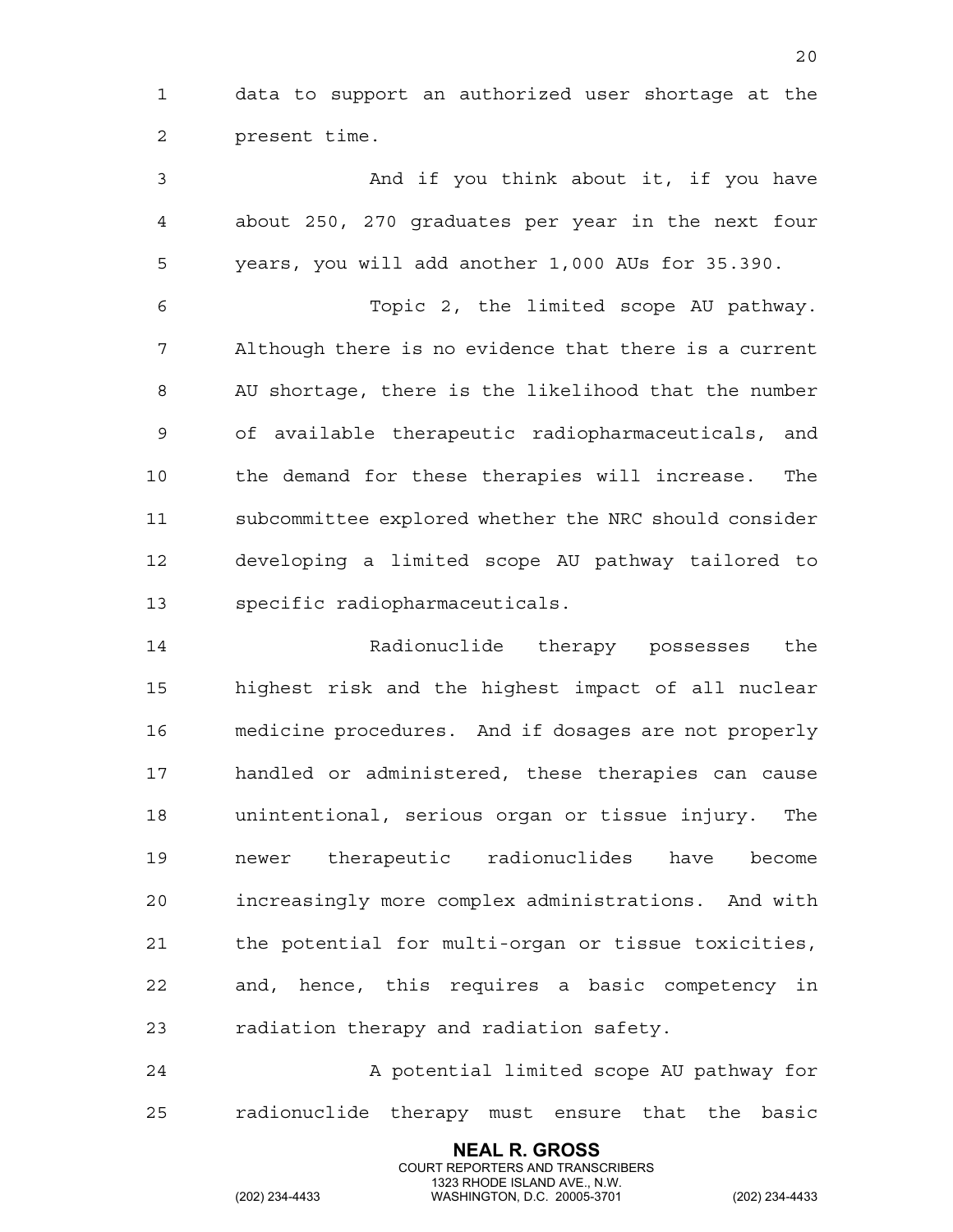1 knowledge topics in 10 CFR 35.390 are obtained thereby 2 obtaining an equivalent level of therapeutic 3 competency and competency in radiation safety.

4 When investigating the feasibility of a 5 limited scope AU pathway for 10 CFR 35.390, the NRC 6 staff, with ACMUI input, proposed a list of required 7 basic knowledge topics for AUs involved in 8 radionuclide therapy. The proposed curriculum began 9 with the knowledge topics of 10 CFR 35.390.

10 But due to the complexity and overlap of 11 these basic knowledge topics, the Subcommittee 12 concluded that it is not feasible to tailor the T&E 13 requirements for a limited scope authorized user for 14 each specific radiopharmaceutical, nor is it feasible 15 to create categories for specific therapeutic 16 individual radionuclides because each such category 17 would encompass nearly all of the knowledge topics in 18 10 CFR 35.390.

19 The NRC staff, with external stakeholder 20 input from the medical community, and the 21 Subcommittee, agreed that the knowledge topics in 10 22 CFR 35.390 are the basic minimum knowledge required 23 for any radionuclide therapy.

24 In considering the above, the 25 subcommittee does not recommend a limited scope AU

> **NEAL R. GROSS** COURT REPORTERS AND TRANSCRIBERS

1323 RHODE ISLAND AVE., N.W.<br>WASHINGTON, D.C. 20005-3701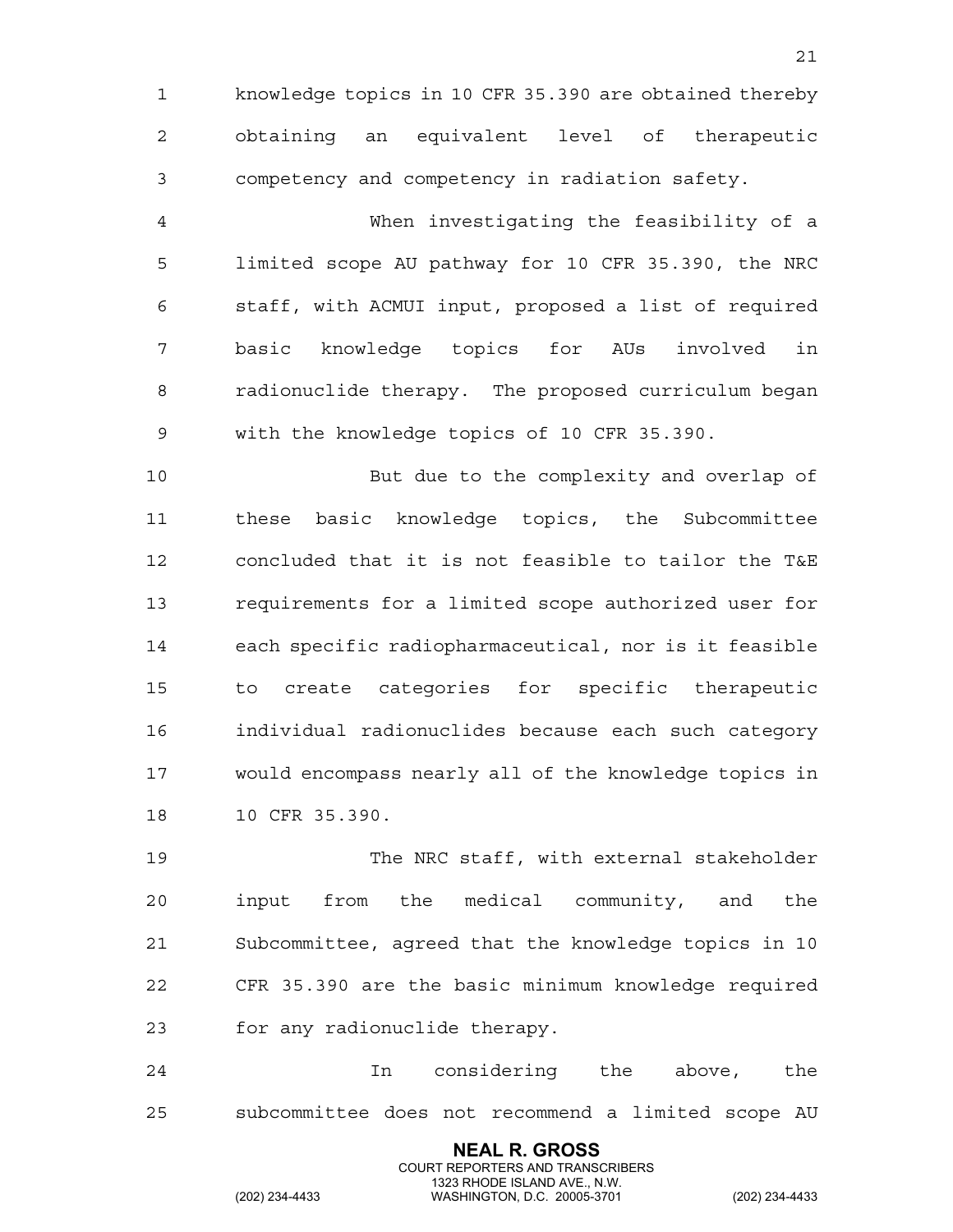1 pathway for radionuclide therapy requiring a written 2 directive. Unlike the iodine I-131 sodium iodide, 3 limited scope authorized user, under 10 CFR 35.392 4 and 35.394, which are for endocrinologists, the 5 emerging radionuclide therapies have multiple 6 contraindications and more toxicities versus the I-7 131 sodium iodide, which is specific to one organ, 8 the thyroid gland for thyroid therapy.

9 It would be too cumbersome to develop and 10 provide oversight for specific training and 11 experience requirements within the regulations to fit 12 each radionuclide therapy. All of the classroom 13 laboratory training areas and work experience topics 14 contained in 35.390 are applicable to any 15 radionuclide therapy and are essential for radiation 16 safety of the patient, personnel, and public.

17 It would be difficult in defining a 18 limited scope authorization and what radionuclides or 19 radiopharmaceuticals are to be included. Each 20 therapeutic radiopharmaceutical has unique radiation 21 safety issues, which require a comprehensive 22 understanding of all of the training and experience 23 topics in 35.390, regardless of the types of radiation 24 emissions, chemical properties, or mode of 25 administration.

> **NEAL R. GROSS** COURT REPORTERS AND TRANSCRIBERS

1323 RHODE ISLAND AVE., N.W.<br>WASHINGTON, D.C. 20005-3701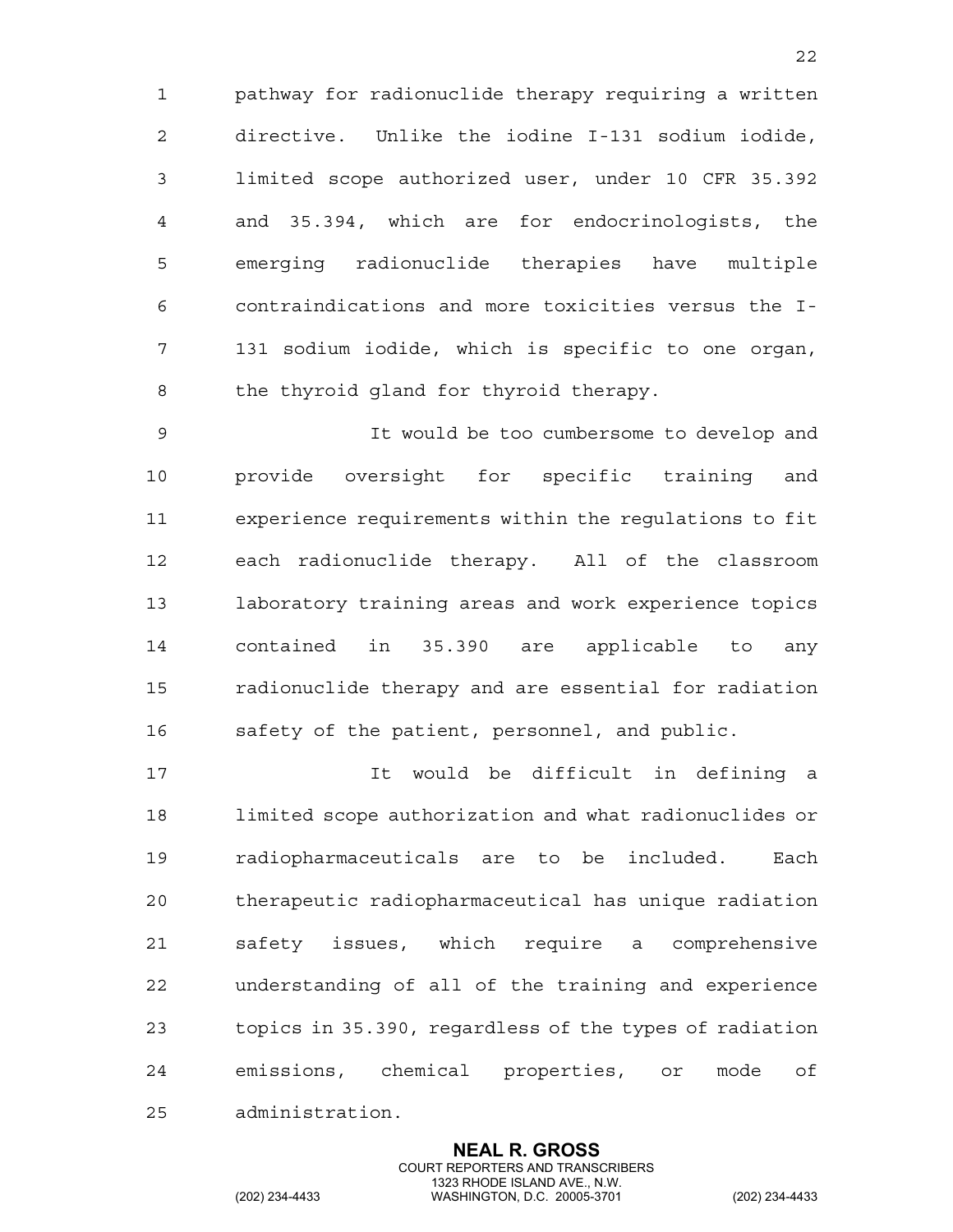1 During a public NRC meeting held on 2 December 11, 2018, a novel team approach was proposed 3 where an onsite authorized nuclear pharmacist, or 4 ANP, would prepare the radionuclide for therapy and 5 handled the radiation safety components, while the 6 limited scope authorized user would administer the 7 patient-ready dose and manage patient care.

8 The perceived benefits of an AU 9 partnership should be carefully reviewed. Although 10 well intended, a fragmented approach to a therapeutic 11 procedure can have the unintended consequence of 12 making things worse. Furthermore, if an onsite ANP 13 or authorized nuclear pharmacist is available, a 14 fully trained authorized user is also likely 15 available for the entire radionuclide therapies, 16 which are generally not on an emergent basis.

17 There are also fewer authorized nuclear 18 pharmacists than authorized users, and authorized 19 nuclear pharmacists are generally concentrated, as 20 are authorized users, in urban and not-rural areas.

21 The safe and effective administration of 22 radionuclide therapy is best accomplished by a 23 comprehensively trained physician authorized user who 24 is responsible for the entire therapeutic procedure 25 and who has a thorough knowledge and understanding of

> **NEAL R. GROSS** COURT REPORTERS AND TRANSCRIBERS

1323 RHODE ISLAND AVE., N.W.<br>WASHINGTON, D.C. 20005-3701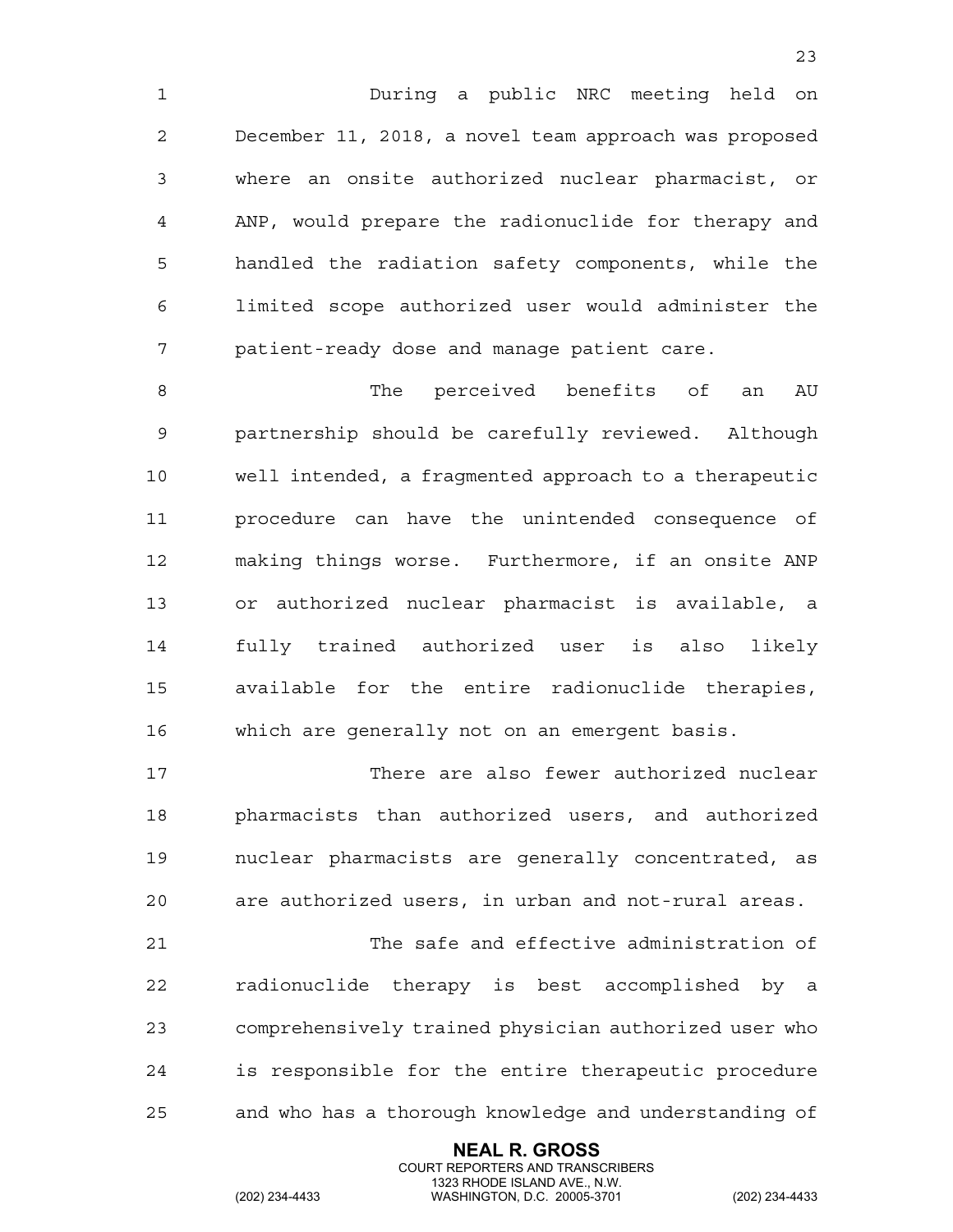1 the therapy, to include the various factors and 2 potential toxicities and serious hazards that can 3 occur to the patient, the personnel, and the public.

4 Topic 3, competency assessment for the 5 limited scope authorized user pathway. In the initial 6 limited stakeholder outreach, the majority of 7 respondents favored using an examination to confirm 8 the successful acquisition of 10 CFR 35.390 outreach 9 topics and to confirm the individual's competency to 10 independently function as comprehensive or limited 11 scope authorized user under 10 CFR 35.390. It is 12 also critical to validate that the proposed 13 curriculum was successfully attained.

14 For this confirmation and proficiency, 15 the NRC staff and the subcommittee agree that a 16 competency assessment is necessary. This assessment 17 should not be based on hours or preceptor 18 attestations, but, rather, on an initial and 19 continued competency evaluation over time.

20 The subcommittee supports broader input 21 from the medical community to create an AU competency 22 assessment with final approval by the NRC. The 23 subcommittee further supports the periodic 24 reassessment of authorized user competency, 25 particularly in relation to the frequent or

> **NEAL R. GROSS** COURT REPORTERS AND TRANSCRIBERS

1323 RHODE ISLAND AVE., N.W.<br>WASHINGTON, D.C. 20005-3701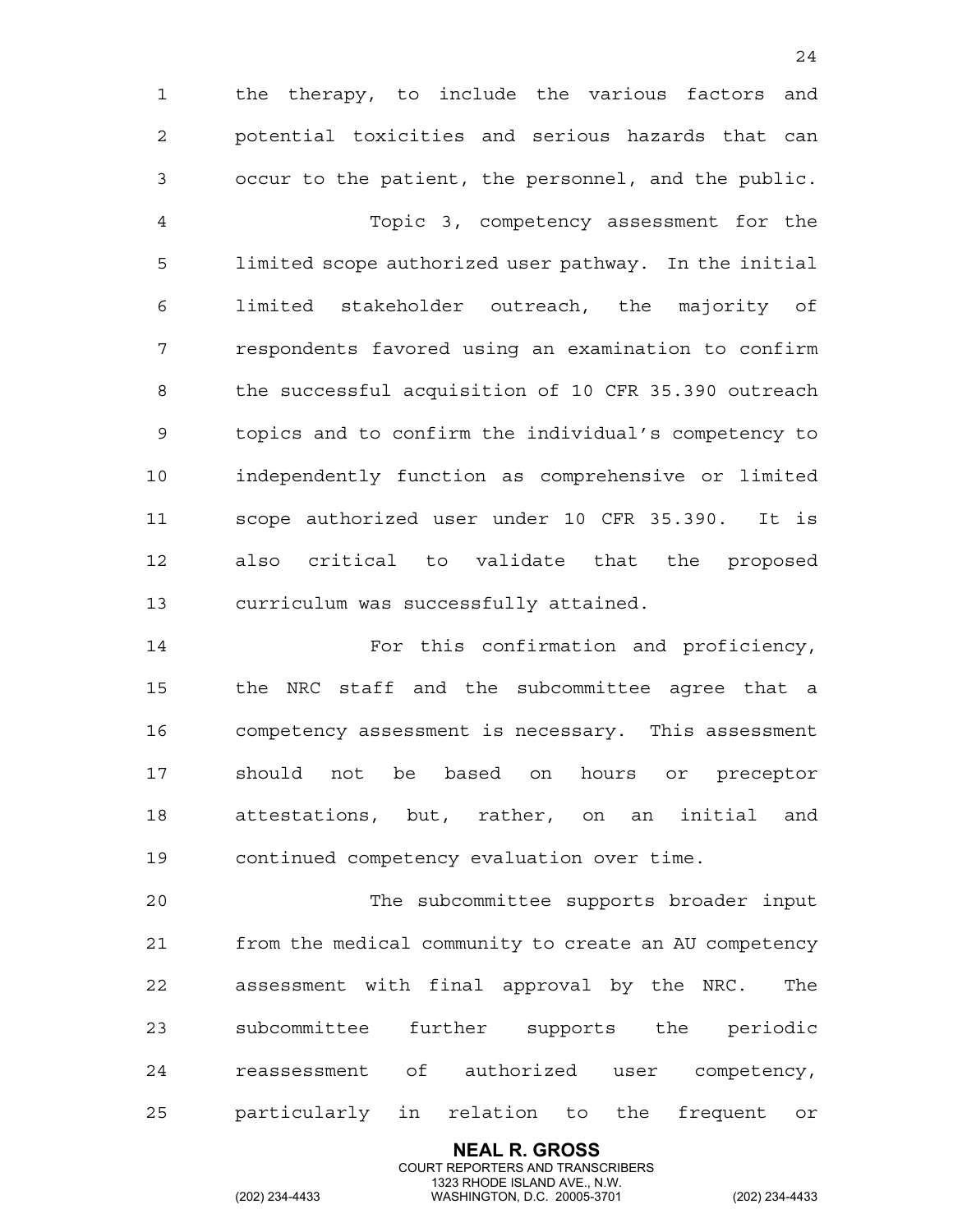1 infrequent performance of radionuclide therapy. This 2 infrequency concept has raised similar concerns in 3 board certification/ recertification process, and the 4 recertification process is generally seven to ten 5 years between recertification exams.

6 The American Board of Medical 7 Specialties, or the ABMS, is a nonprofit organization 8 of 24 medical specialty boards which serves the public 9 in quality health care through professional and 10 educational standards. And the ABMS has supported a 11 program of continuing professional certifications for 12 physician lifelong learning and self-assessment.

13 The American Boards of Radiology and 14 Nuclear Medicine are ABMS member boards. And to 15 promote continued professional competency for their 16 diplomats, the ABR and ABNM have transitioned to or 17 are transitioning to this continuous longitudinal 18 assessment.

19 In regards to radionuclide therapy, this 20 infrequency concept and procedure performance was 21 also reviewed by the subcommittee. Because of the 22 ability to eliminate and destroy tissue, therapeutic 23 radionuclide procedures pose a much higher risk to 24 the patient, personnel, and public than do diagnostic 25 procedures. The potential for limited scope AUs, and

> **NEAL R. GROSS** COURT REPORTERS AND TRANSCRIBERS

1323 RHODE ISLAND AVE., N.W.<br>WASHINGTON, D.C. 20005-3701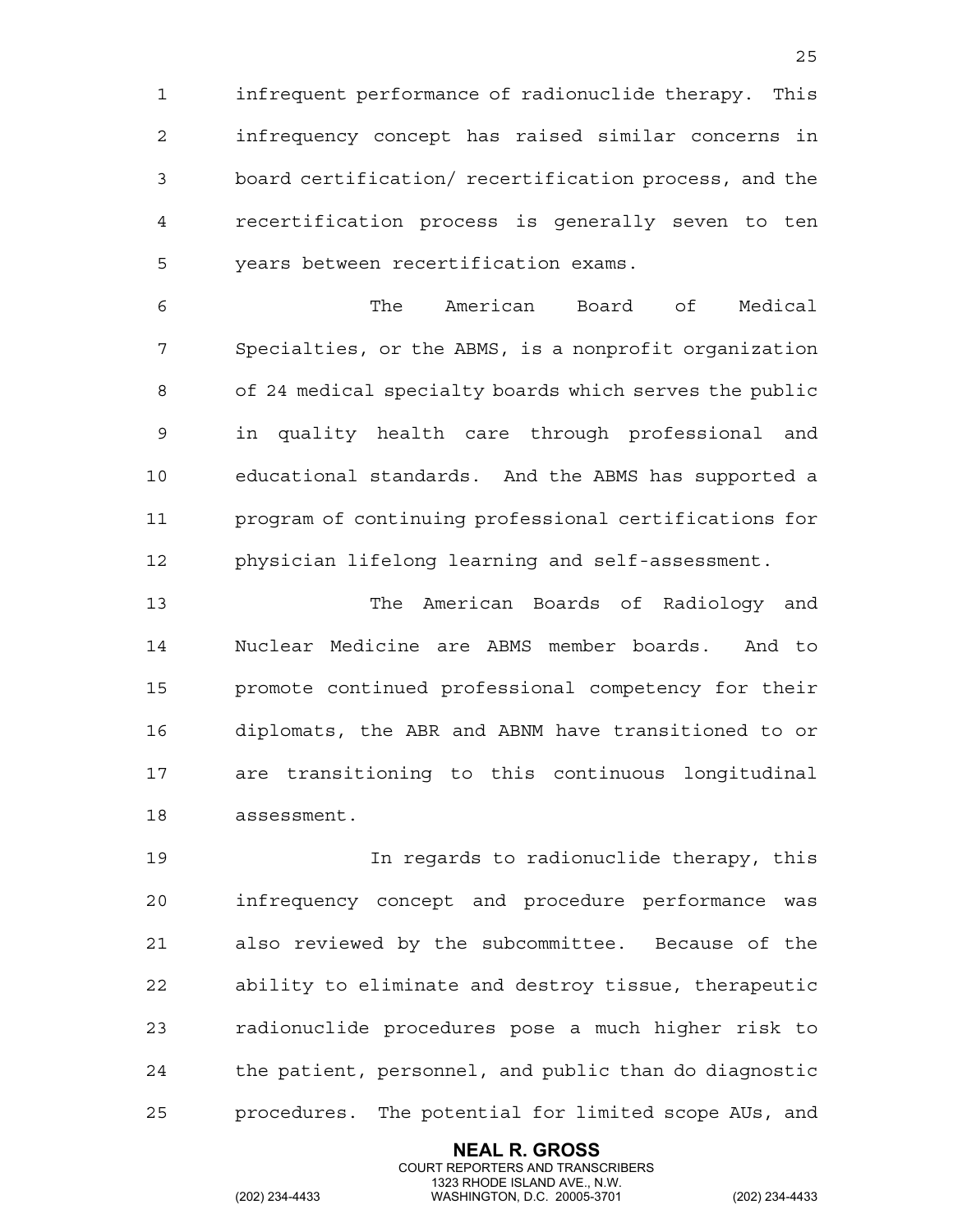1 the higher likelihood that the infrequent performance 2 for radionuclide therapy in rural areas would make it 3 difficult for physicians to retain basic AU 4 competency in radionuclide therapy.

5 To attest to the successful acquisition 6 of the authorized user knowledge topics in 10 CFR 7 35.390, the overall limited stakeholder input and the 8 subcommittee support a formal competency 9 certification and a continuous certification process. 10 The goal of certification is to validate 11 that an authorized user candidate has achieved a 12 predetermined level of competence, and the current - 13 - this certification is to confirm the acquisition of 14 a basic knowledge curriculum and the ability to 15 independently function as an authorized user for 16 specific radionuclide therapy or therapies.

17 Although the subcommittee does not 18 recommend adoption of a limited scope AU pathway for 19 therapy, if the NRC pursues such a pathway, the 20 subcommittee strongly recommends an initial formal 21 competency assessment and competency reassessment 22 with ongoing longitudinal reassessment with specific 23 emphasis on radiation safety.

24 The entity or entities that will 25 administer this formal competency assessment and

> **NEAL R. GROSS** COURT REPORTERS AND TRANSCRIBERS

1323 RHODE ISLAND AVE., N.W.<br>WASHINGTON, D.C. 20005-3701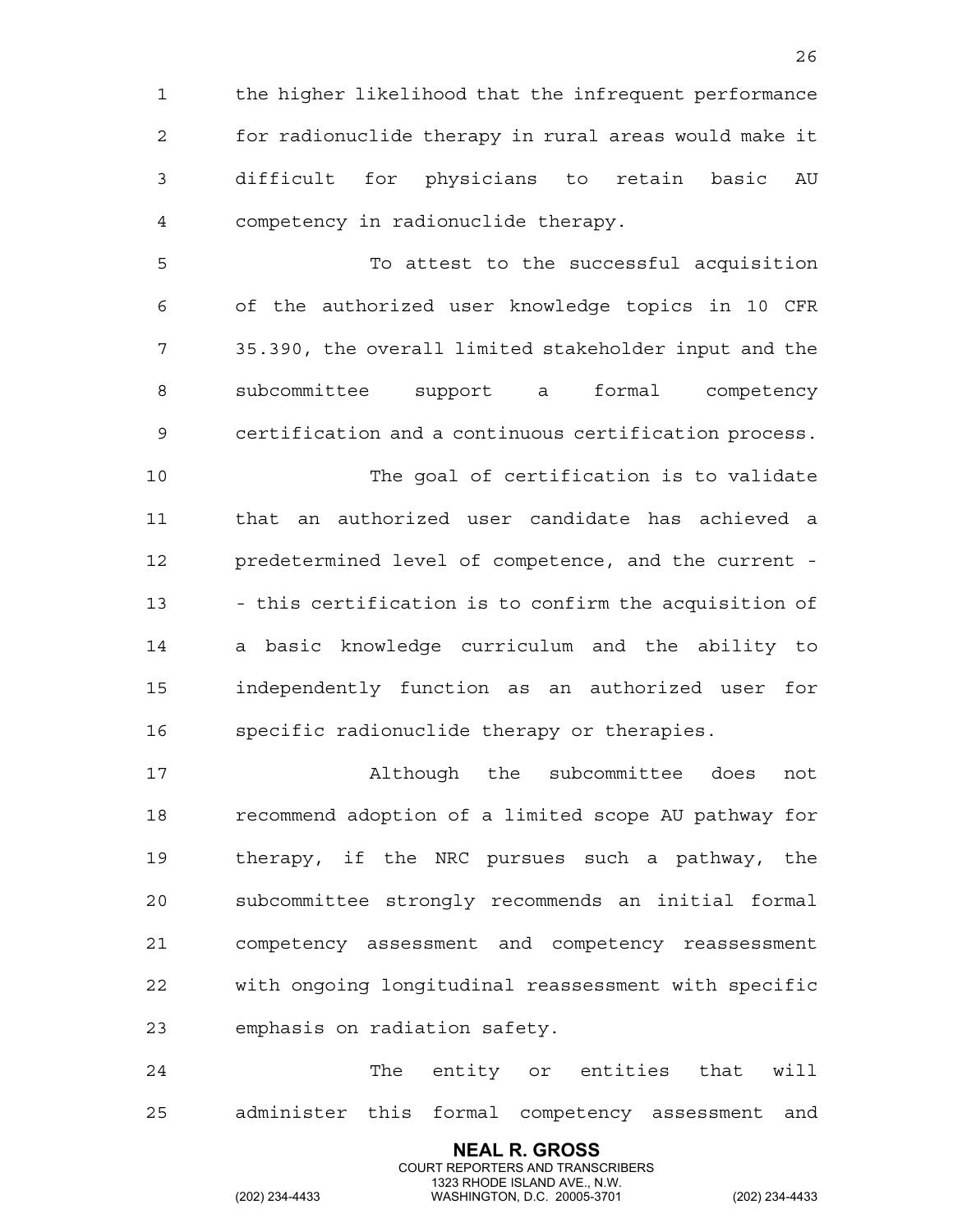1 reassessments must develop a methodology that ensures 2 that passing these examinations is empirically 3 determined. This latter aspect is the Angoff Method, 4 which is a widely used standard in test development 5 and creates a test that will be legally defensible 6 and meet the standards for educational and 7 psychological testing.

8 So, in summary, the ACMUI Subcommittee on 9 Training and Experience Requirements for All 10 Modalities addressed the NRC staff request to assess 11 the feasibility of a limited scope authorized user 12 pathway for 10 CFR 35.390, which was initially 13 predicated on the concern about a potential future 14 shortage of authorized users.

15 At the present time, there are no 16 objective data to support an authorized user 17 shortage. The subcommittee does not recommend the 18 development of a limited scope AU pathway for the 19 administration of unsealed byproduct material where 20 a written directive is required.

21 If the NRC moves forward in pursuing an 22 alternative limited scope authorized user pathway, 23 the subcommittee strongly recommends that the limited 24 scope authorized user must successfully acquire the 25 knowledge topics in 10 CFR 35.390, which would be a

> **NEAL R. GROSS** COURT REPORTERS AND TRANSCRIBERS

1323 RHODE ISLAND AVE., N.W.<br>WASHINGTON, D.C. 20005-3701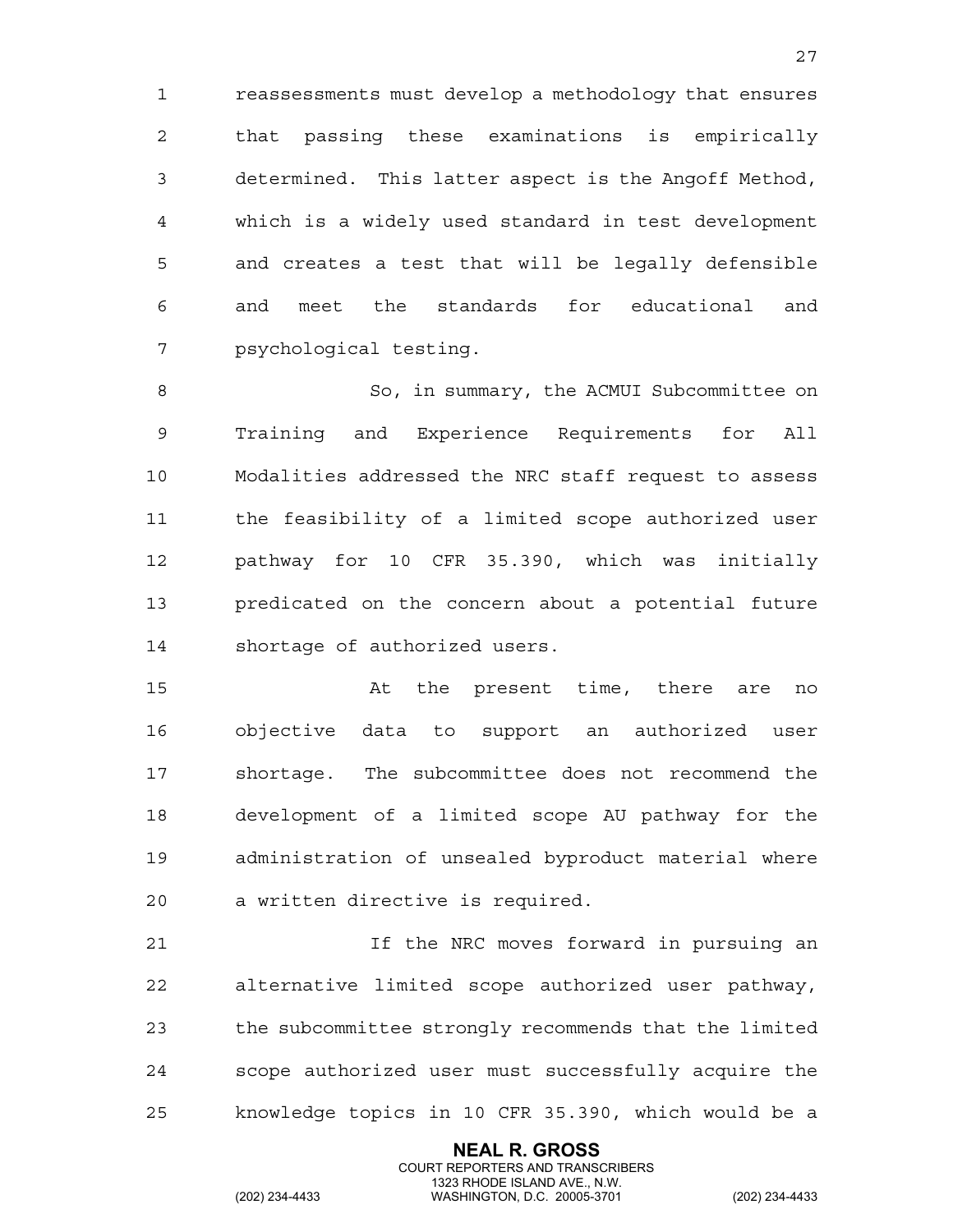1 minimum requirement for all authorized users involved 2 in radionuclide therapy.

3 The subcommittee also conclude that due 4 to the complexity and overlap in these basic knowledge 5 topics, it would be difficult to safely and 6 practically create specific categories for 7 therapeutic radiopharmaceuticals.

8 Despite the ACMUI Subcommittee 9 recommendation against this action, if the NRC 10 chooses to pursue the creation of a limited scope 11 authorized user pathway for unsealed byproduct 12 material where a written directive is required, the 13 subcommittee strongly recommends that the authorized 14 user candidate must acquire the basic knowledge 15 topics in 10 CFR 35.390 and satisfactorily complete 16 a formal competency assessment.

17 Furthermore, the individual's continued 18 status as a limited scope authorized user is dependent 19 on successfully maintaining a formal periodic 20 reassessment of competency. This final and most 21 critical component, and the attainment and 22 maintenance of any authorized user status, will 23 optimize patient care while ensuring the protection 24 of the public's health and safety.

25 So the Subcommittee position and four

**NEAL R. GROSS** COURT REPORTERS AND TRANSCRIBERS

1323 RHODE ISLAND AVE., N.W.<br>WASHINGTON, D.C. 20005-3701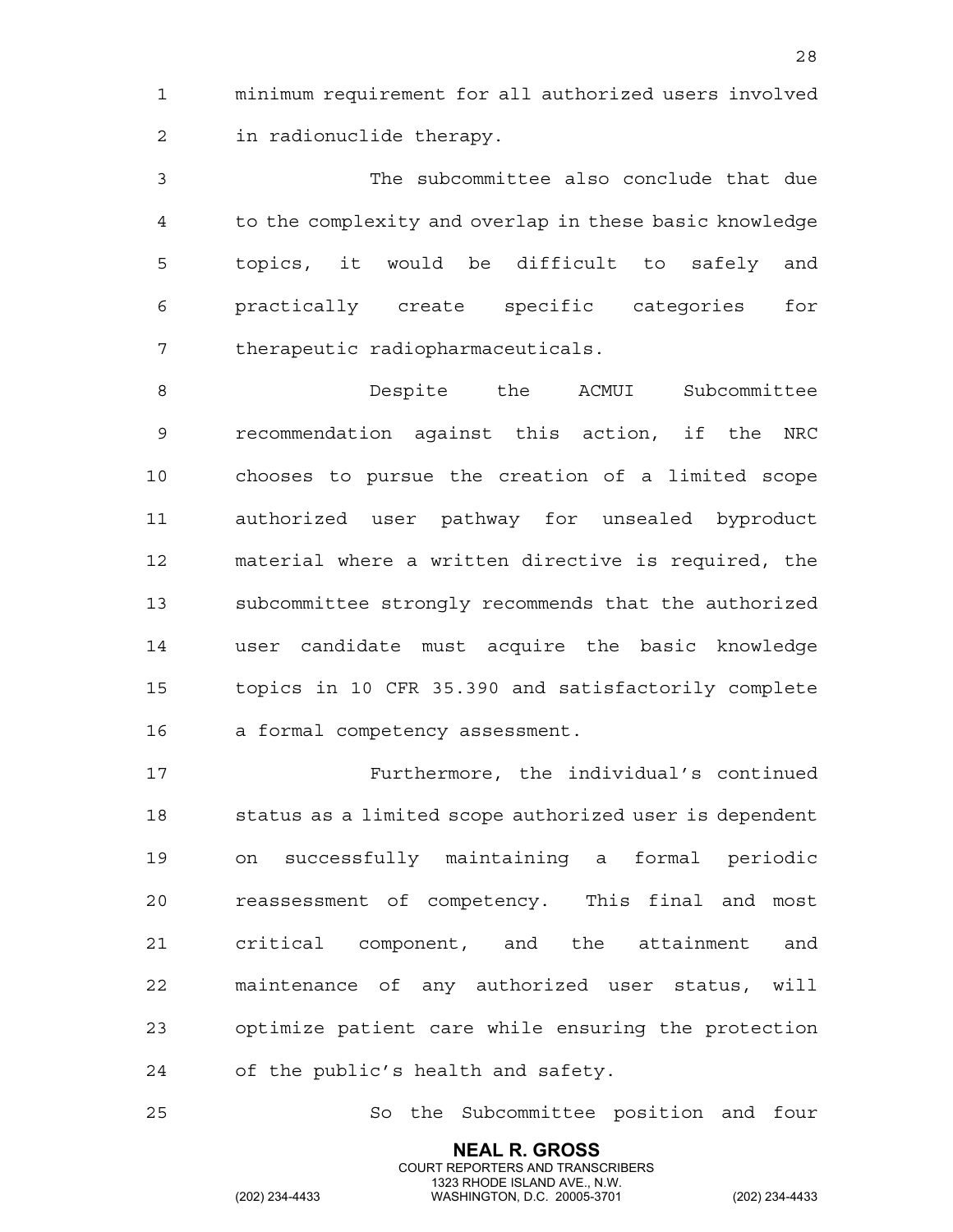1 recommendations are the following. First, the 2 subcommittee strongly supports and reaffirms the 3 committee's 2016 position on maintaining the current 4 and existing authorized user pathway, which are the 5 board certification and alternate pathways as 6 codified in the regulations, which are adequate for 7 protecting public health and safety. Radionuclide 8 therapy poses the highest risk and the highest impact 9 of all nuclear medicine procedures.

10 Two, the Subcommittee concludes that 11 there is no objective data to confirm an authorized 12 user shortage.

13 Three, the Subcommittee does not 14 recommend a limited scope authorized user pathway for 15 unsealed byproduct material for which a written 16 directive is required.

17 And, four, the Subcommittee unanimously 18 agrees that in order to ensure the safety of patients, 19 personnel, and the public, if the NRC chooses to 20 pursue the creation of a limited scope authorized 21 user pathway for unsealed byproduct material, where 22 a written directive is required, the authorized user 23 candidate must acquire the basic knowledge topics in 24 10 CFR 390 and satisfactorily complete a formal 25 competency assessment.

> **NEAL R. GROSS** COURT REPORTERS AND TRANSCRIBERS

1323 RHODE ISLAND AVE., N.W.<br>WASHINGTON, D.C. 20005-3701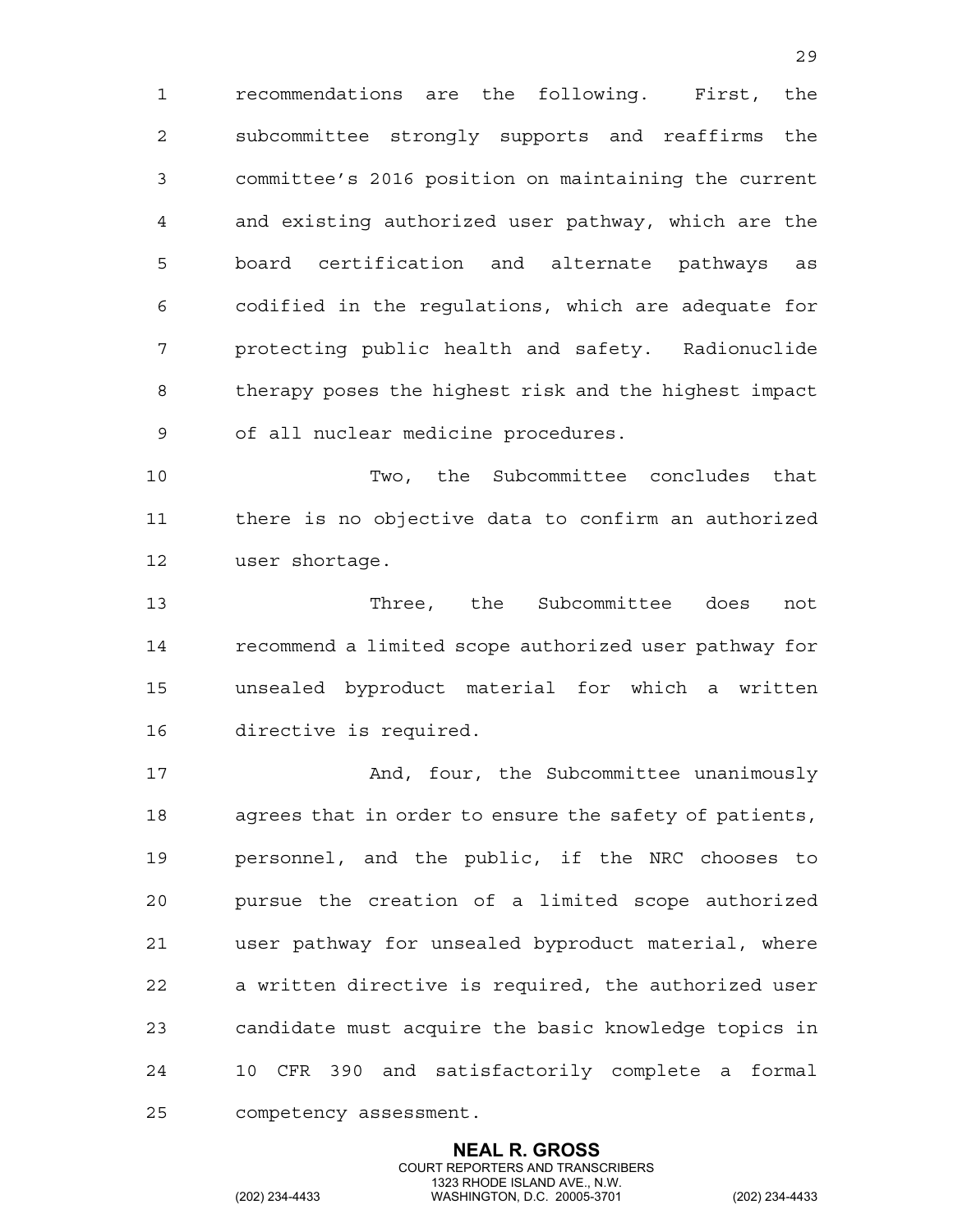1 Furthermore, the individual's continued 2 status as a limited scope authorized user is dependent 3 on successfully maintaining a formal periodic 4 reassessment of competency. 5 And that is the end of my report, and, 6 Dr. Palestro, I turn the meeting over to you. 7 CHAIR PALESTRO: Thank you, Dr. Metter. 8 This is Dr. Palestro again. I now open this report 9 to comments by members of the Subcommittee. 10 MEMBER DILSIZIAN: Vasken here. Great 11 presentation, Dr. Metter. I guess, to me, I'm just 12 going to summarize, if I get this correctly, what we 13 are proposing is to maintain the current AU pathway 14 training for 35.390. And not only maintain it, but 15 add not just training based on hours and attestation 16 alone, but additional competency assessment in this 17 formal test that would be concluding in a certificate, 18 which would be maintained subsequently by some number 19 of years where you have to be recertified. Is that 20 -- would that be the conclusion then? 21 VICE CHAIR METTER: That would be a 22 recommendation right now. The subcommittee was 23 looking at the feasibility of a limited scope 24 authorized user pathway. And these are some of the 25 recommendations we would make, and that would have to

> **NEAL R. GROSS** COURT REPORTERS AND TRANSCRIBERS

30

1323 RHODE ISLAND AVE., N.W.<br>WASHINGTON, D.C. 20005-3701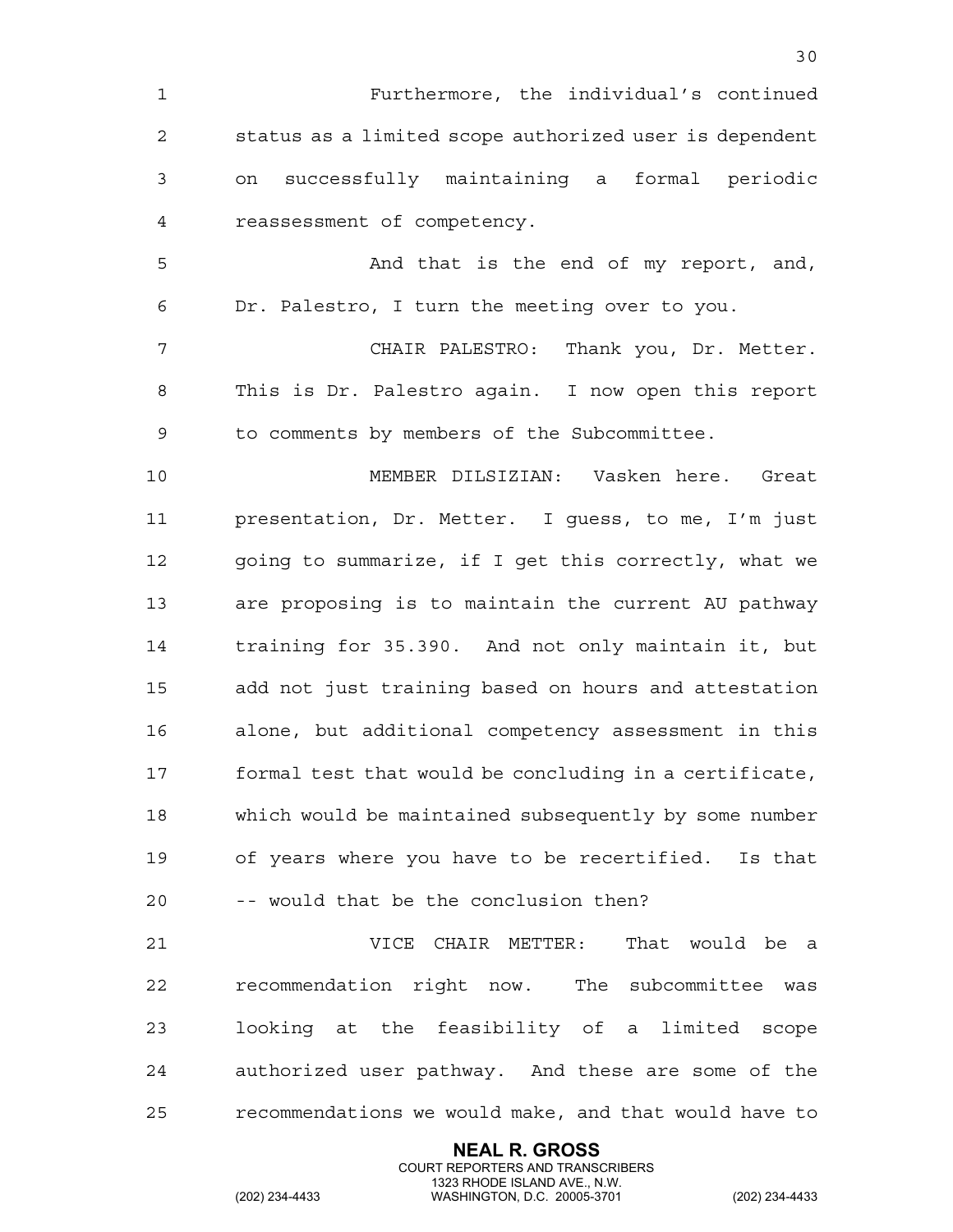| 1  | be for a future subcommittee investigation.           |
|----|-------------------------------------------------------|
| 2  | MEMBER DILSIZIAN: Thank you.                          |
| 3  | CHAIR PALESTRO: Any other comments from               |
| 4  | members of the subcommittee?                          |
| 5  | MEMBER SHEETZ: This is Mike Sheetz. I                 |
| 6  | have a comment.                                       |
| 7  | CHAIR PALESTRO: Go ahead, Mr. Sheetz.                 |
| 8  | MEMBER SHEETZ: I want to thank Dr. Metter             |
| 9  | for pulling all of this together. I have a couple of  |
| 10 | comments. One, in consideration of the limited scope  |
| 11 | AU/ANP partnership, while the ANP could help as an    |
| 12 | RSO, we feel that the AU must have a comprehensive    |
| 13 | knowledge and understanding of the entire therapeutic |
| 14 | procedure.                                            |
| 15 | This includes all of the radiation safety             |
| 16 | issues associated with the procedure from package     |
| 17 | radioactive waste<br>receipt, dose assay surveys,     |
| 18 | disposal, instrument QA, radiation safety training,   |
| 19 | personal monitoring, and others.                      |
| 20 | In the United Pharmacy Partners AU/ANP                |
| 21 | partnership proposal, there was no delineation of     |
| 22 | tasks of who would be responsible for the aspects of  |
| 23 | this therapy. You know, would the ANP be physically   |
| 24 | present during the administration of the procedure?   |
| 25 | Would they be onsite for a person to do special       |

**NEAL R. GROSS**

 COURT REPORTERS AND TRANSCRIBERS 1323 RHODE ISLAND AVE., N.W.

31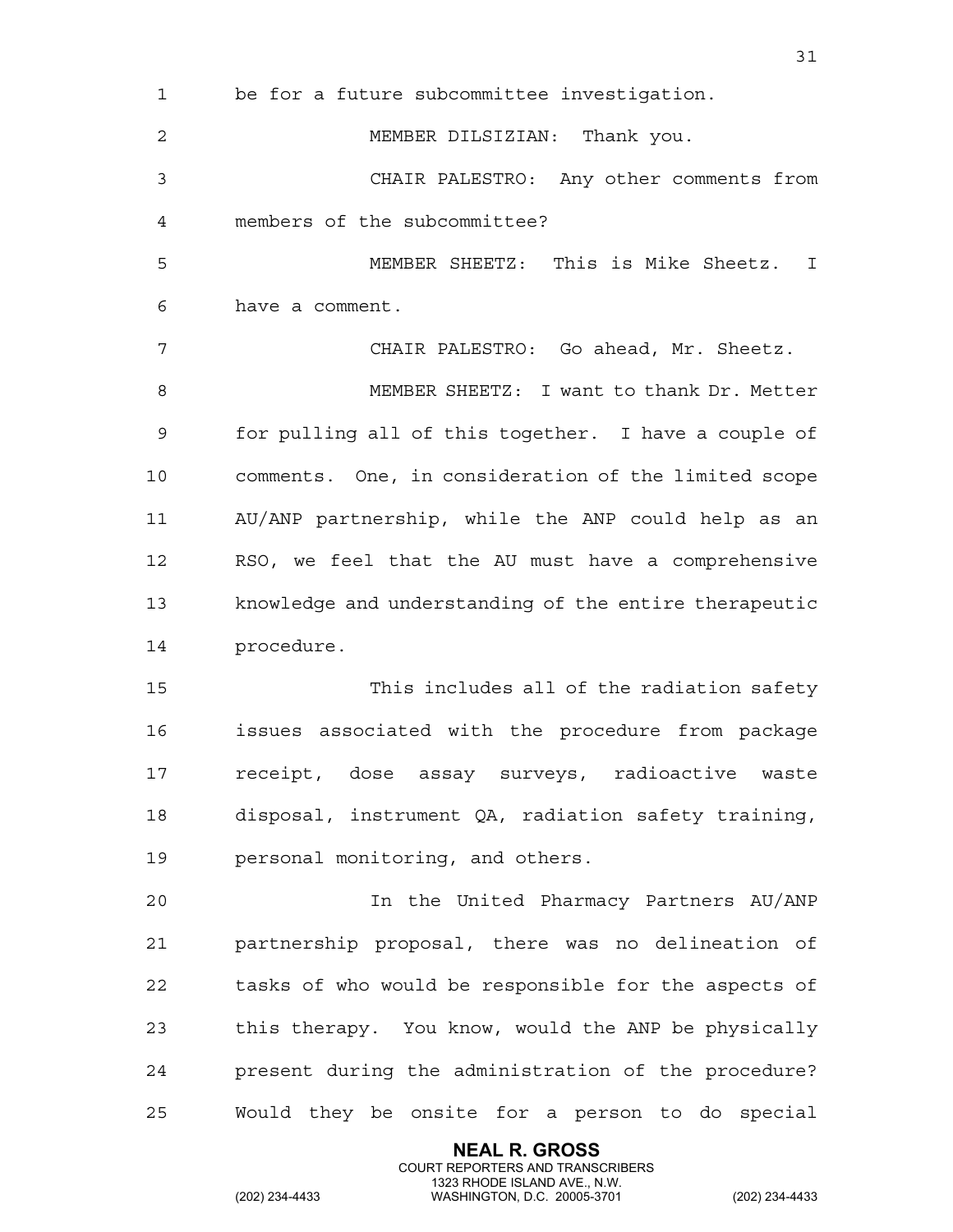1 surveys and waste disposal?

2 So the details of the shared 3 responsibility have not been addressed, so it's 4 difficult to make a determination of whether it is 5 really feasible. While there was a team approach 6 with other types of radiation therapy and medical 7 uses, such as the Y-90 microsphere therapy, gamma 8 radiosurgery, radioactive seed localization, the AU 9 really is knowledgeable in all of the areas and 10 supervises the other team members.

11 In one of the United Pharmacy Partners' 12 letters, they say that this limited scope AU status 13 is only being requested for alpha and beta therapies 14 and not high-risk materials. I feel this, in itself, 15 is just a limited understanding of the radiation 16 physics and radiation safety associated with all 17 radiopharmaceuticals used for therapy.

18 Most of these radionuclides also emit 19 photons, gamma rays, or X-rays, you know, very strong, 20 and the alpha and/or beta particles also present a 21 radiation risk, you know, if not handled or 22 administered properly.

23 In my personal experience here at the 24 University of Pittsburgh Medical Center, before the 25 FDA approval of Lutathera, we were one of the only

> **NEAL R. GROSS** COURT REPORTERS AND TRANSCRIBERS

1323 RHODE ISLAND AVE., N.W.<br>WASHINGTON, D.C. 20005-3701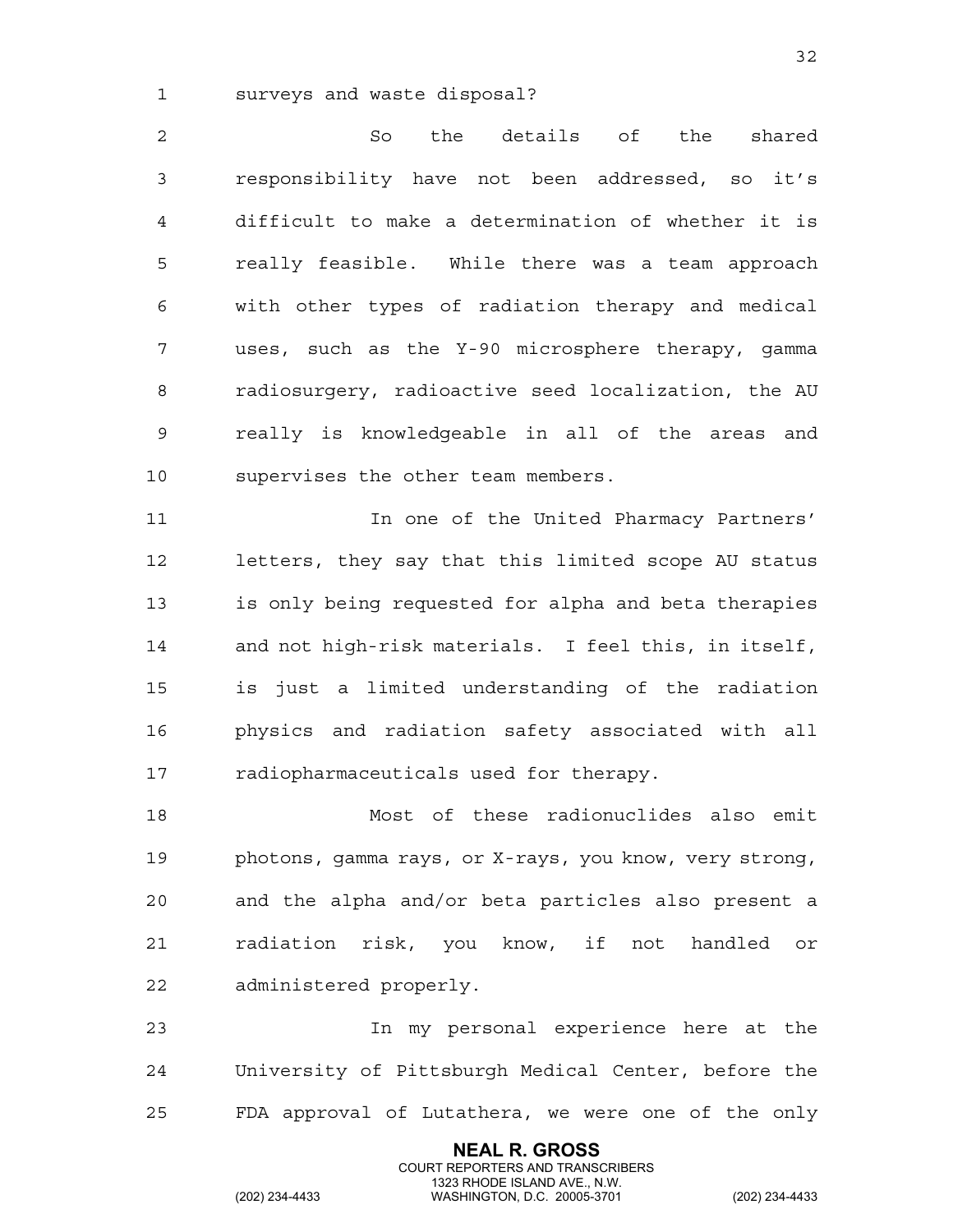1 sites in the western PA region who offered this 2 therapy. At that time, we had quite a few referrals 3 that came from distant locations, roughly 40 percent. 4 However, now a year after FDA approval, we don't get 5 those referrals. Almost all of our patients are from 6 the local area.

7 Also, our volumes have plateaued and 8 slowly dipped as many patients have been -- who have 9 been waiting for the therapy have received their 10 treatments. The point is, patients travel to get 11 medical care. Another important factor that needs to 12 be considered is that the lack of Lutathera 13 availability in many places is not because of an end 14 use shortage but the reluctance of many hospitals or 15 clinics to do Lutathera therapy because of its upfront 16 cost, which is upwards of \$200,000 per patient in 17 drug cost for the four treatment, which obviously can 18 easily break the bank for smaller community entities, 19 even with one or two insurance ties.

20 In addition, the manufacturer of 21 Lutathera, AAA, if necessary with their applications, 22 if selective and a good institution, it will help set 23 up a program based somewhat on the expected volume of 24 patients.

25 So I believe the core program on

**NEAL R. GROSS** COURT REPORTERS AND TRANSCRIBERS

1323 RHODE ISLAND AVE., N.W.<br>WASHINGTON, D.C. 20005-3701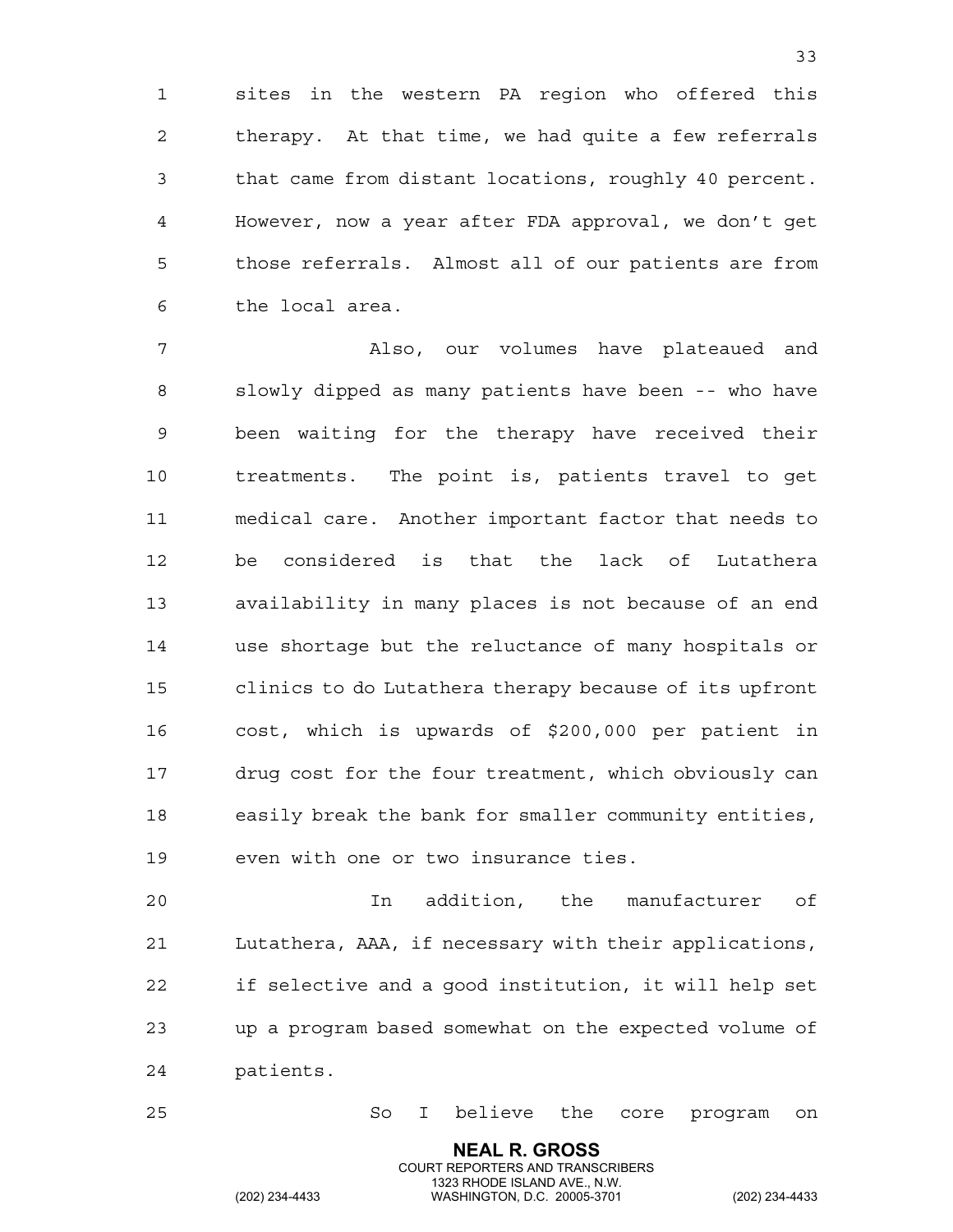1 availability is really the extremely high cost of 2 these drugs and not the availability of AUs. 3 Thank you. 4 CHAIR PALESTRO: Thank you, Mr. Sheetz. 5 Any other comments from members of the 6 Subcommittee? Ron? 7 MS. HOLIDAY: Dr. Ennis, before you speak 8 -- this is Sophie Holiday -- for everybody else on 9 the phone, I just want to let you know that the 10 information that Mr. Sheetz was referring to was a 11 letter submitted to the NRC on February 20th from 12 UPPI, and that comment letter will be made publicly 13 available when it is appended to the meeting 14 transcript as part of the official record. 15 Thanks. I'll turn it back to you now, 16 Dr. Ennis. 17 MEMBER ENNIS: Thank you. Just kind of 18 a reflection. In these recommendations that people 19 have put forward, I see a very lack of the 20 understanding of the biological issues surrounding 21 radiotherapy and the complications thereof. 22 There seems to be some kind of implicit 23 understanding or -- that these are trivial drugs that 24 anyone can learn how to do, and it's just a technical 25 application and a technical issue of this injection

> **NEAL R. GROSS** COURT REPORTERS AND TRANSCRIBERS

34

1323 RHODE ISLAND AVE., N.W.<br>WASHINGTON, D.C. 20005-3701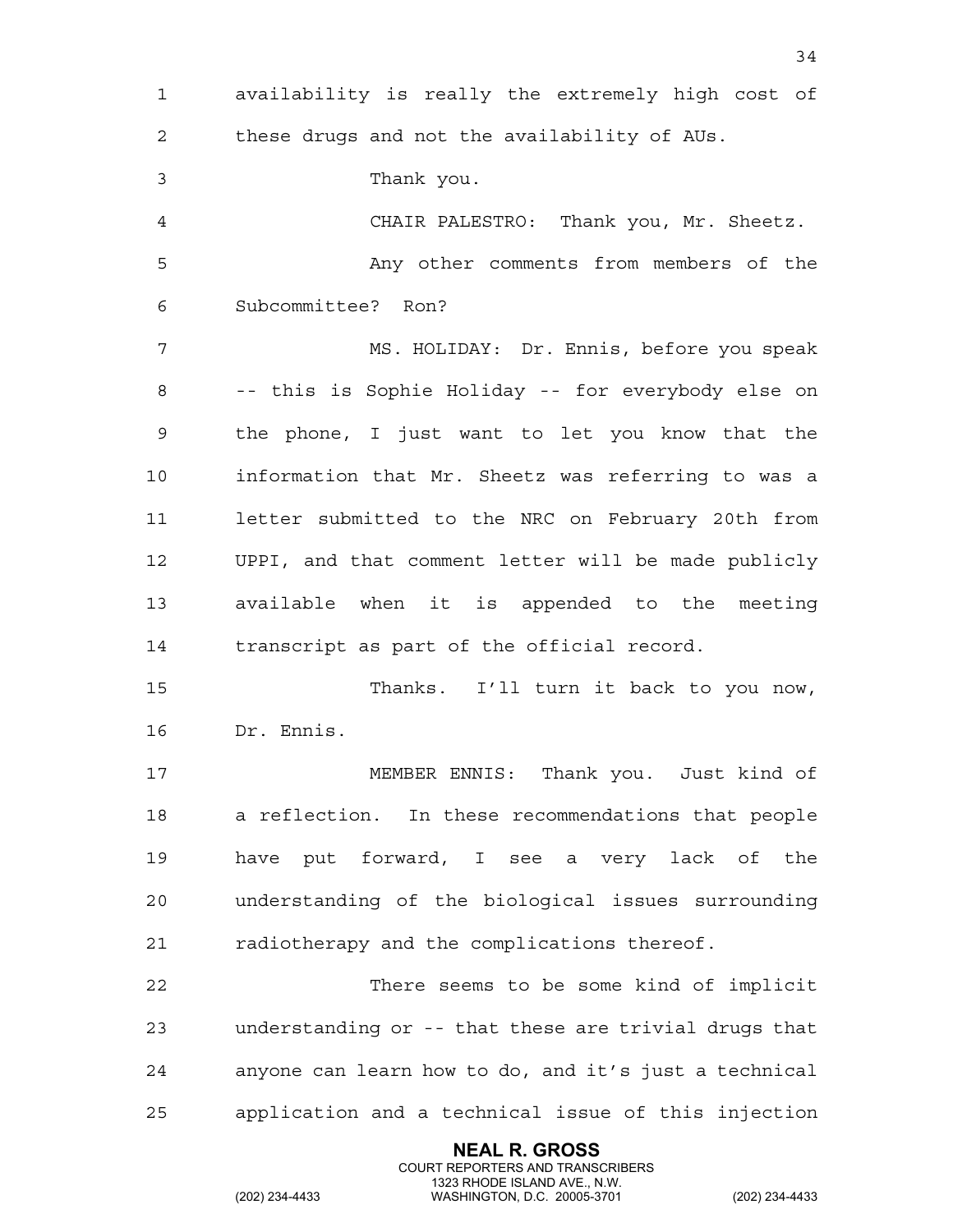**NEAL R. GROSS** 1 rather than understanding the complex biology and how 2 radiation interacts with a variety of tissues. 3 Its interaction with each tissue is 4 unique. The complications that can cause -- that it 5 can cause, both acutely and chronically, are unique. 6 It's a level of subspecialization that [inaudible], 7 the full education, has listed in the listing of 8 topics. To imply otherwise would be somewhat similar 9 to suggesting that a primary care doctor could do 10 chemotherapy. The analogy is really quite similar, 11 but obviously possible. 12 Thank you. 13 CHAIR PALESTRO: Thank you, Dr. Ennis. 14 Any other comments from members of the 15 subcommittee? 16 MEMBER WEIL: Yes, please. This is Laura 17 Weil. 18 CHAIR PALESTRO: Go ahead, Ms. Weil. 19 MEMBER WEIL: The primary role of 20 regulation is to ensure safety. And it's true that 21 the -- that regulation can limit access to some people 22 who can't travel for care, and that is a legitimate 23 barrier. However, it's not a question of whether 24 those barriers exist. It's more a question of whether 25 the regulatory standards that create those barriers

COURT REPORTERS AND TRANSCRIBERS

35

1323 RHODE ISLAND AVE., N.W.<br>WASHINGTON, D.C. 20005-3701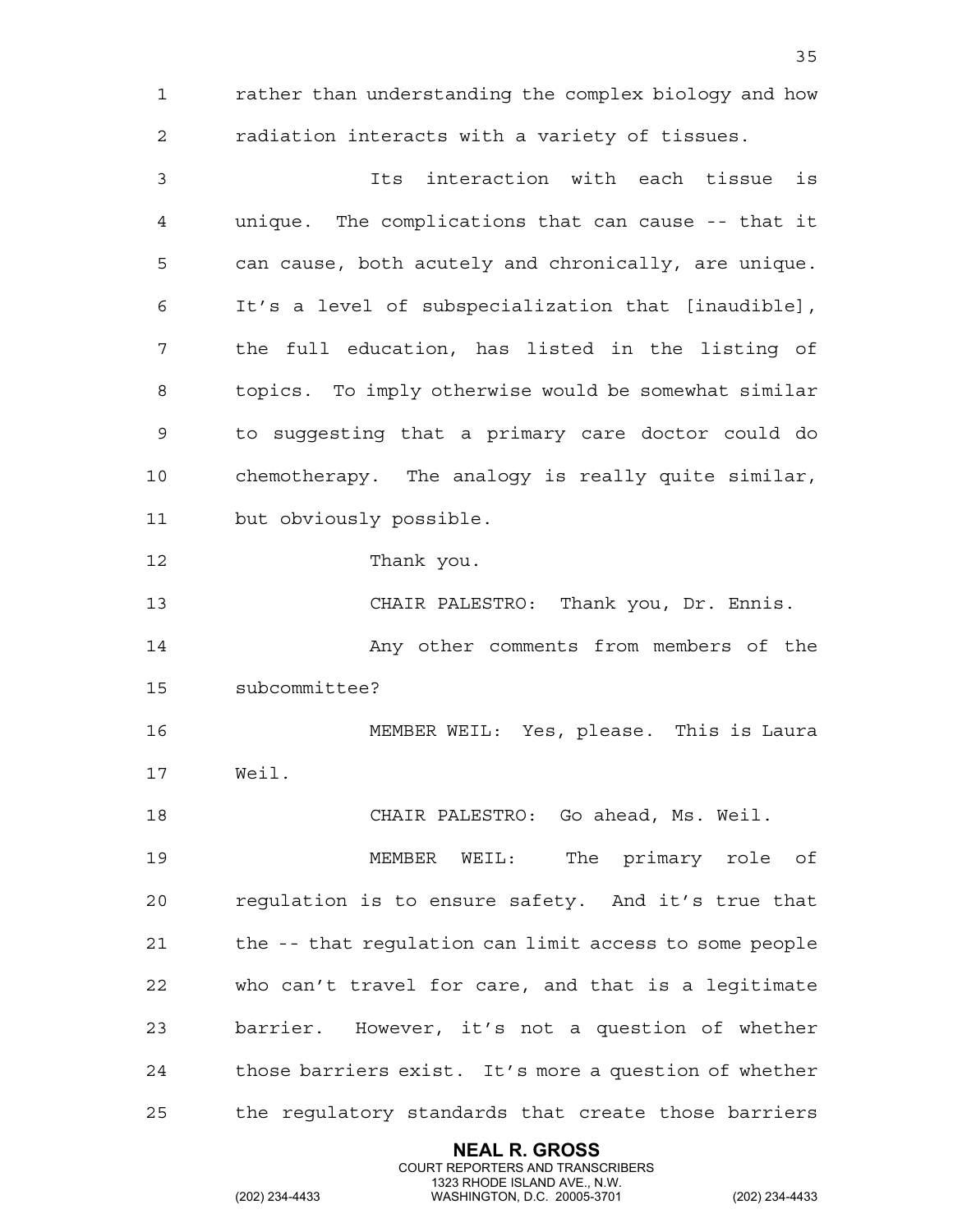1 are unnecessarily restrictive or ethically 2 responsible -- or nor is it the role of the regulator 3 to attempt to increase access by compromising 4 necessary safeguards that protect patients, their 5 families, health care providers, and the public. 6 Thank you. 7 CHAIR PALESTRO: Thank you, Ms. Weil. 8 Any other comments from other members of 9 the Subcommittee? Comments from members of the ACMUI? 10 MEMBER MARTIN: This is Melissa Martin. 11 Again, I would like to refer to the letter that was 12 submitted from the UPPI. A couple of comments after 13 reviewing that letter. As presented earlier, one of 14 the requests was that we look at the distribution of 15 authorized -- number of authorized users and the 16 geographic distribution. 17 10 In the letter from the UPPI, they 18 suggested that there would be a better geographic 19 distribution of nuclear pharmacists than there would 20 be of authorized users. Again, there has been no 21 data submitted to support that statement. I think we 22 would need to see some kind of data that shows where

36

23 the nuclear pharmacist would be distributed.

24 I know the NRC is working on collecting 25 the data for where the authorized users are located.

> **NEAL R. GROSS** COURT REPORTERS AND TRANSCRIBERS

1323 RHODE ISLAND AVE., N.W.<br>WASHINGTON, D.C. 20005-3701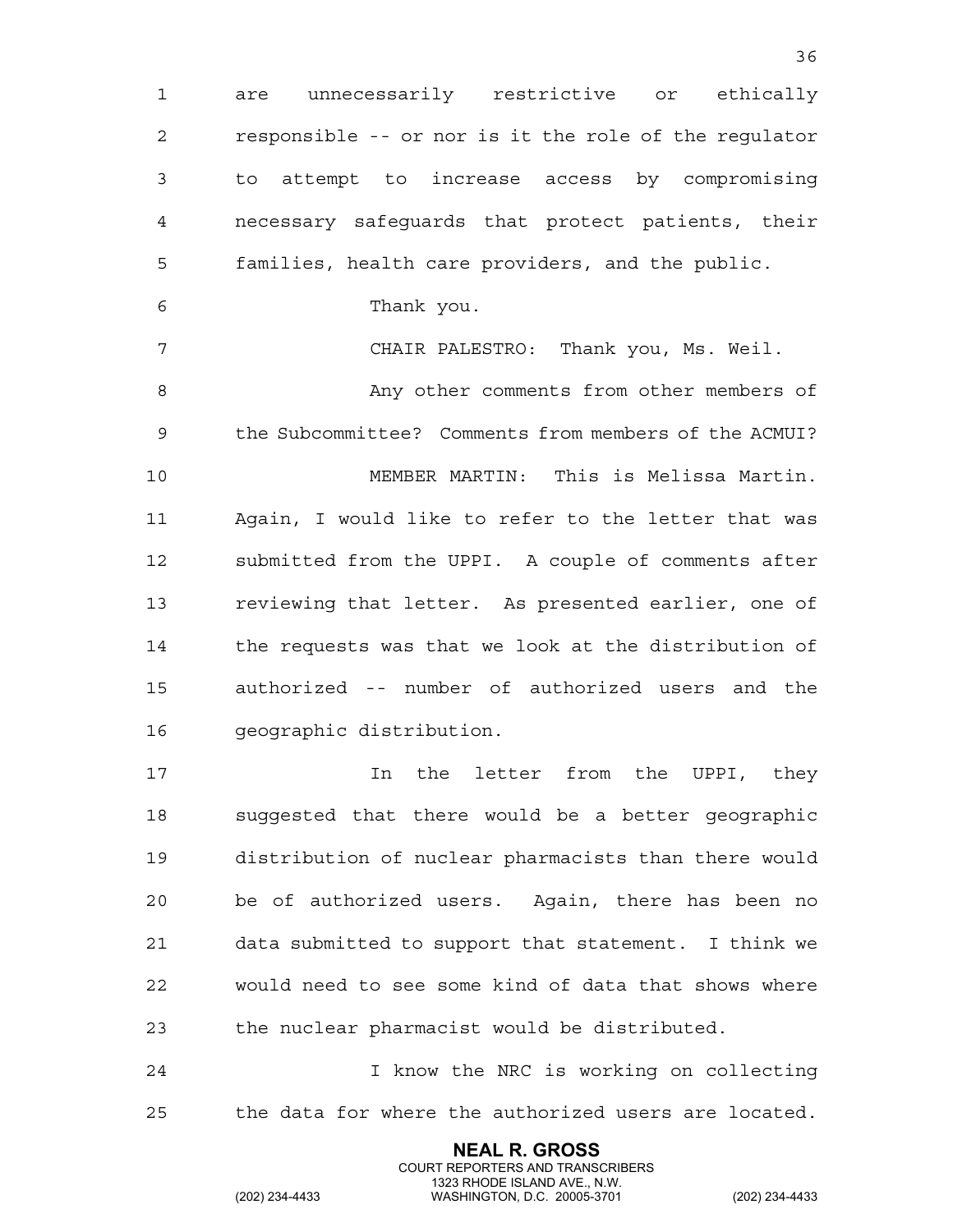1 But, again, if we have 4,000 authorized users, I think 2 there is a better geographic distribution already. I 3 think -- my impression is most of those authorized 4 users are connected to relatively moderate to large 5 size cities, and the patients -- again, that was 6 stated earlier -- the ones that live in the rural 7 areas are used to traveling and getting 8 accommodations to get their therapy.

9 So I don't see that that has been a big 10 -- I don't think that is the impediment to receiving 11 some of these treatments.

12 The proposal is that it would increase 13 access to the rural access -- rural areas, but there 14 has been no proposed limitation on these procedures 15 being performed by the team approach, limited to the 16 rural areas. So it would assume that a lot of these 17 procedures would be performed in the same geographic 18 mid-to-large sized cities that is currently being 19 performed.

20 So I don't see that that would -- I don't 21 understand how that would be restricted to rural 22 access.

23 One of the other questions I had was, 24 what is meant by minimally trained physician that 25 would be administering the isotope in the proposed

> **NEAL R. GROSS** COURT REPORTERS AND TRANSCRIBERS

1323 RHODE ISLAND AVE., N.W.<br>WASHINGTON, D.C. 20005-3701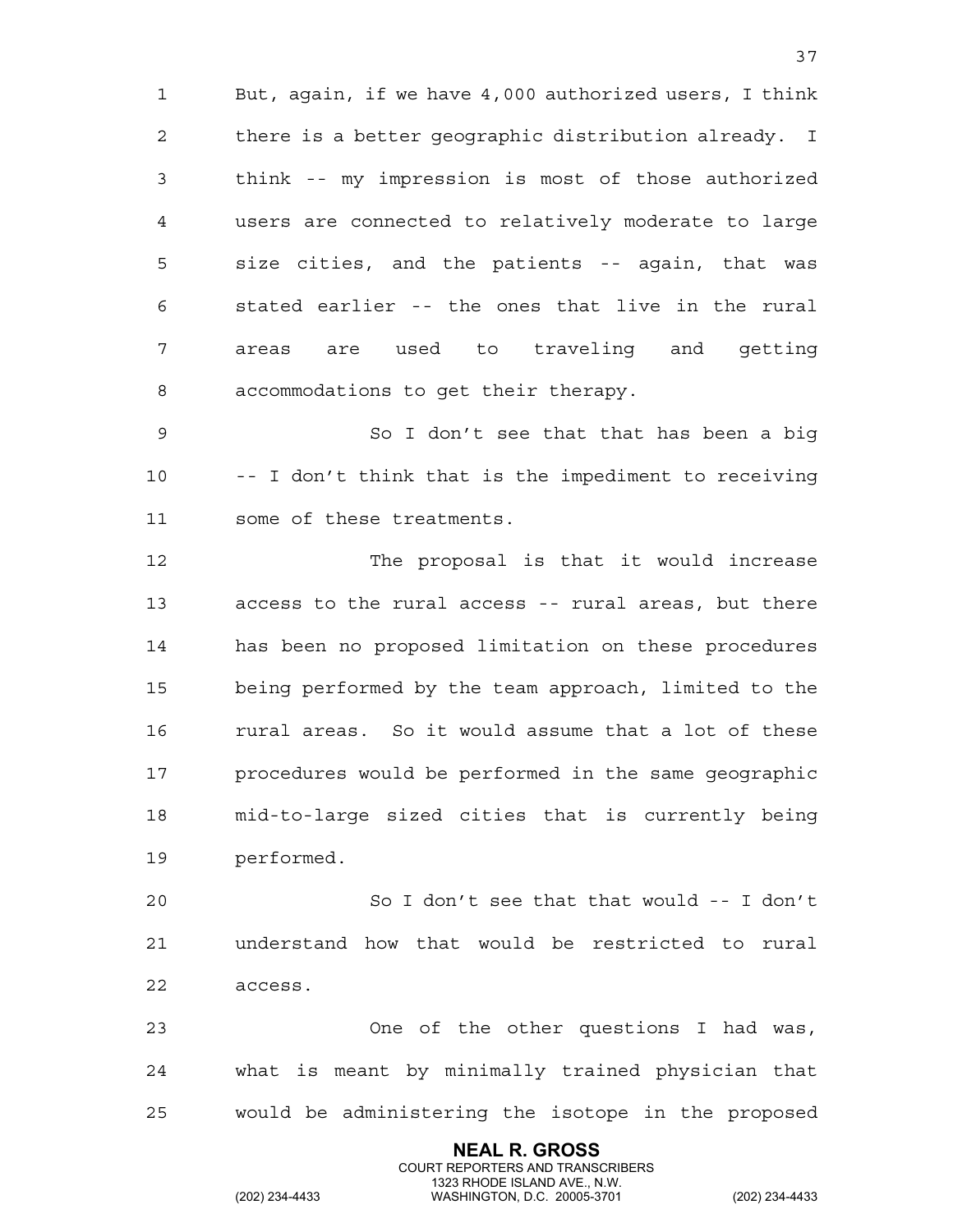1 team approach? Thank you very much.

2 CHAIR PALESTRO: Thank you, Ms. Martin. 3 Any other comments from the ACMUI? 4 MEMBER GREEN: Dr. Palestro? 5 CHAIR PALESTRO: Yes. 6 MEMBER GREEN: This is Richard Green. 7 CHAIR PALESTRO: Yes, Mr. Green. Go 8 ahead. 9 MEMBER GREEN: The Subcommittee's 10 position and recommendations are four bullets on the

11 document. The last bullet says that the Subcommittee 12 unanimously agrees, in that fourth bullet. Were the 13 three prior bullets unanimous decisions?

14 VICE CHAIR METTER: This is Darlene. Yes, 15 the Subcommittee -- actually, every member was given 16 the document and they all agreed and we could actually 17 add that, too, unless there is -- I misunderstood the 18 Subcommittee, and that when they submitted their 19 comments they did not agree, but I -- they did not 20 relate that, but we wanted to make an emphasis on 21 that last point because that is a very important 22 point.

23 I mean, they're all important, but that 24 was a key component in assessing the competency of 25 the individual who is going to be an authorized user.

> **NEAL R. GROSS** COURT REPORTERS AND TRANSCRIBERS

1323 RHODE ISLAND AVE., N.W.<br>WASHINGTON, D.C. 20005-3701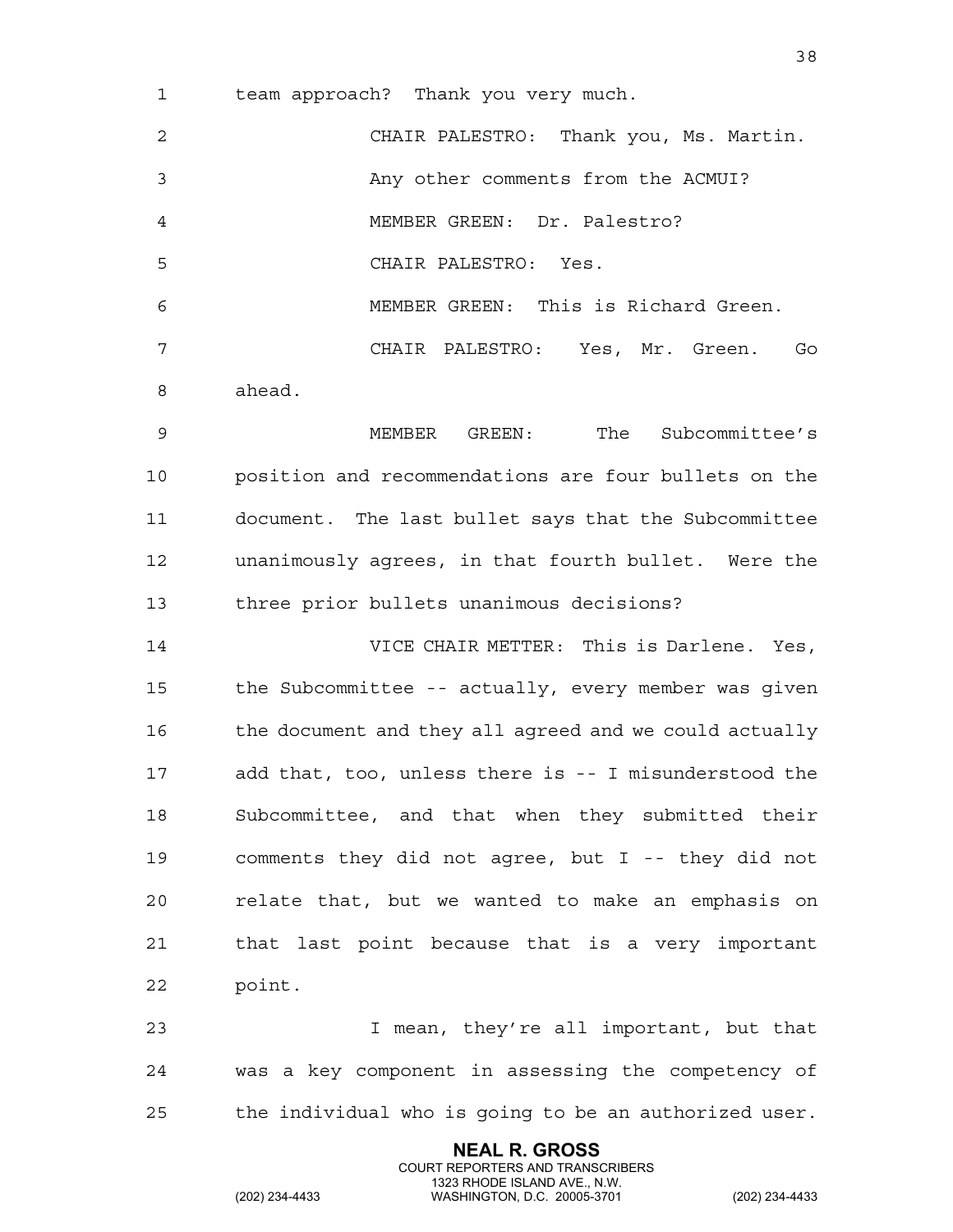**NEAL R. GROSS** 1 And can I just ask the Subcommittee, was 2 that correct or was it -- I mean, is that a correct 3 reflection of our decision? 4 PARTICIPANT: Absolutely. 5 MEMBER SCHLEIPMAN: Robert Schleipman. I 6 totally agree. I think we all -- including for 7 myself, I fully agree with the recommendations. 8 PARTICIPANT: Yes, it was unanimous from 9 our discussions. 10 VICE CHAIR METTER: Thank you. 11 MEMBER GREEN: Thank you, Dr. Metter. 12 Another question I have. I agree completely that the 13 requirements for complete knowledge of all aspects of 14 10 CFR 35.390 are required for any physician who 15 administers radionuclide therapy. I don't think 16 there is any ability to skimp on that full, complete 17 knowledge. 18 It is my understanding that during the 19 course of training through one of the approved 20 pathways to become a diplomate in nuclear medicine, 21 nuclear radiology, radiation oncology, or diagnostic 22 radiology, that that training period encompasses more 23 than the 10 CFR 35.390. 24 Can you give an estimate of what time is 25 spent on 35.200 and other nuclear medicine

COURT REPORTERS AND TRANSCRIBERS

39

1323 RHODE ISLAND AVE., N.W.<br>WASHINGTON, D.C. 20005-3701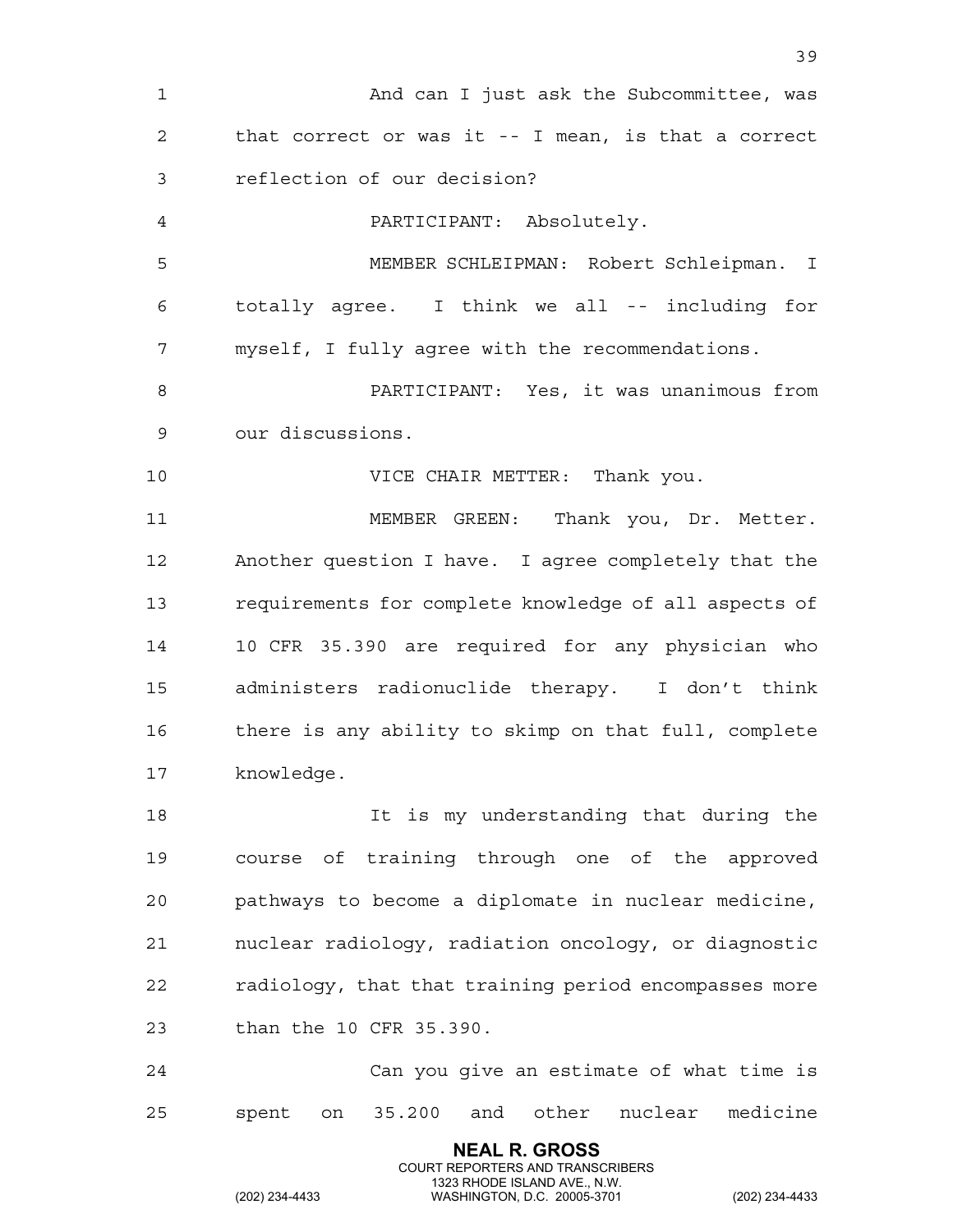1 techniques, imaging, uptake, dilution, and excretion, 2 other than radionuclide therapy?

3 VICE CHAIR METTER: Well, they have -- as 4 far as it's all incorporated into 48 months of 5 diagnostic radiology. But looking at the authorized 6 user status, we are really mainly just looking at the 7 equivalent training and experience requirements for 8 35.390, which is for the use of unsealed sources for 9 therapy and not for imaging and localization or 10 dilution and excretion.

11 MEMBER GREEN: Yeah. I thought the 12 charter --

13 VICE CHAIR METTER: Yeah. I'm sorry. 14 The other thing, too, we're not looking at hours. As 15 I mentioned in the report, we're not looking at hours. 16 We're looking at level of competency and ability to 17 acquire that knowledge and use that knowledge safely 18 for our patients.

19 MEMBER GREEN: All right. I'm just trying 20 to -- you know, I thought the challenge to the 21 Subcommittee was to discern in the training and 22 experience for all modalities. And so this is what's 23 required to successfully do 35.200, 35.100, 35.300 24 applications for radiopharmaceuticals.

25 And I -- I think I am seeing a resounding

**NEAL R. GROSS** COURT REPORTERS AND TRANSCRIBERS

1323 RHODE ISLAND AVE., N.W.<br>WASHINGTON, D.C. 20005-3701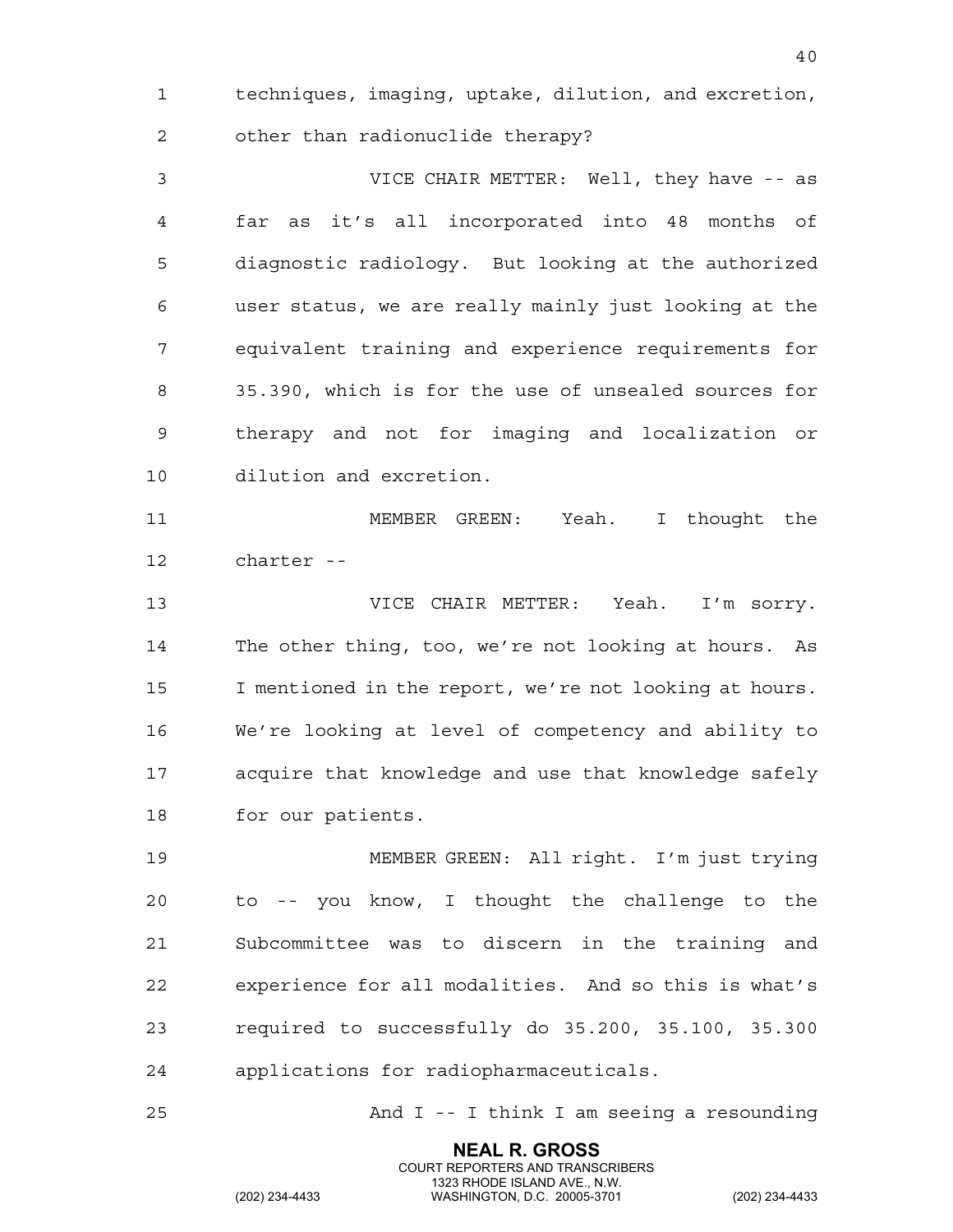1 support of the existing pathway, but I don't really 2 think I see a dissection of really what training and 3 education is required for this 35.300 versus 35.200 4 versus 35, you know 100. And that's what I thought 5 was the charge to the Committee -- to the 6 Subcommittee.

7 VICE CHAIR METTER: Mr. Green, the 8 Subcommittee is supposed to look at 35.300, but this 9 specific report addresses 35.390 and not the entire 10 35.300.

11 MEMBER GREEN: Thank you.

12 VICE CHAIR METTER: And that is 13 throughout the report, by the way.

14 MEMBER DILSIZIAN: Vasken here. Can I 15 have a comment?

16 VICE CHAIR METTER: Yes.

17 MEMBER DILSIZIAN: So, Dr. Metter, you 18 know, I think I know what you're intending to say, 19 but looking at this slide, and then in your statement 20 when you say, We are not looking for our self-21 competency. I think what you wanted to say is, we're 22 not just looking for hours and attestation alone, but 23 an added competency assessment.

24 I think that it's important to just say 25 -- because the way it comes out both in the slide and

> **NEAL R. GROSS** COURT REPORTERS AND TRANSCRIBERS

1323 RHODE ISLAND AVE., N.W.<br>WASHINGTON, D.C. 20005-3701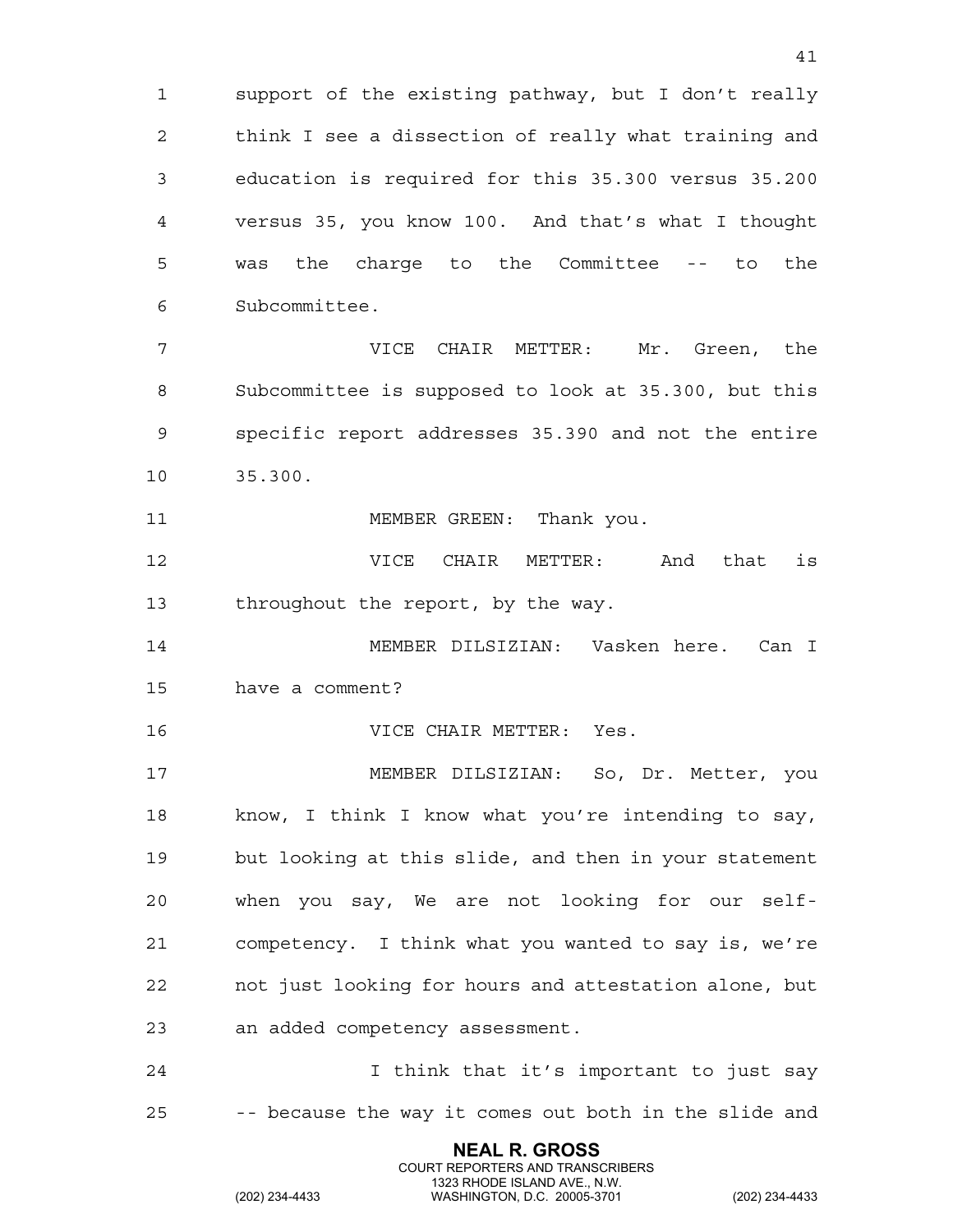1 your verbal statement, that if there is no minimum 2 hours, I think we -- we will understand there has got 3 to be some number of hours of training, and then it 4 falls with the competency test. Is that correct, 5 what I'm hearing, because that's not very clear. 6 VICE CHAIR METTER: No. Exactly what I 7 said, that we are not looking at hours because hours 8 can be - it's different for different individuals. 9 We're looking at the final result. 10 It's sort of like -- I believe I made the 11 same analogy during our meeting last year in the sense 12 of if you -- if you are taking your driver's license 13 -- you wanted to obtain a driver's license, and the 14 way you obtain it is -- the final result is going to 15 be the driver's license. 16 And whether you obtain it by going to a 17 driving school or going to a course with your parents 18 or with a different individual, if you -- if you learn 19 the basic requirements and the basic fundamental 20 knowledge and experience that you need to pass an 21 exam to get your certification, is what this is 22 implying. This is a new pathway in the 23 sense, if it's a limited scope, it's not like a 24 traditional one that we've done before. So I think 25 we need to really look at it very seriously because

> **NEAL R. GROSS** COURT REPORTERS AND TRANSCRIBERS

42

1323 RHODE ISLAND AVE., N.W.<br>WASHINGTON, D.C. 20005-3701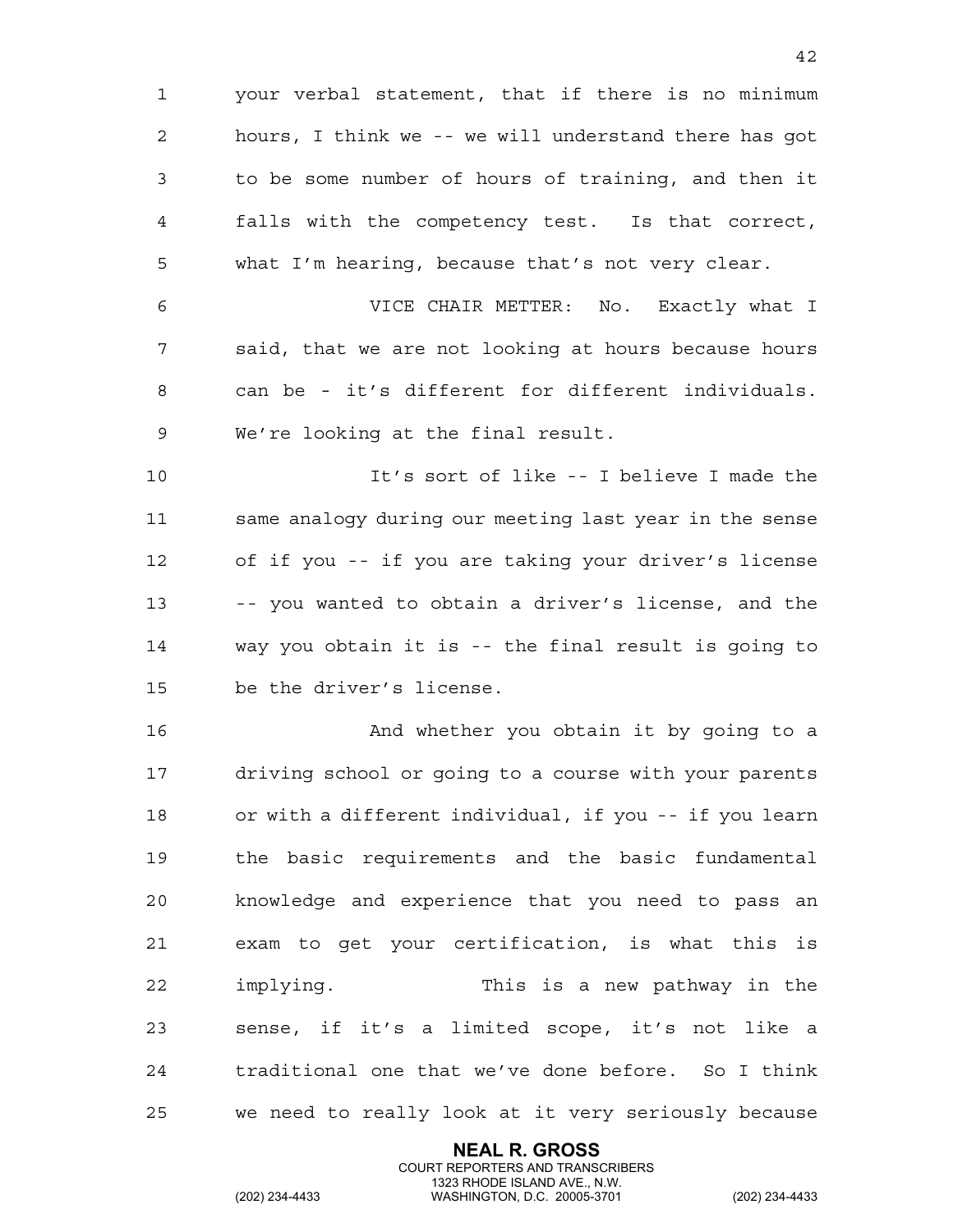1 hours can be, you know, different for your number of 2 training hours. You can learn quicker than I can, 3 but I want to know the final result, that you are a 4 competent individual for the administration of the 5 radiopharmaceutical therapy for the patient and for 6 those involved with -- and the public.

7 And so, to me, the final result is that 8 you are able to do what is needed for our patients.

9 MEMBER DILSIZIAN: Well, the problem I 10 guess I have is that any ACGME training program, where 11 you're doing internal medicine, you're doing 12 radiology, or radiation oncology, has, first, a 13 minimum number of years of training or hours of 14 training for/by board certification.

15 You can't possibly ignore the 700 hours 16 requirement, plus competency. This is what you -- or 17 what I'm hearing you say is that let's forget about 18 the 700 hours. Some people can do it in 50 hours, as 19 long as they pass the test, and I'm having trouble 20 with that. I think my recommendation would be to 21 maintain a certain number of hours, years, or whatever 22 it takes for an average person to be trained for/by 23 a competency test. Otherwise, I think that 700 -- 24 what you are proposing, 700 hours, doesn't mean 25 anything. Maybe someone can do it in 50 hours.

> **NEAL R. GROSS** COURT REPORTERS AND TRANSCRIBERS

1323 RHODE ISLAND AVE., N.W.<br>WASHINGTON, D.C. 20005-3701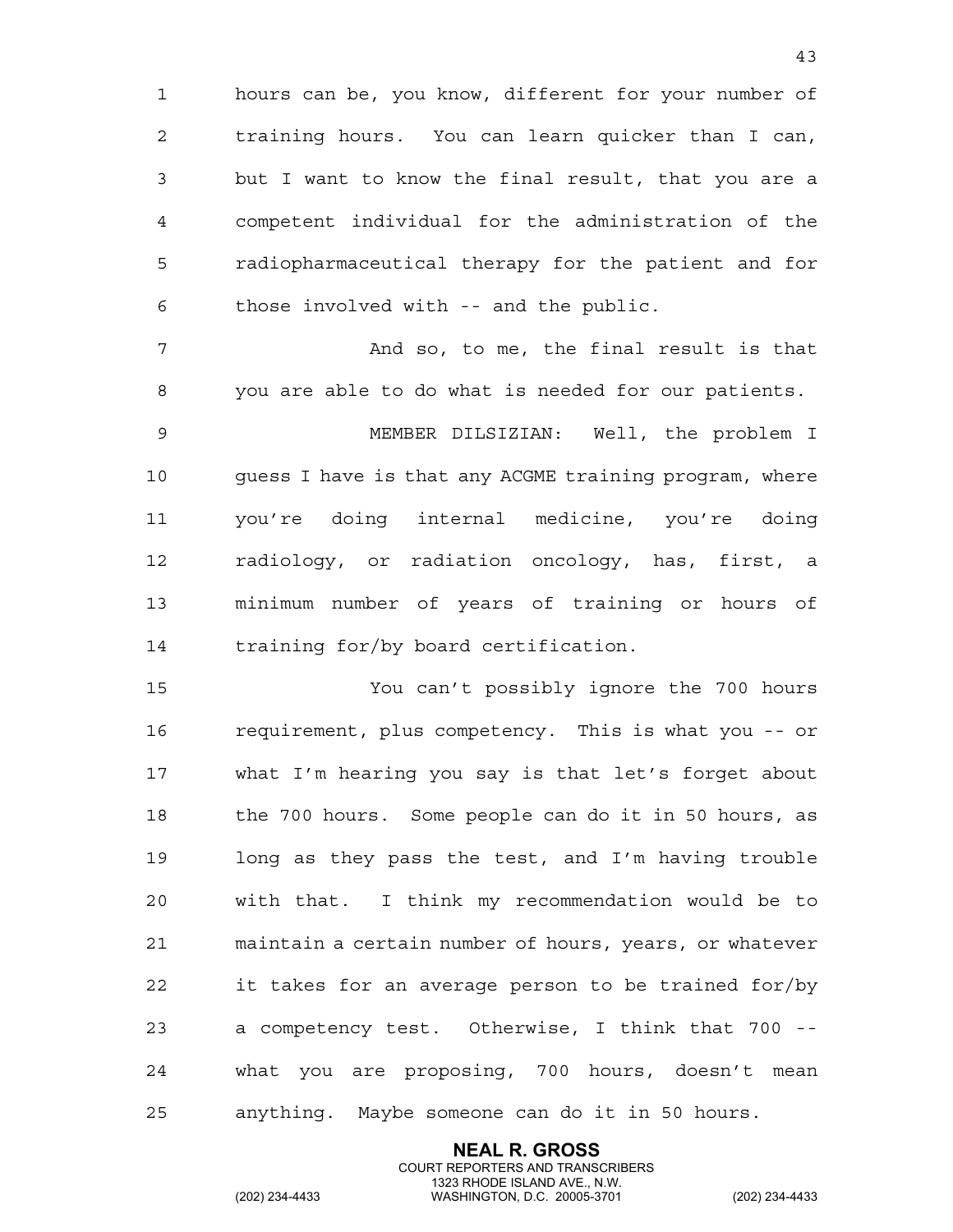44 1 VICE CHAIR METTER: I understand what 2 you're saying. 3 CHAIR PALESTRO: Dr. - I'm sorry, Dr. 4 Dilsizian? 5 MEMBER DILSIZIAN: Yes. 6 CHAIR PALESTRO: Yeah. Hi. Dr. Palestro 7 speaking now. At this point, your comments are sort 8 of moot because the Subcommittee has recommended 9 against the creation of the limited scope authorized 10 user status. 11 But going back a bit -- and do you 12 remember this -- this committee and these discussions 13 have been evolving over time. The concept was to -- 14 if and when a program is -- a limited AU program is 15 in fact developed, to develop and to create a 16 curriculum, if you will, with all of the competencies 17 that need to be met, and then after that to go back 18 and determine hours that would be required to complete 19 it, because as I think we all agree at this point, we 20 have no idea how the 700 hours was arrived at. 21 And so rather than focusing on hours, the 22 concept would have been develop a program, make sure 23 it has all of the elements necessary to educate and 24 to develop a competent AU, and then after that figure

25 out how to -- how to translate that into hours.

**NEAL R. GROSS** COURT REPORTERS AND TRANSCRIBERS

1323 RHODE ISLAND AVE., N.W.<br>WASHINGTON, D.C. 20005-3701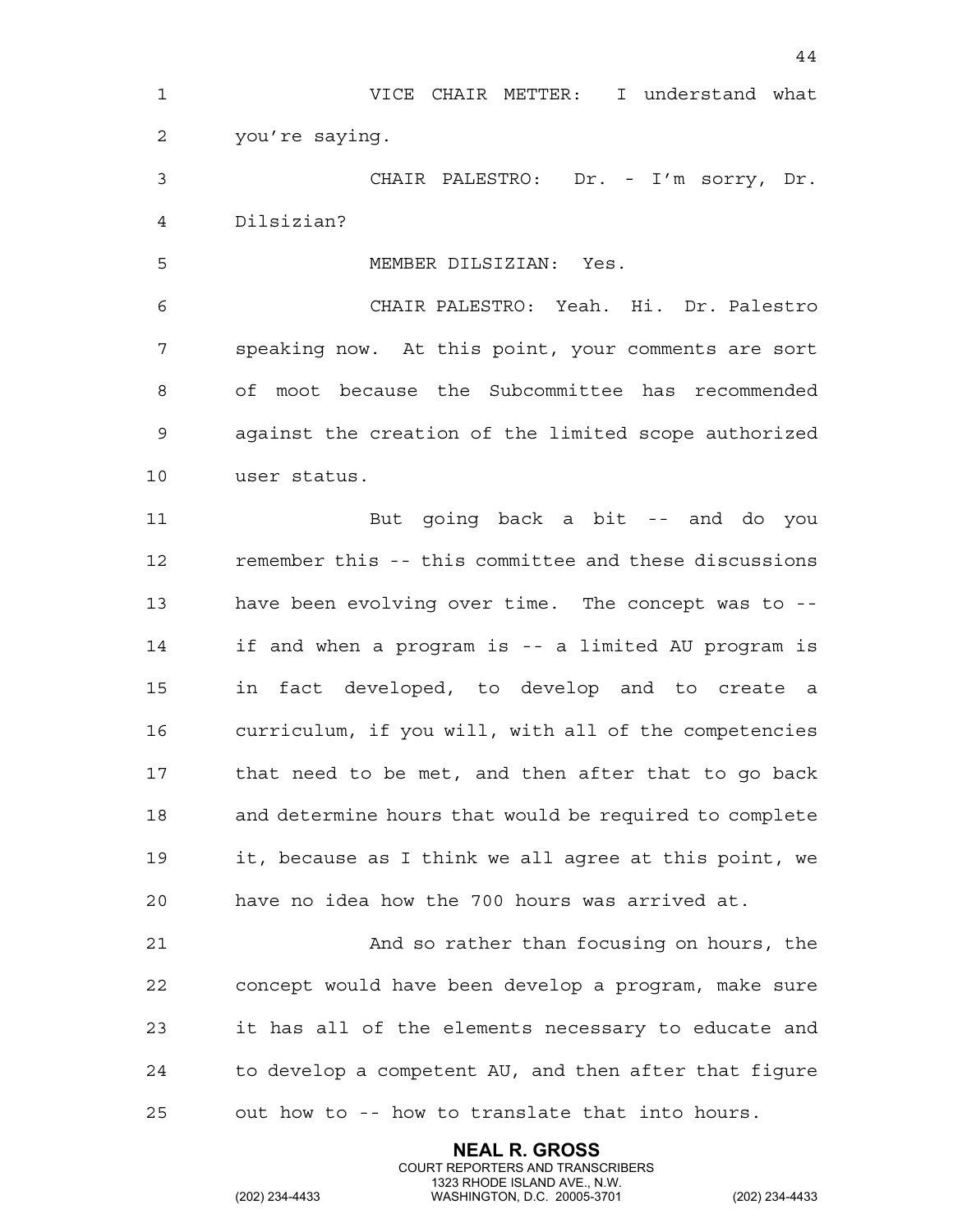1 MEMBER DILSIZIAN: So, again, I guess I 2 just wanted to -- I think Mr. Green said this before 3 me. I guess I would have expected the subcommittee 4 to actually designate some hours to the current 5 curriculum that would sum up to some number that may 6 be 700 or 500 or 550, so that we can be reassured, as 7 would be the NRC staff, that these numbers are in the 8 cost ballpark of what it would take for someone to be 9 adequately trained. 10 CHAIR PALESTRO: Dr. Metter, would you 11 like to respond to that? 12 VICE CHAIR METTER: I would defer to you. 13 CHAIR PALESTRO: Thank you, Mr. Metter. 14 **VICE CHAIR METTER:** Anytime. 15 CHAIR PALESTRO: The answer is, again, I 16 think right now for the moment it is a moot point, 17 since the subcommittee has recommended against it. 18 Should the NRC decide to go forward with it, as the 19 subcommittee has indicated, they clearly would like 20 the opportunity to actively participate in the 21 development of such a program. 22 MEMBER GREEN: Dr. Palestro? 23 CHAIR PALESTRO: Yes. 24 MEMBER GREEN: This is Mr. Green again. 25 So with the recommendation not at this time to do a

> **NEAL R. GROSS** COURT REPORTERS AND TRANSCRIBERS

45

1323 RHODE ISLAND AVE., N.W.<br>WASHINGTON, D.C. 20005-3701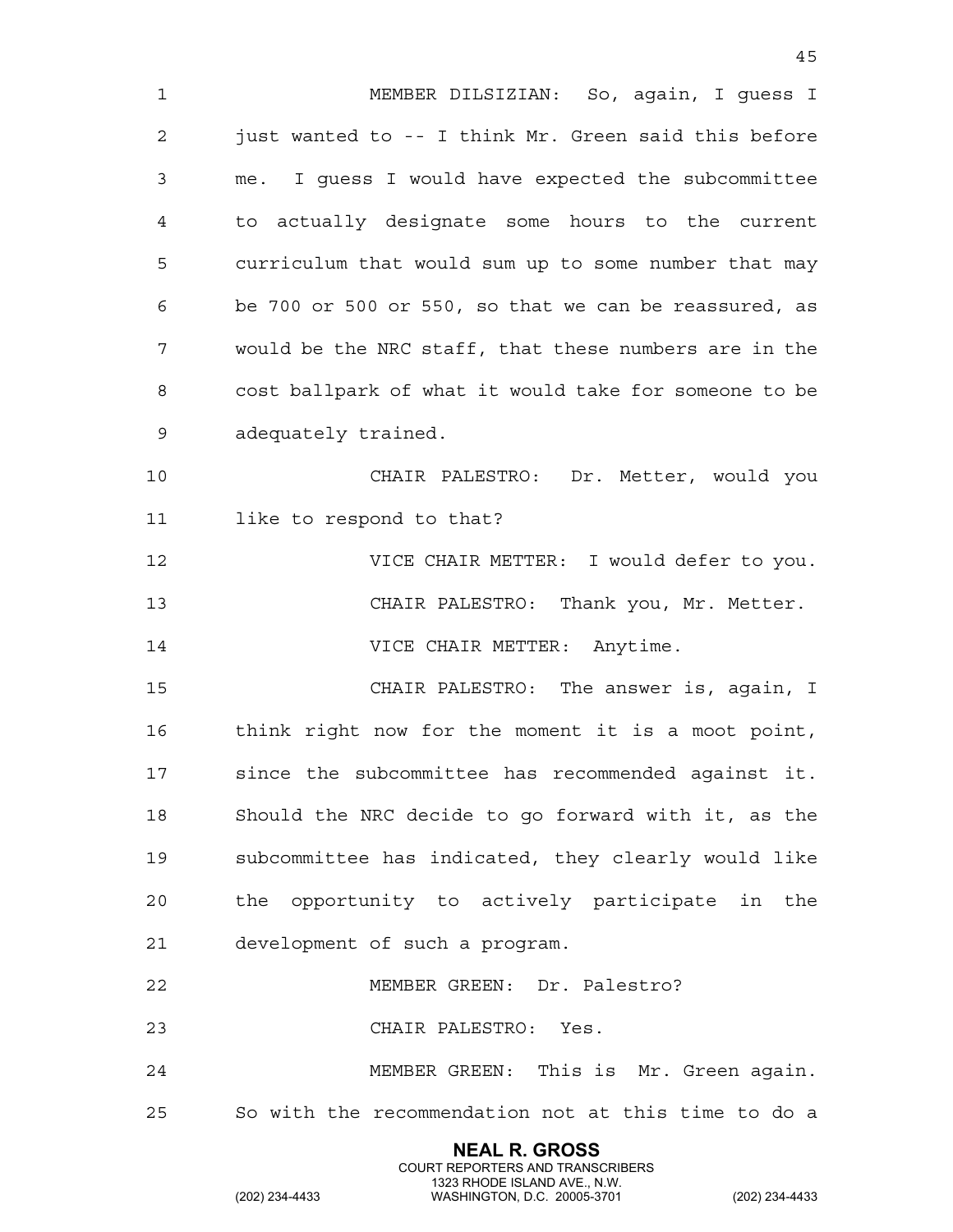1 limited AU status, will the subcommittee, or the 2 committee as a whole, take the challenge, as Dr. 3 Dilsizian has asked, to actually dive into the concept 4 and figure out how many hours -- what does it take to 5 learn this concept, that concept, this fact, this 6 methodology, so that we can actually better 7 substantiate that engraved-in-stone sort of -- we 8 don't know where it came from, but if we are asked by 9 staff or by the Commissioners to develop other 10 pathways or to validate the existing pathway, are we 11 going to be going through the exercise?

12 CHAIR PALESTRO: The answer is, when the 13 subcommittee was originally formed -- and, in fact, 14 if you look at the title of the subcommittee -- it is 15 training and experience for all modalities. And the 16 concept was -- and as Dr. Metter enumerated in her 17 report, we developed a template. We looked at 100, 18 and our plan was to go to 200, and then 300, but we 19 were -- or the subcommittee, I should say, was 20 redirected to focus on 390.

21 So the answer is, the concept for the 22 subcommittee is at some point to return to its 23 original charge and begin to look at the various 24 categories. And I would presume that the subcommittee 25 will take into account hours and necessary, for lack

> **NEAL R. GROSS** COURT REPORTERS AND TRANSCRIBERS

1323 RHODE ISLAND AVE., N.W.<br>WASHINGTON, D.C. 20005-3701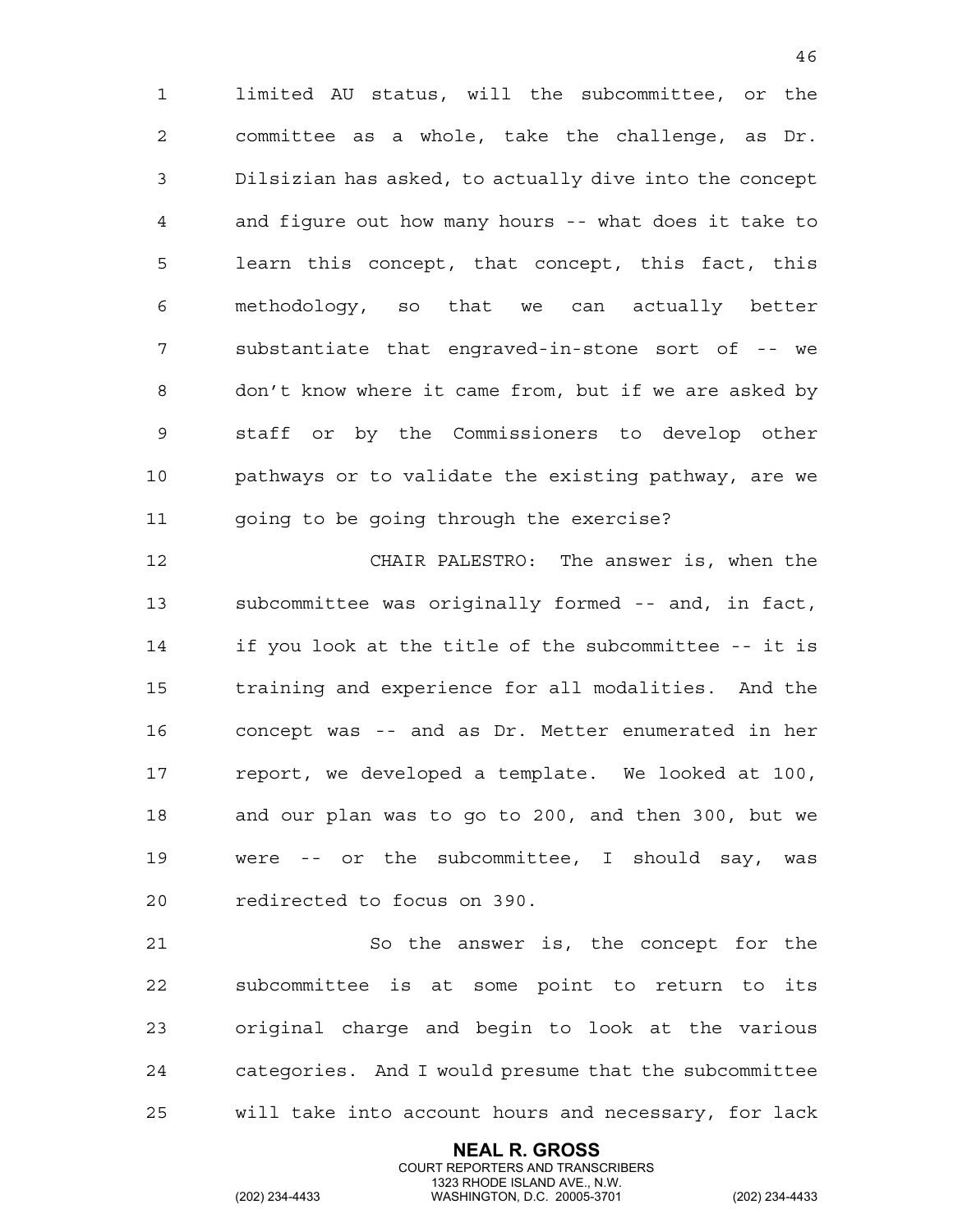1 of a better term, items that individuals need to be 2 knowledgeable in.

3 MEMBER GREEN: Dr. Metter, you are 4 currently the chair of the subcommittee. Would you 5 agree with that?

6 VICE CHAIR METTER: Yes, Dr. Palestro, I 7 do. And I also think, as far as if we do look back 8 at how these 700 hours were obtained, it may actually, 9 with the increasing complexities of the radionuclides 10 that are coming out for therapy, that the - we're 11 assuming that the hours are going to decrease.

12 The hours may -- we don't know what the 13 hours will do. They may actually increase because 14 you now have to know more about what -- about the 15 newer therapies and their toxicities and adverse 16 effects and effects on the patient and their -- and 17 the long-term consequences.

18 So that would be something we'd have to 19 look at. But at this point in time, I don't think we 20 are looking at that because, as you said, we did not 21 support a limited scope AU pathway.

22 CHAIR PALESTRO: Thank you, Dr. Metter. 23 Any other comments from the ACMUI?

24 MEMBER DILSIZIAN: Vasken here. I just 25 want to go on the record just to kind of let us know

> **NEAL R. GROSS** COURT REPORTERS AND TRANSCRIBERS

1323 RHODE ISLAND AVE., N.W.<br>WASHINGTON, D.C. 20005-3701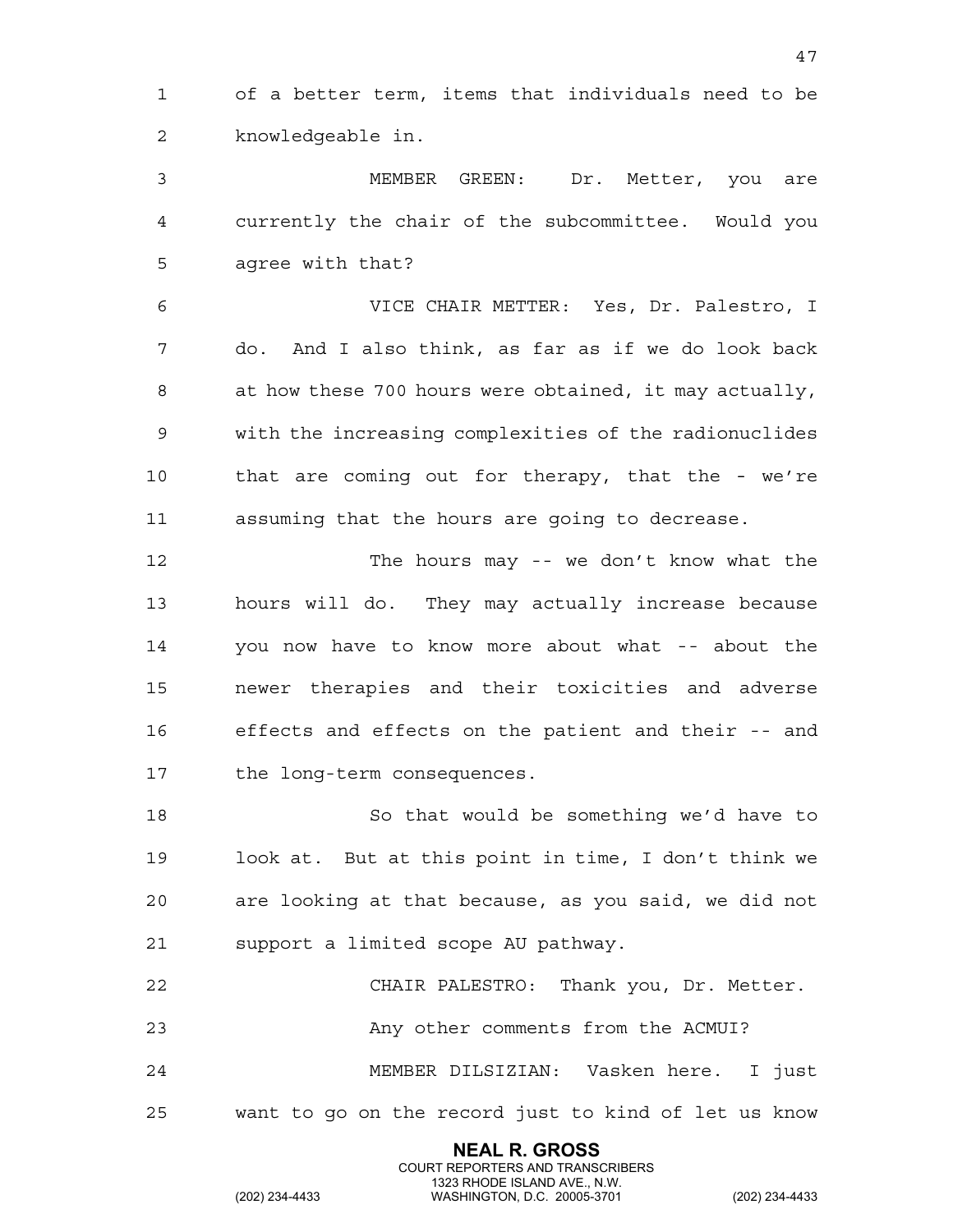1 that despite -- I agree with all of what was stated 2 so far. It would have been nice to have an 3 approximation of the hours dedicated to the current 4 required training -- current, not the -- not the 5 shortened pathway.

6 That would be close to 700 hours, and so 7 it would then reassure all of us on this call, as 8 well as the NRC Commissioners and the staff, that we 9 are not that far apart from what is currently 10 required.

11 CHAIR PALESTRO: Thank you, Dr. 12 Dilsizian. But, again, I just want to point out that 13 was not the charge or the subcharge that was given to 14 the subcommittee.

15 Any other comments/questions from the 16 ACMUI?

17 MEMBER OUHIB: Yes. This is Zoubir Ouhib. 18 My comment is really we seem to be focusing a little 19 bit on the numbers, and I'm a little bit concerned 20 about that because, really, going back and seeing 21 what it takes in -- you know, on the big picture, you 22 know, in terms of patient evaluation, pre-treatment, 23 and so on and so forth, and then the treatment itself, 24 it's not just an injection. There is a lot more that 25 goes into it than that, and then the patient

> **NEAL R. GROSS** COURT REPORTERS AND TRANSCRIBERS

1323 RHODE ISLAND AVE., N.W.<br>WASHINGTON, D.C. 20005-3701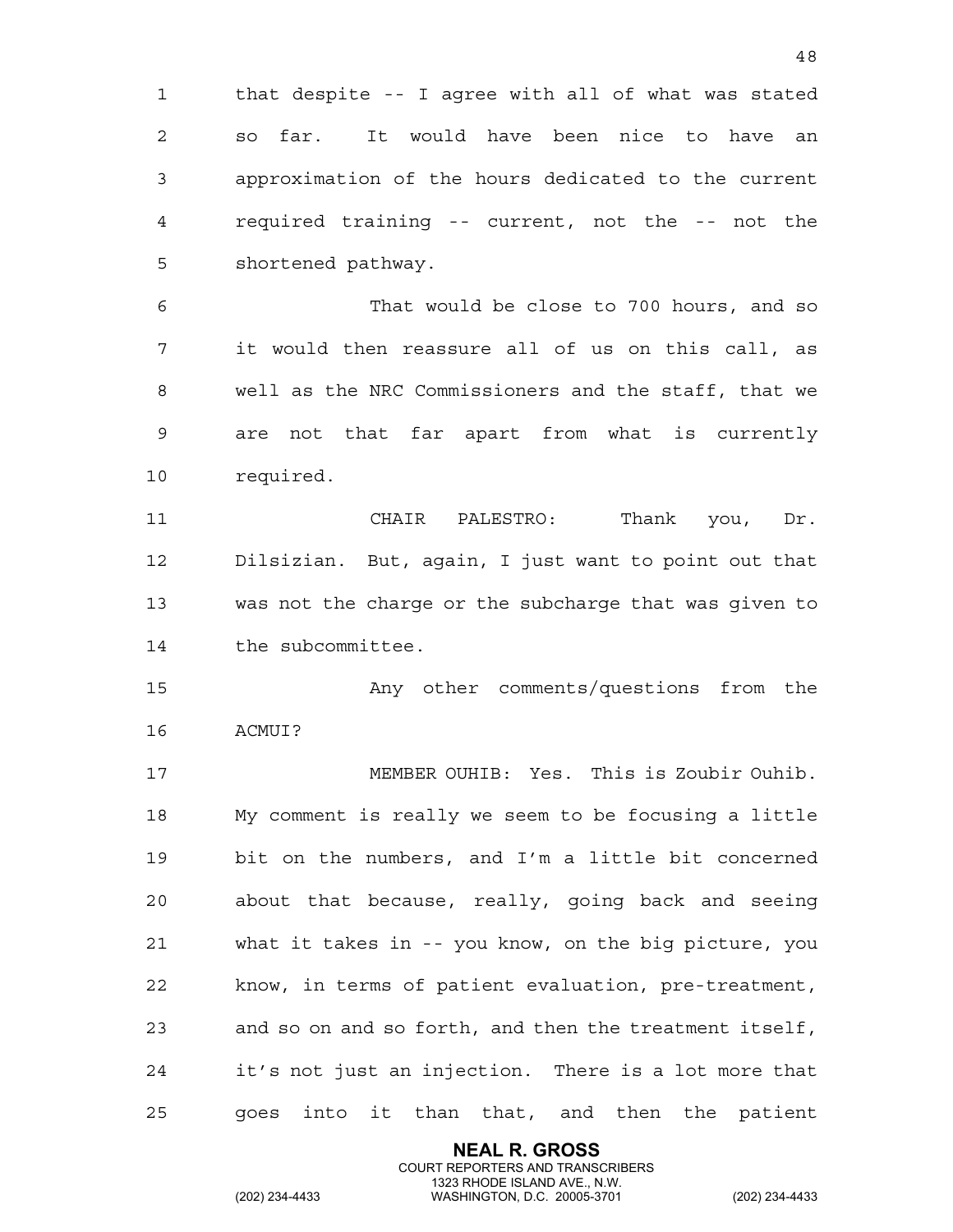1 management after the fact, and so on and so forth.

2 So I think looking at what an authorized 3 user has to go through in terms of education, 4 training, and so on and so forth, and exams and so 5 on, I think that number is -- well, is irrelevant in 6 my opinion because it's very easy to look at that and 7 figure out that it takes a lot more than the 700 8 perhaps.

9 CHAIR PALESTRO: Thank you, Mr. Ouhib. 10 Any other comments or questions from the 11 ACMUI? Dr. Metter, I have a question for you. The 12 subcommittee concluded that there are no objective 13 data to support an AU shortage at the present time. 14 We have a list of data, table of data, in which we

16 How did you come to that conclusion? In 17 other words, what data did you use? Did you attempt 18 to determine the number of AUs throughout the United 19 States and then look at the number per 100,000 people 20 and determine that's sufficient or insufficient?

21 Exactly how did you arrive at that conclusion?

15 have about 270 new graduates per year.

22 VICE CHAIR METTER: Well, there is -- you 23 know, those are the numbers that we have. And as we 24 had previously stated, most of these are concentrated 25 in urban areas and where the facilities and resources

> **NEAL R. GROSS** COURT REPORTERS AND TRANSCRIBERS

1323 RHODE ISLAND AVE., N.W.<br>WASHINGTON, D.C. 20005-3701

(202) 234-4433 WASHINGTON, D.C. 20005-3701 (202) 234-4433

49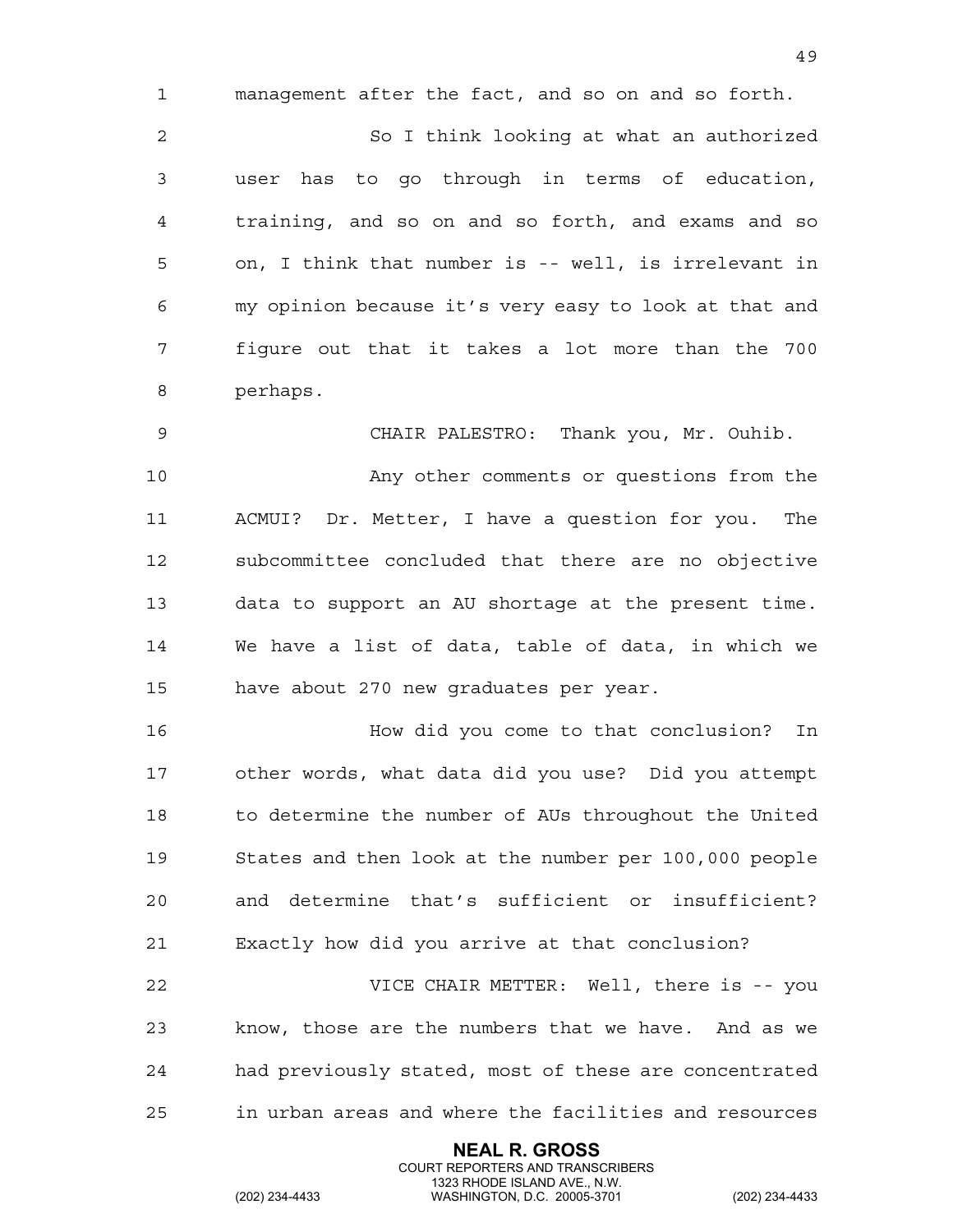1 are available for the safe use of the radionuclides. 2 And there is really no objective data for 3 that, and it was -- it was -- there is no objective 4 for that -- objective data regarding your question. 5 CHAIR PALESTRO: Okay. So this was sort 6 of I guess an intuitive approach or an intuitive 7 conclusion based on discussions among members of the 8 subcommittee?

9 Types of things that I would be 10 interested in that would make me feel more comfortable 11 with this sort of conclusion would be the following. 12 What are the trends over time if we look at the 13 specialties? Have the number of individuals being 14 certified, are they increasing, decreasing? Are they 15 remaining the same?

16 You mentioned briefly individuals 17 retiring, but did you do any -- any sort of 18 calculations, for lack of a better word, to see 19 whether or not the number of new graduates or newly 20 certified individuals are compensating for retirees, 21 that sort of thing?

22 And then the other issue, of course, that comes 23 up, and we have talked about lutetium-177, and there 24 has also been another agent that was approved last 25 July, the I-131 MIBG, what about the numbers of these

> **NEAL R. GROSS** COURT REPORTERS AND TRANSCRIBERS

1323 RHODE ISLAND AVE., N.W.<br>WASHINGTON, D.C. 20005-3701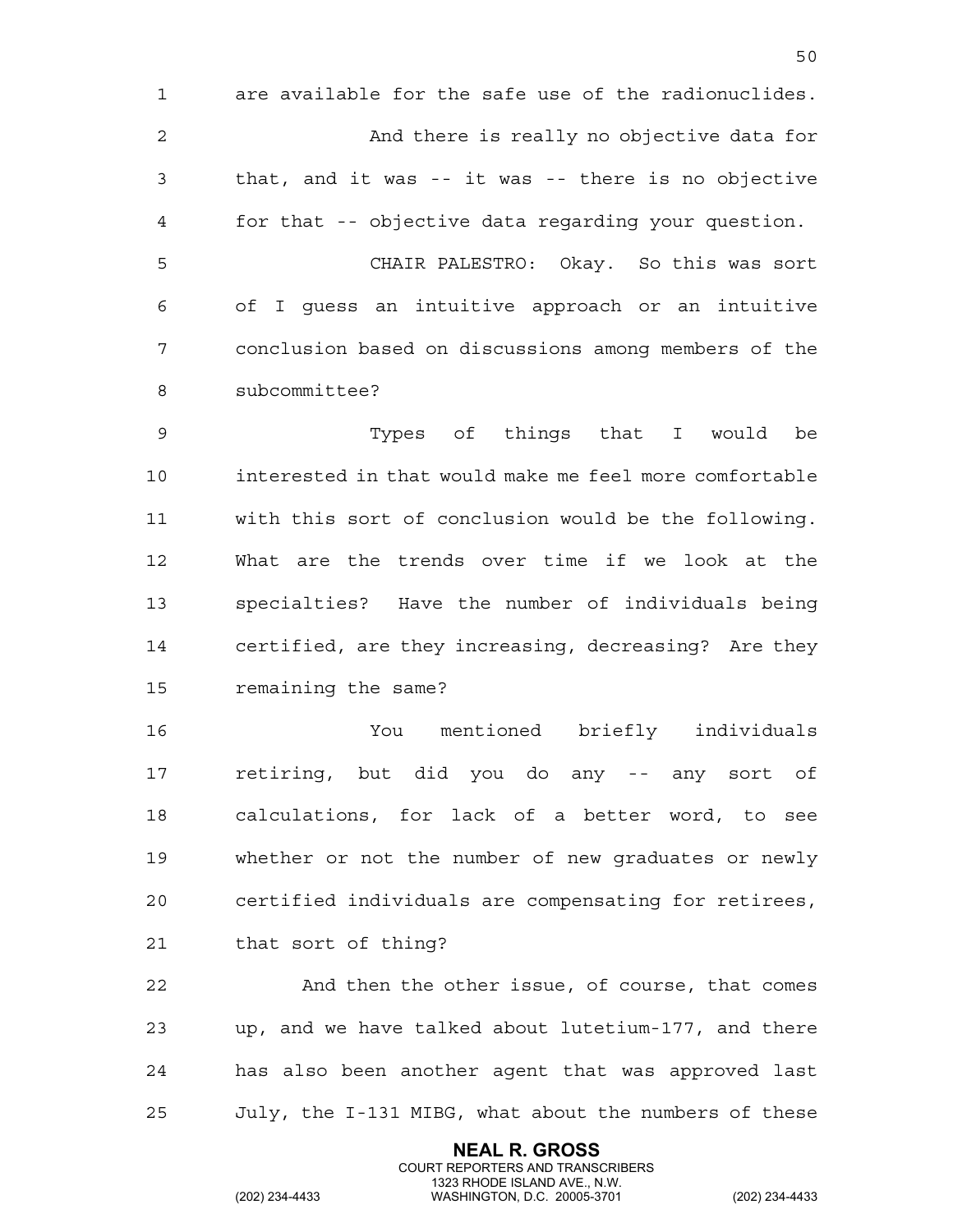1 unsealed source radiopharmaceutical therapies?

2 Where are they in terms of total numbers? 3 Are they decreasing? Are they plateauing? Are they 4 increasing? Those are the sorts of data that would 5 make me feel more comfortable about accepting the 6 conclusion that there is nothing to suggest an 7 authorized user shortage at this time.

8 VICE CHAIR METTER: Those are very good 9 points, Dr. Palestro. I think looking at numbers can 10 be for or against an argument. And if you say you 11 have one authorized user for X number of patients, 12 that would be assuming that the distribution of 13 patients is equal and homogeneous throughout that 14 territory, which of course, as I mentioned earlier, 15 it's not because they're generally concentrated in 16 urban areas.

17 So, in itself, the distribution of the 18 population is not equal. And as far as the number of 19 retirees, that is not available, and I don't know how 20 that could be available. But as far as we know, I 21 can give you the number of practicing authorized users 22 by the American Board of Nuclear Medicine that they 23 obtained -- that I obtained from them, and we can 24 look at the number of authorized user graduates from 25 these programs.

> **NEAL R. GROSS** COURT REPORTERS AND TRANSCRIBERS

1323 RHODE ISLAND AVE., N.W.<br>WASHINGTON, D.C. 20005-3701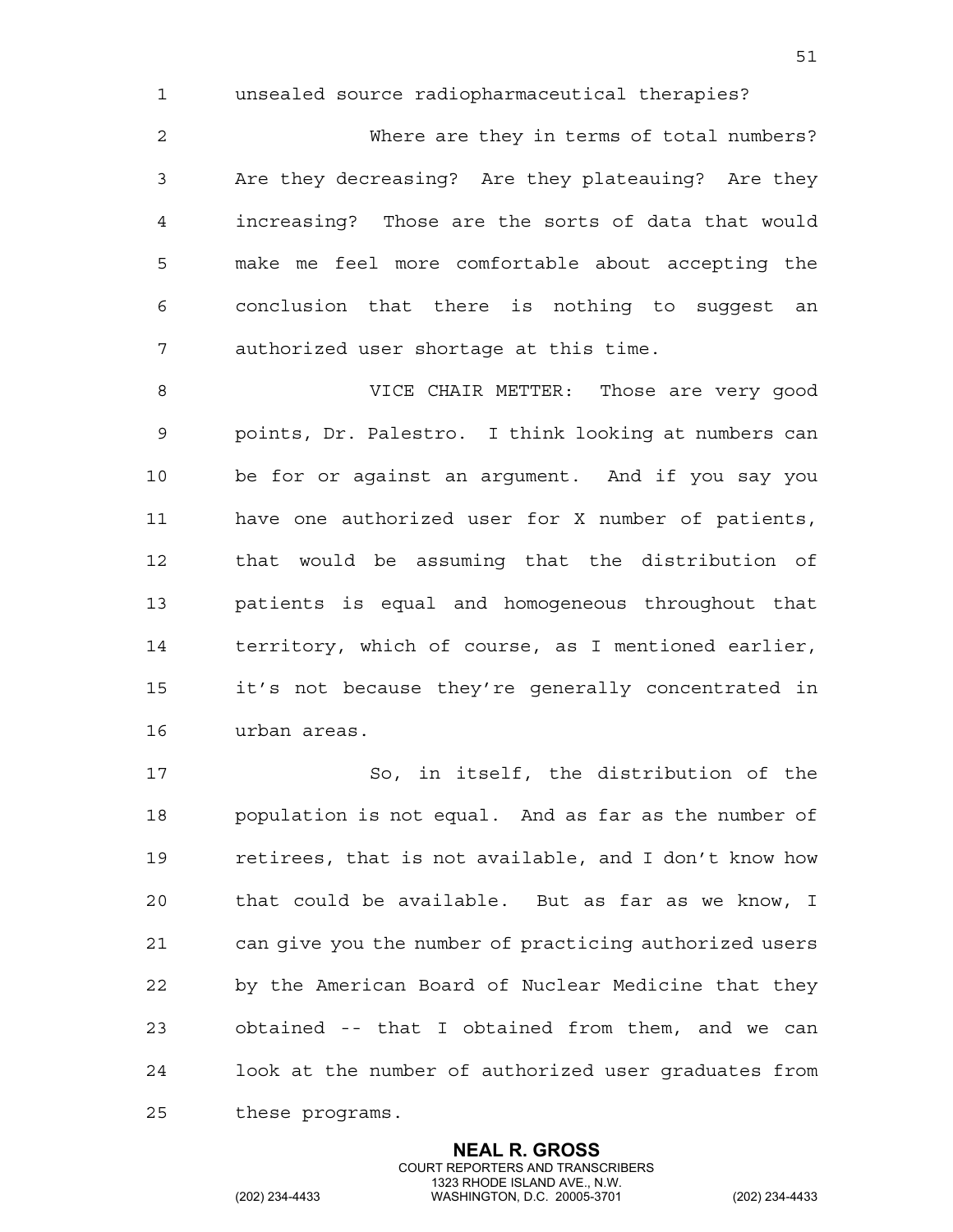1 We do not know -- and I don't believe the 2 NRC collects data on exactly what authorized users do 3 what therapies. And, you know, that, unfortunately, 4 is not available. It would be my desire to have that 5 available, so we can be -- make a more educated 6 summary of what your questions pose. But at this 7 point in time, the data is not available.

8 CHAIR PALESTRO: Okay. That doesn't 9 surprise me because we -- this has come up on numerous 10 occasions in the past. And that is one of the reasons 11 that I am concerned, because as we all know, there is 12 -- it takes a long time to effect changes in rules 13 and regulations, and so forth.

14 And my concern has been, continues to be, 15 that I would much prefer to be proactive rather than 16 reactive. And by that I mean I would not like to 17 find out two or three or four years from now that, in 18 fact, there is a shortage, and now we need to do 19 something about it, rather than potentially being 20 proactive and working on developing a plan to prevent 21 that, if you will, a preemptive plan.

22 So that's my concern about your 23 conclusion, and it may be that there is no way to get 24 more substantive data, and that's the way it is. But 25 thank you.

> **NEAL R. GROSS** COURT REPORTERS AND TRANSCRIBERS

1323 RHODE ISLAND AVE., N.W.<br>WASHINGTON, D.C. 20005-3701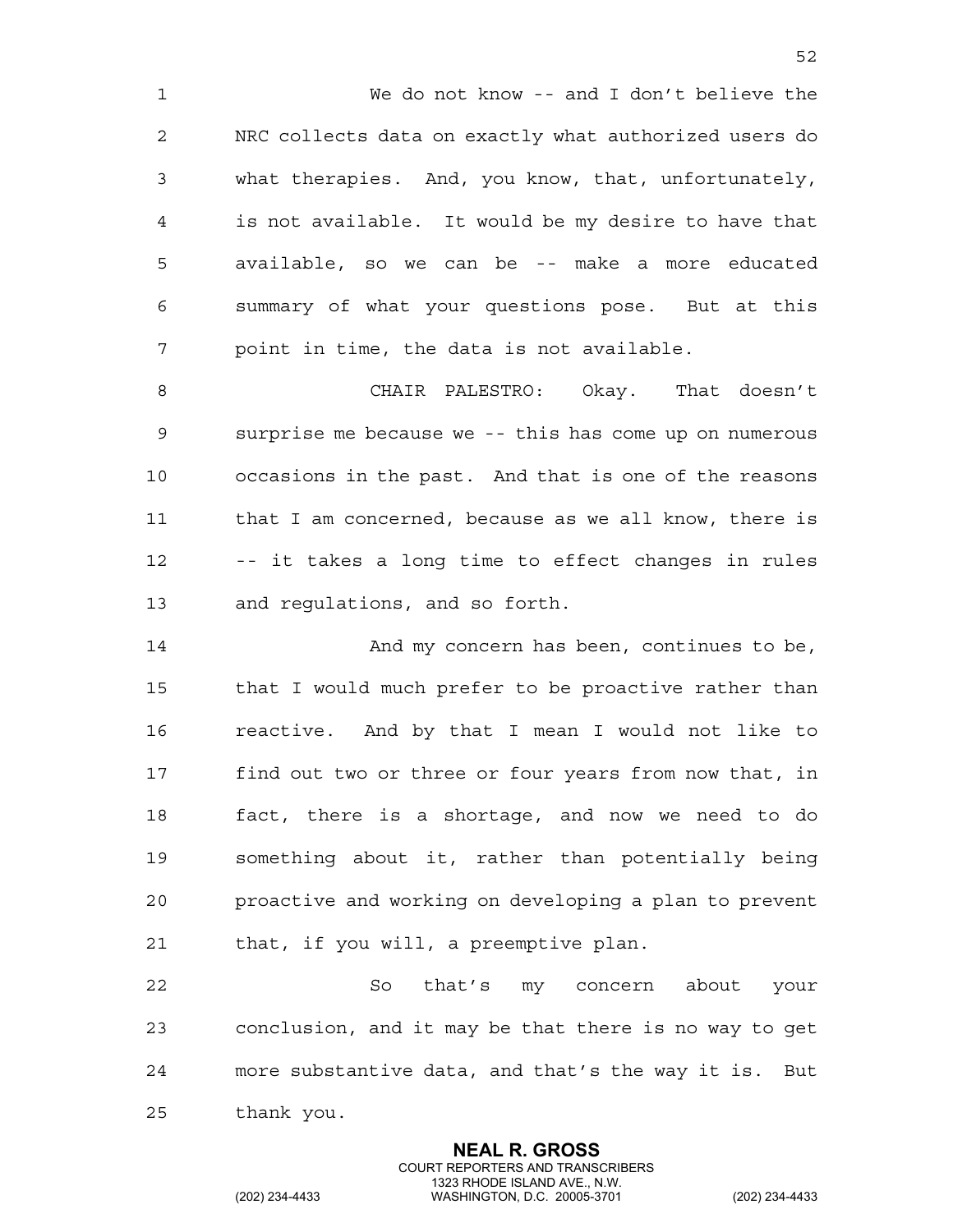1 VICE CHAIR METTER: So as far as numbers 2 go, there are an increasing interest for -- I know 3 for at least radiology residents to enter the pathway, 4 the redesigned pathway into nuclear radiology 5 positions, because of the increasing therapy. 6 The other thing is I believe your data, 7 you know, is something that we need to look at. But, 8 again, it's unavailable, and I think that if you look 9 at the number of authorized users that are going to 10 be coming out of the next four years, there will 11 actually be another 1,000 at least. And so that is 12 going to increase it by, you know, another 1,000 for 13 the 3,600 currently available. 14 And is there -- there is no objective 15 data, like you said, that there is a potential -- 16 that there is a current authorized user shortage. 17 And we do have to remember our patients. 18 As Ms. Weil mentioned that, you know, there is, 19 unfortunately, a perhaps geographic barrier regarding 20 the accessibility of certain therapies and 21 treatments, but that's not the specifics for nuclear 22 medicine. It's for any medical and health therapy. 23 And, you know, it's our responsibility as 24 regulators to protect the public, and I think 25 protecting the public is to have a confident

> **NEAL R. GROSS** COURT REPORTERS AND TRANSCRIBERS

 $53$ 

1323 RHODE ISLAND AVE., N.W.<br>WASHINGTON, D.C. 20005-3701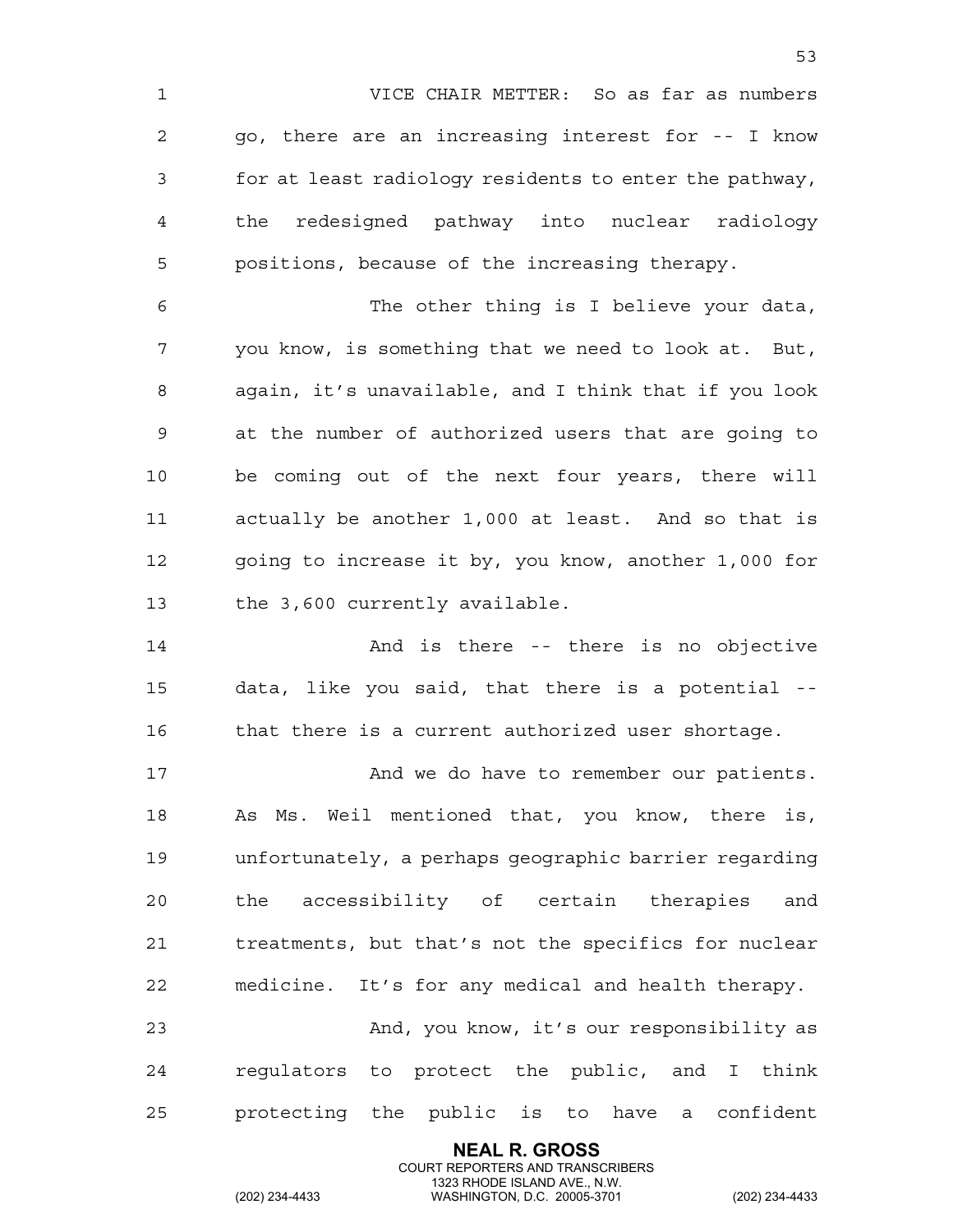1 individual who understands the entire therapy to be 2 the one that is going to be responsible for the 3 patient.

4 CHAIR PALESTRO: Well, I certainly agree 5 with that and your comment that over the next four 6 years there is going to be an increase of 1,000 7 authorized users, give or take. Again, that comment 8 fails to take into account retirees. There are 9 clearly people who are retiring, and I have no idea 10 what that number is. So while it may remain the same, 11 it may increase by a couple hundred, it may decrease 12 by a couple hundred. I'm not sure, but, again, 13 without those data, I would not assume that the number 14 is going to increase by 1,000 over the next four 15 years.

16 VICE CHAIR METTER: Well, all that you 17 know is that the number of authorized users coming 18 out will be another 1,000. We don't know, like you 19 said, how many are going to retire. But at least the 20 number -- you know, there is an increasing number of 21 available authorized users.

22 CHAIR PALESTRO: Okay. Any other 23 comments from the ACMUI?

24 MEMBER ENNIS: Yes. Dr. Palestro, this

**NEAL R. GROSS** COURT REPORTERS AND TRANSCRIBERS

25 is Ron.

1323 RHODE ISLAND AVE., N.W.<br>WASHINGTON, D.C. 20005-3701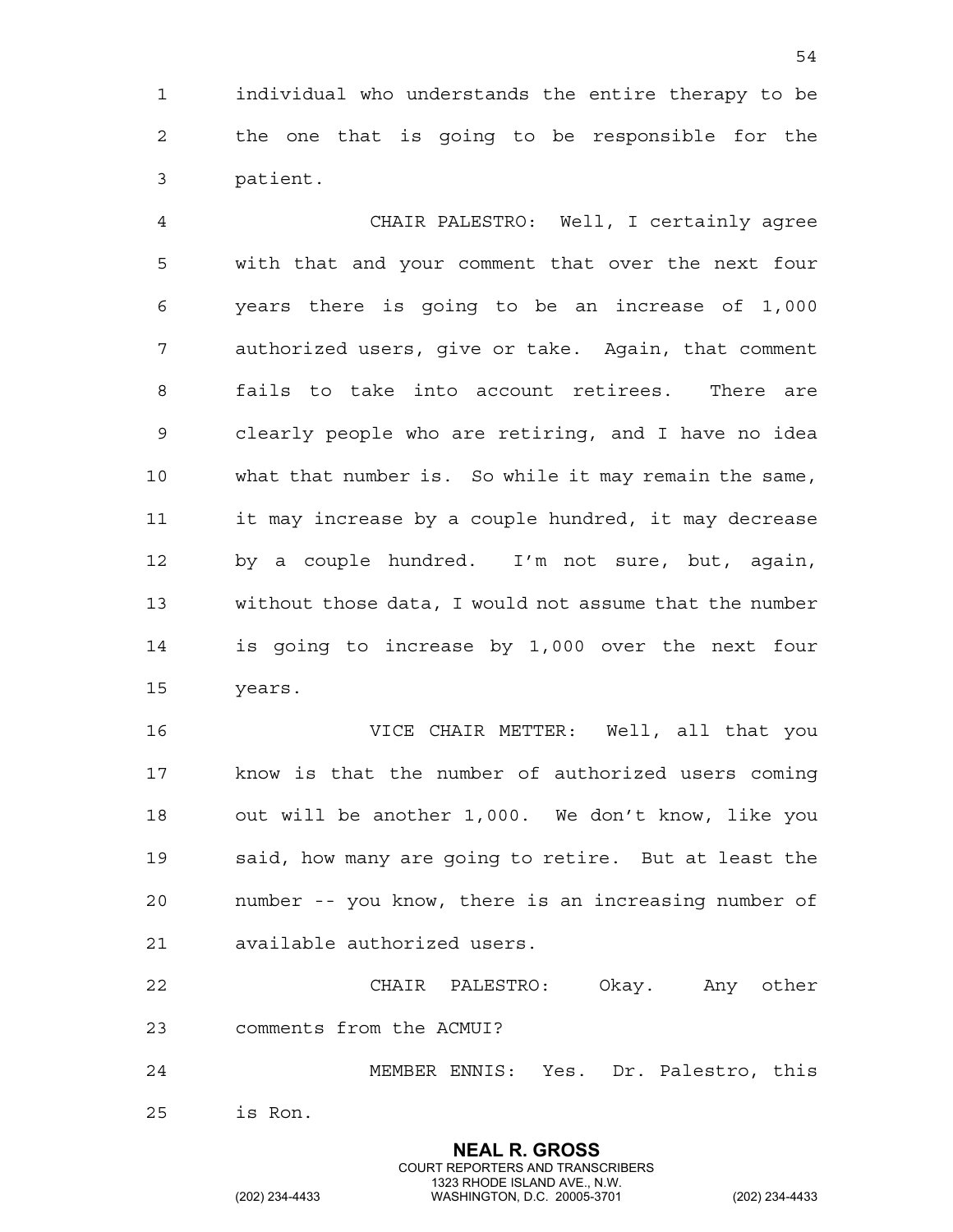1 CHAIR PALESTRO: Yes, Dr. Ennis. 2 MEMBER ENNIS: So just -- I have a little 3 more specific information about the radiation 4 oncology piece in terms of distribution, and ASTRO is 5 actually putting together a heat map of distribution 6 across the country.

7 And for the part of our radiation 8 oncology practices that involves the external 9 radiation and treatments, those are, as you might 10 imagine, even more challenging in the sense the 11 patients have to come for daily treatments as opposed 12 to a single or a periodic injection, and yet we are 13 not seeing, you know, any groundswell of concern of, 14 you know, tremendous shortages in the rural areas.

15 Although there are challenges to 16 practices in radiation oncology in rural areas, there 17 is no overwhelming sense of lack of access, so that 18 that would suggest that there are AUs even in the 19 more rural parts available for the nuclear medicine 20 aspects of radiotherapy as well.

21 CHAIR PALESTRO: Thank you, Dr. Ennis. 22 Any other comments from the ACMUI? 23 MEMBER GREEN: Dr. Palestro, this is 24 Richard Green. I just want to, again, repeat your 25 concerns about being proactive versus reactive.

> **NEAL R. GROSS** COURT REPORTERS AND TRANSCRIBERS

1323 RHODE ISLAND AVE., N.W.<br>WASHINGTON, D.C. 20005-3701

(202) 234-4433 WASHINGTON, D.C. 20005-3701 (202) 234-4433

 $55$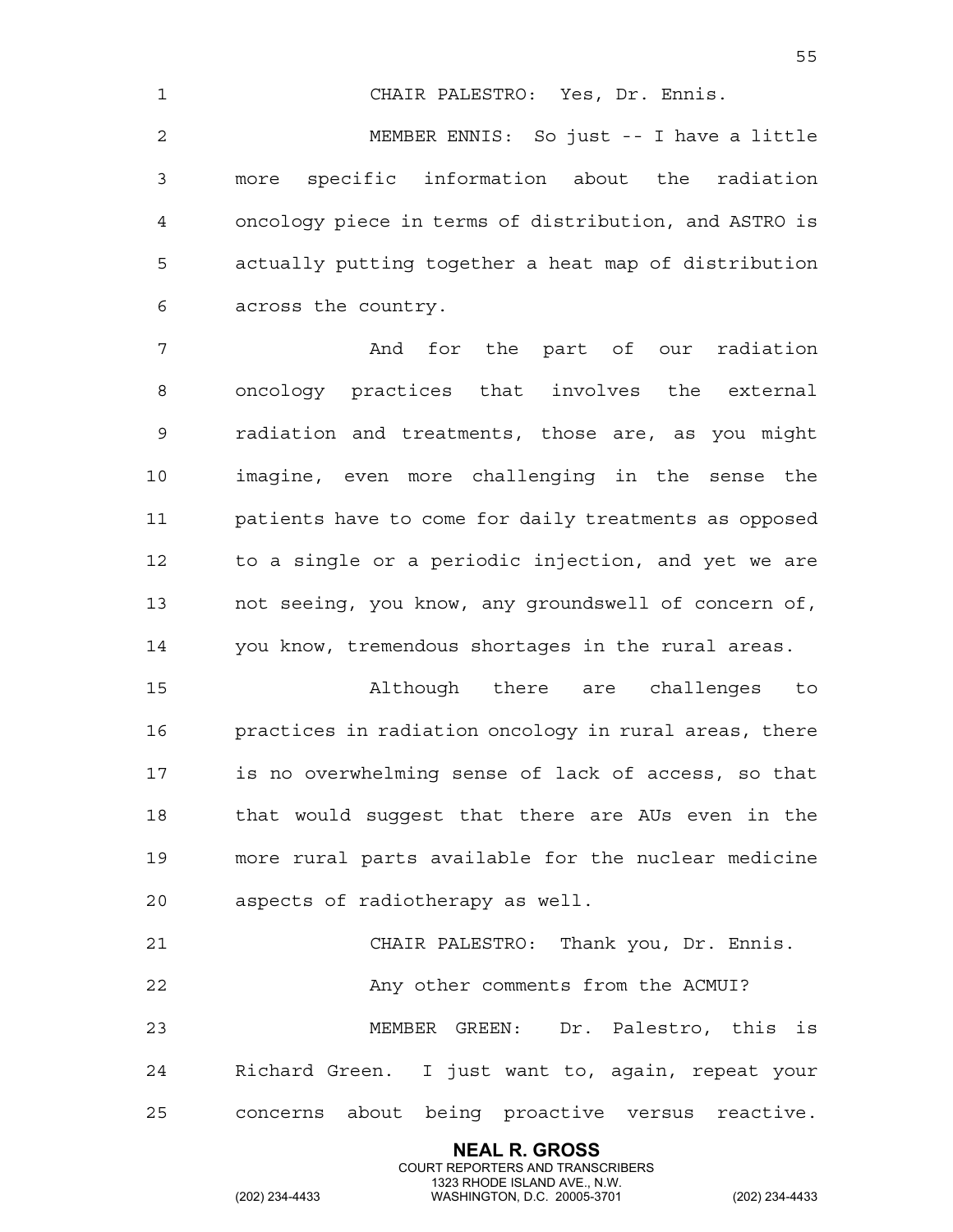1 Personally, I am involved in seven radionuclide 2 therapy investigational agents that are across the 3 gambit from AML to two for prostate cancer, non-4 Hodgkin's lymphoma, and there is -- again, I am 5 dealing with seven. 6 So there is a high likelihood that we're 7 going to see multiple radionuclide therapies coming 8 out for a multitude of different targets, cancers, in 9 the next two or three years. 10 Thank you. 11 CHAIR PALESTRO: Thank you, Mr. Green. 12 Any other comments from the ACMUI? 13 MEMBER OUHIB: Yes. Hi. This is Zoubir 14 Ouhib. Just a general comment looking at, you know, 15 can you imagine having 1,000 users doing one case 16 every six months versus having, you know, 500 17 qualified authorized users that will do multiple 18 cases regularly? Their expertise, their skills, and 19 all of that, will be much, much better, and, sure 20 enough, will most likely have less issues and 21 complications. So that's my take. 22 CHAIR PALESTRO: Thank you, Mr. Ouhib. 23 Any other comments from the ACMUI? 24 MEMBER SHEETZ: This is Mike Sheetz. 25 CHAIR PALESTRO: Yes, Mr. Sheetz.

> **NEAL R. GROSS** COURT REPORTERS AND TRANSCRIBERS

56

1323 RHODE ISLAND AVE., N.W.<br>WASHINGTON, D.C. 20005-3701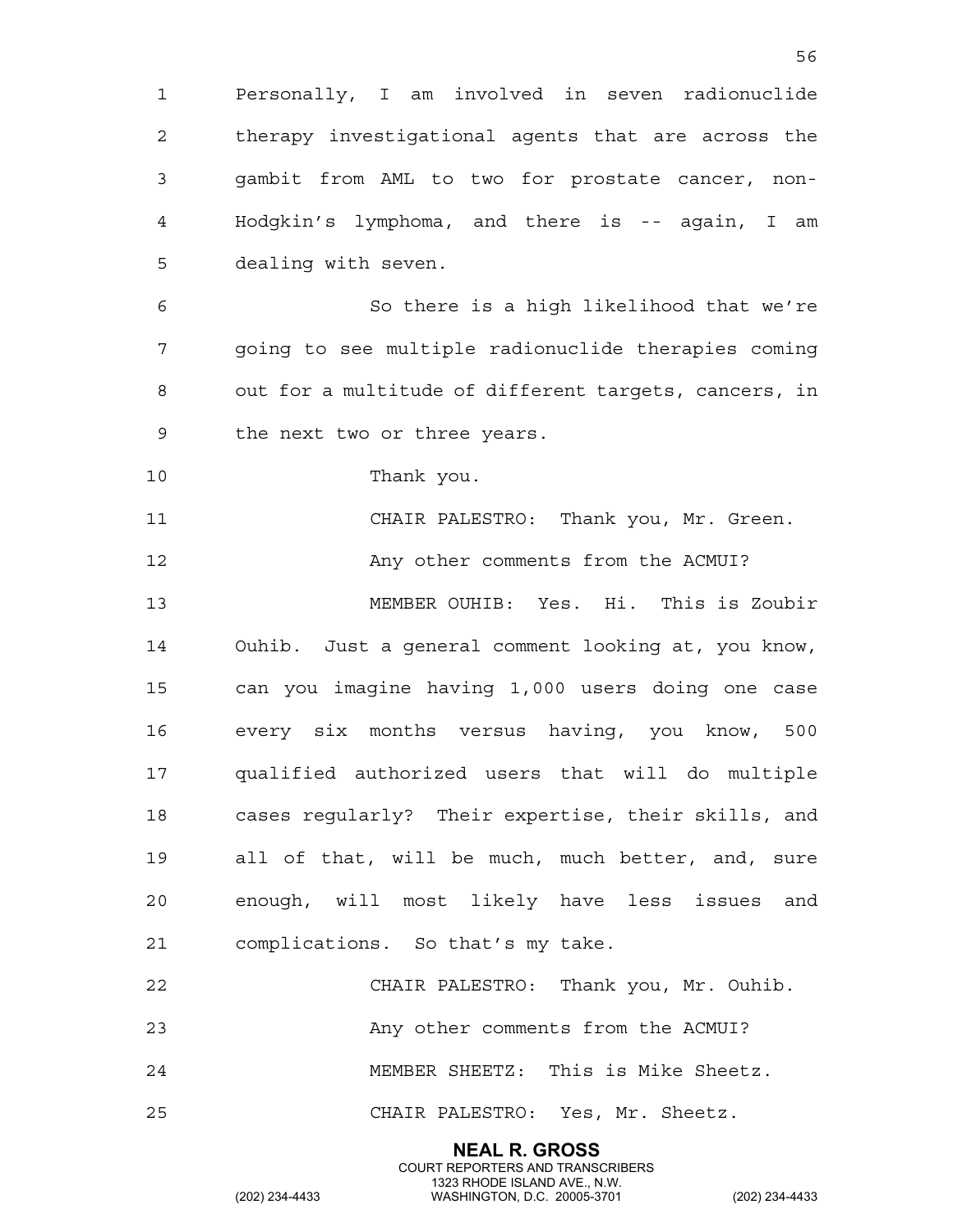1 MEMBER SHEETZ: The availability of AUs 2 is one issue. But, really, the issue is the number 3 of institutions or licensees, and so one of the 4 questions would be, is the current number of 5 institutions or licensees, you know, insufficient to 6 provide these therapies?

7 And, again, I'll go back to a comment 8 made earlier. These new targeted therapies are very 9 expensive. They are complex. They require a program 10 to be developed and set up, you know, usually with 11 the manufacturer. And so it's not something that can 12 be set up at every clinic. It's going to be set up 13 at existing hospitals that have nuclear medicine and 14 radiation oncology programs, for which I assume there 15 will be a sufficient number of AUs, you know, who 16 will meet the requirements.

17 Thank you.

18 CHAIR PALESTRO: Thank you, Mr. Sheetz.

19 Any other comments from the ACMUI? 20 Hearing none, at this point, I would like to open up 21 the phone lines to the public.

22 MS. AYOADE: Dr. Palestro?

23 CHAIR PALESTRO: Yes.

24 MS. AYOADE: This is Maryann Ayoade from 25 NRC. I just wanted to clarify, and I would put up a

> **NEAL R. GROSS** COURT REPORTERS AND TRANSCRIBERS

57

1323 RHODE ISLAND AVE., N.W.<br>WASHINGTON, D.C. 20005-3701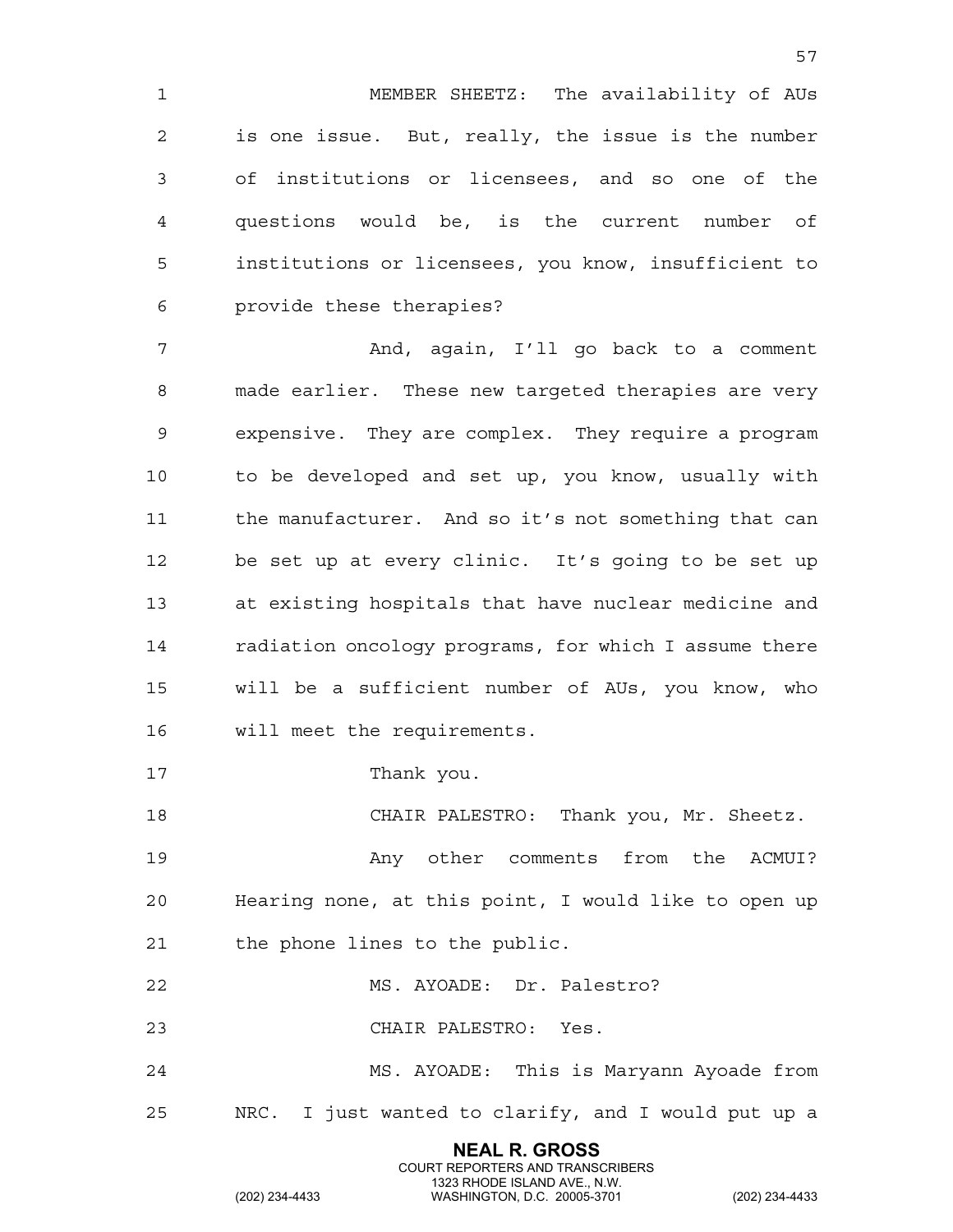1 slide with regards to the NRC specialty boards that 2 are recognized, as I know you are aware. But I just 3 wanted to clarify that the current certification 4 boards that recognize the NRC for 390 training are 5 the American Board of Nuclear Medicine Certification, 6 the American Board of Radiology for Radiation 7 Oncology, and the American Osteopathic Board of 8 Radiology for Radiation Oncology.

9 With that being said, with regards to 10 this next slide, there is -- there are a number of 11 authorized users in training. We would be looking at 12 -- currently, the ones that recognize the NRC would 13 be the nuclear medicine and the radiation oncology.

14 CHAIR PALESTRO: Correct.

15 MS. AYOADE: For the nuclear radiology, 16 they still have an application with it, so they are 17 not -- they are still not recognized.

18 And then, like Dr. Metter mentioned, the 19 redesigned DR is still in the works. I just wanted 20 to clarify that.

21 CHAIR PALESTRO: Okay. Thank you. 22 OPERATOR: Okay. Thank you. We will now 23 begin the question and answer session. If you would 24 like to ask a question, please press star followed by 25 one, unmute your phone, and record your name clearly.

> **NEAL R. GROSS** COURT REPORTERS AND TRANSCRIBERS

1323 RHODE ISLAND AVE., N.W.<br>WASHINGTON, D.C. 20005-3701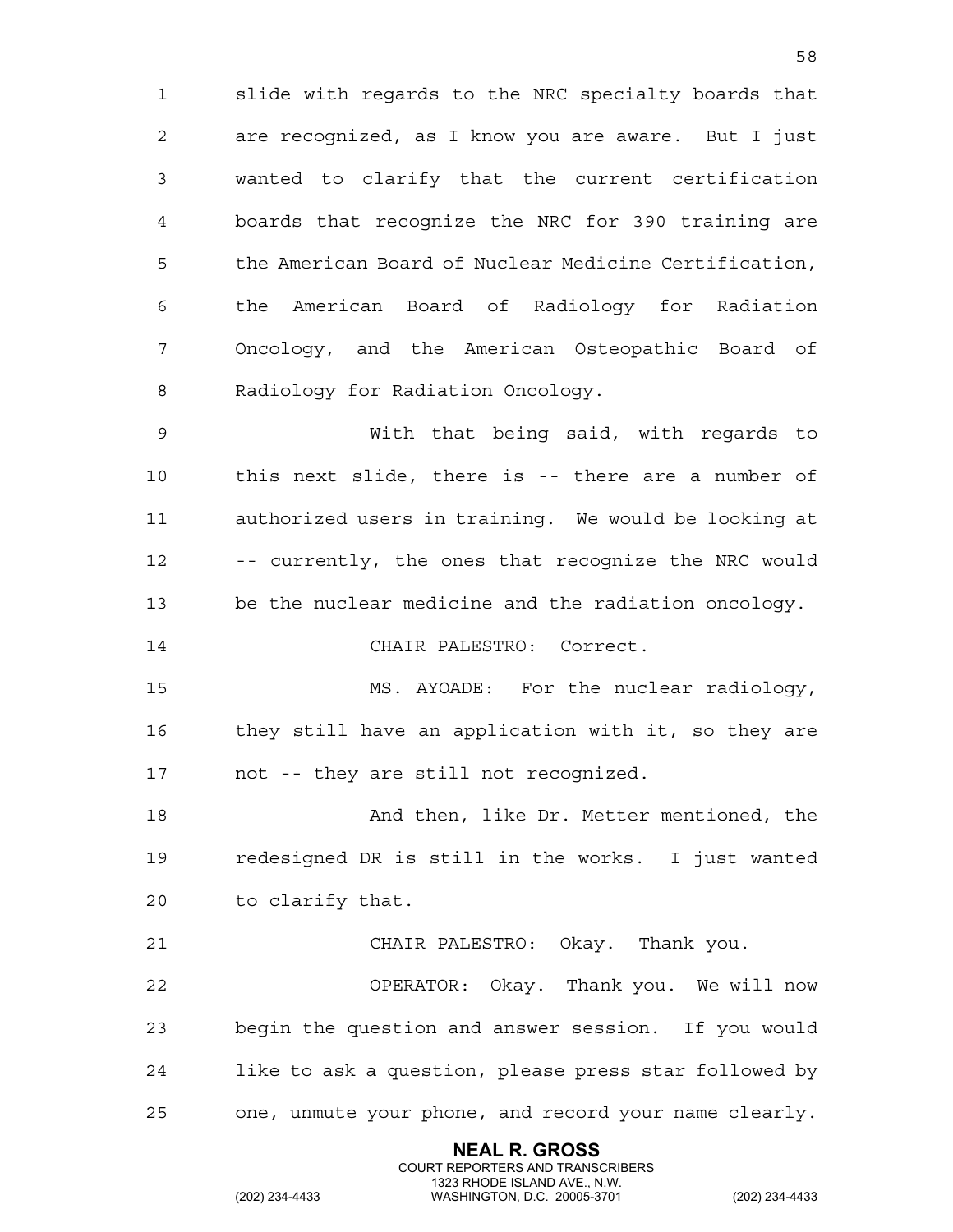1 If you need to withdraw your question, press star 2 followed by two.

3 Again, to ask a question, you would press 4 star followed by one. It will take a moment for the 5 questions to come through. Please stand by.

6 MS. HOLIDAY: Before we turn it over to 7 the public comment -- this is Sophie from the NRC, 8 and I'd like to ask a question for clarification.

9 OPERATOR: Sure.

10 MS. HOLIDAY: Earlier, Dr. Dilsizian, you 11 made a comment regarding if the subcommittee's 12 recommendation was that there would be a number of 13 training and experience hours in addition to 14 competency, and Dr. Palestro stated that the 15 subcommittee's recommendation was that we would 16 maintain the current and existing AU pathways, but 17 that if the NRC decided to move forward with the 18 limited scope AU pathways, then the subcommittee 19 would recommend that there be a competency 20 assessment.

21 However, Dr. Palestro, he went forward in 22 saying that the subcommittee's recommendation was 23 that there would be a curriculum developed, and then 24 based on the topics being covered in the curriculum, 25 a number of hours would be determined as a result of

> **NEAL R. GROSS** COURT REPORTERS AND TRANSCRIBERS

1323 RHODE ISLAND AVE., N.W.<br>WASHINGTON, D.C. 20005-3701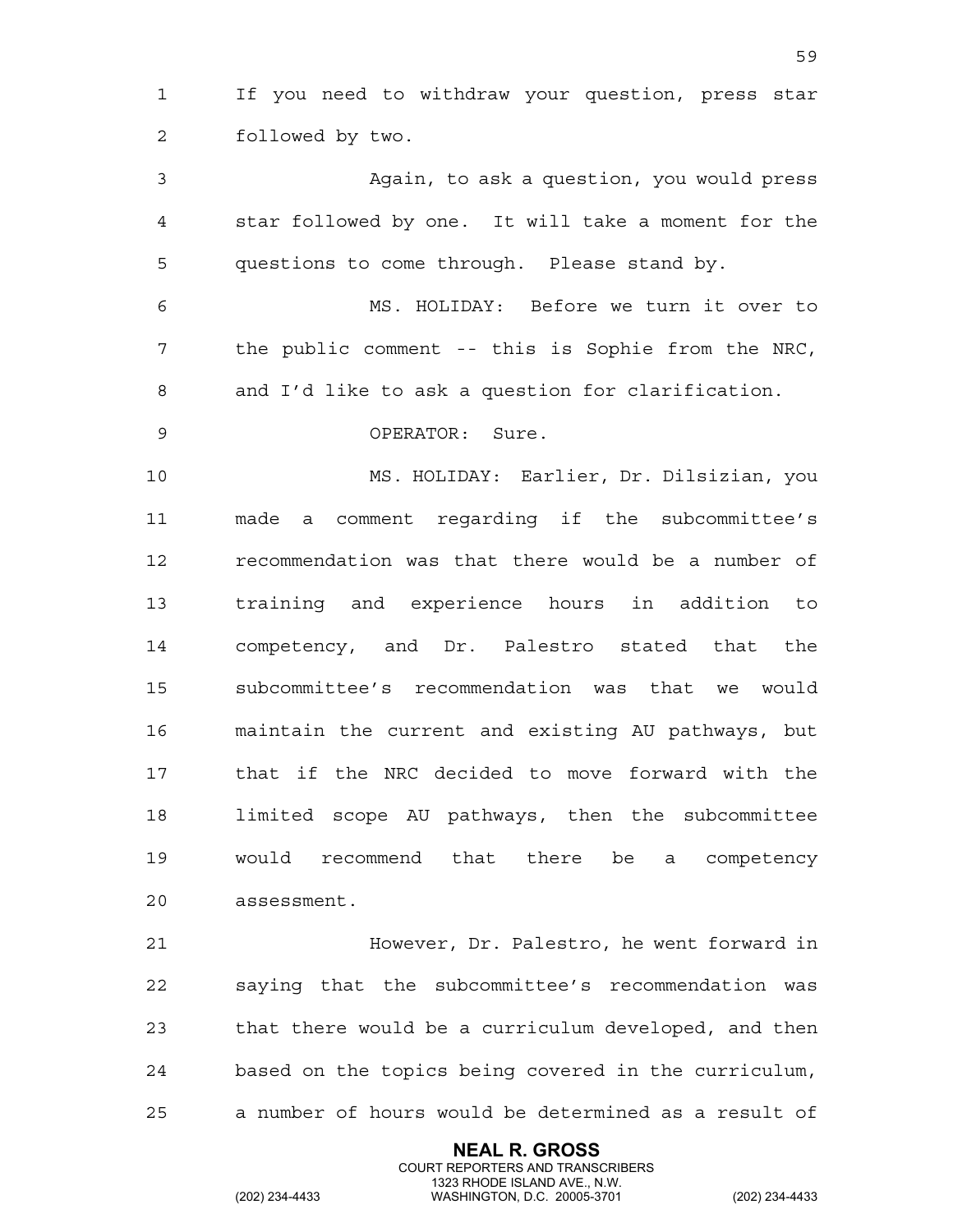1 that curriculum.

2 So my question is, if that is indeed the 3 recommendation from the Subcommittee, that is not 4 reflected in the subcommittee report. What the report 5 does say is that if -- you know, like as I said, NRC 6 decides to move forward with this, there should be 7 competency assessments, which should not be based on 8 hours or separate attestations.

9 So I think maybe this goes to what Dr. 10 Dilsizian was saying, if this is in fact what the 11 subcommittee is recommending, that there be a 12 curriculum, and then from the curriculum a 13 delineation of hours, then the report would need to 14 be revised to reflect that.

15 Is that, in fact, the Subcommittee's 16 position?

17 CHAIR PALESTRO: Sophie, this is Dr. 18 Palestro. Thank you for pointing that out to me.

19 And, Dr. Metter, really this question is 20 for you and the subcommittee.

21 VICE CHAIR METTER: Well, that part of it 22 has not been discussed with the subcommittee. And 23 right now, this report is that right now we don't 24 recommend hours. But we do recommend that the 25 curriculum be established, and right now we do not

> **NEAL R. GROSS** COURT REPORTERS AND TRANSCRIBERS

1323 RHODE ISLAND AVE., N.W.<br>WASHINGTON, D.C. 20005-3701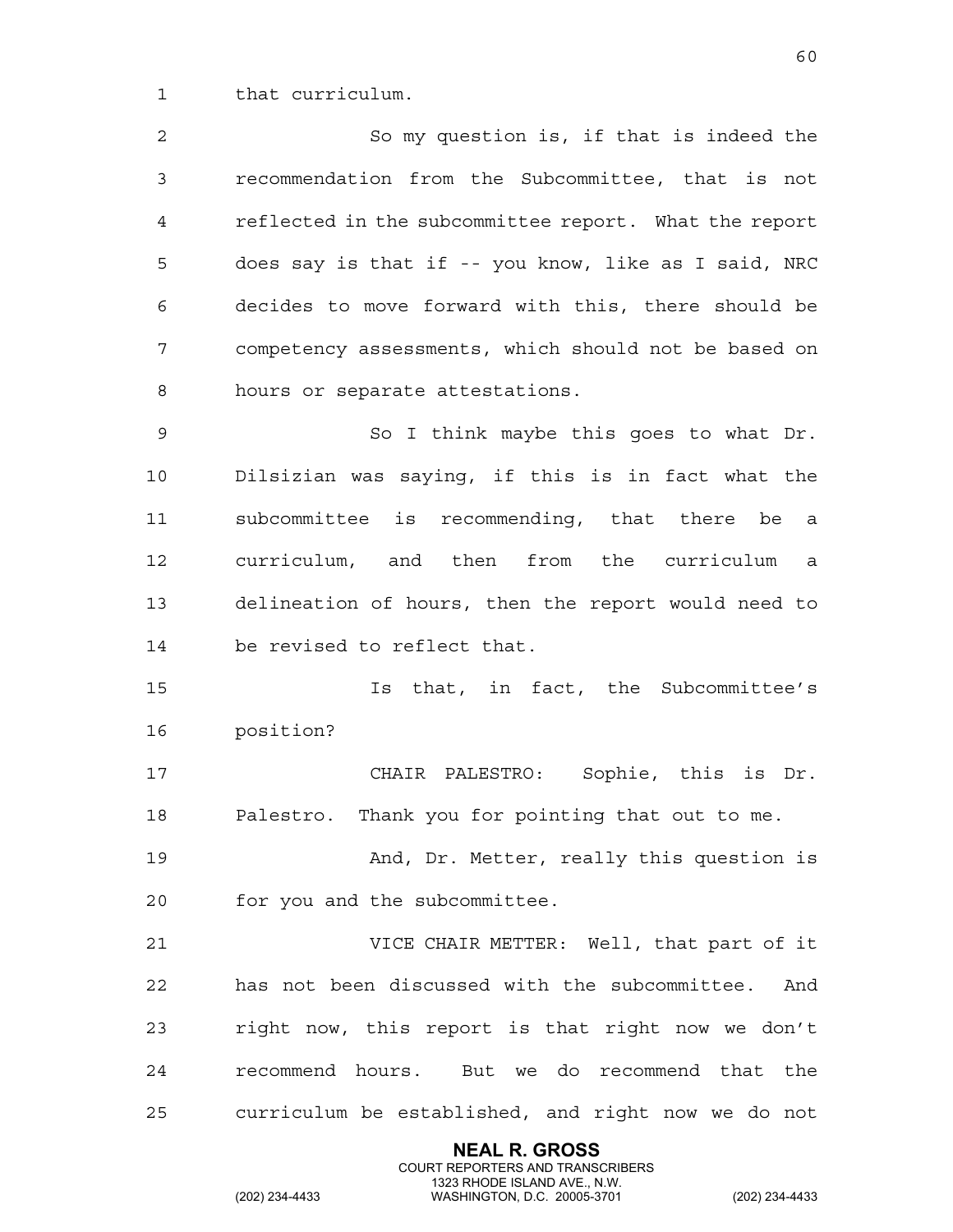1 recommend the limited scope AU pathway. 2 We would be happy to work with NRC staff 3 if the NRC decides to go on a limited scope pathway, 4 and that will be determined at that time. 5 MS. HOLIDAY: So my understanding is that 6 you are saying, again, that the subcommittee does not 7 recommend the development of the limited AU pathway. 8 However, should the NRC move forward, then the ACMUI 9 would like to work with the NRC to develop such a 10 curriculum? 11 VICE CHAIR METTER: Yes. 12 MS. HOLIDAY: Okay. Thank you. 13 MEMBER DILSIZIAN: Vasken here. Just -- 14 can I just add one comment? A curriculum has been 15 forwarded I think to us -- by the Society of Nuclear

16 Medicine and Molecular Imaging of what entails to 17 have the training to be an authorized user, correct, 18 a 700-hour pathway? It's just that the curriculum 19 hasn't been assigned hours; is that correct? We do

20 have a curriculum in hand.

21 VICE CHAIR METTER: The subcommittee will 22 have to look at that curriculum and review it.

23 MEMBER DILSIZIAN: Okay.

24 CHAIR PALESTRO: All right. There being 25 no other comments, if we can move ahead to comments

> **NEAL R. GROSS** COURT REPORTERS AND TRANSCRIBERS

61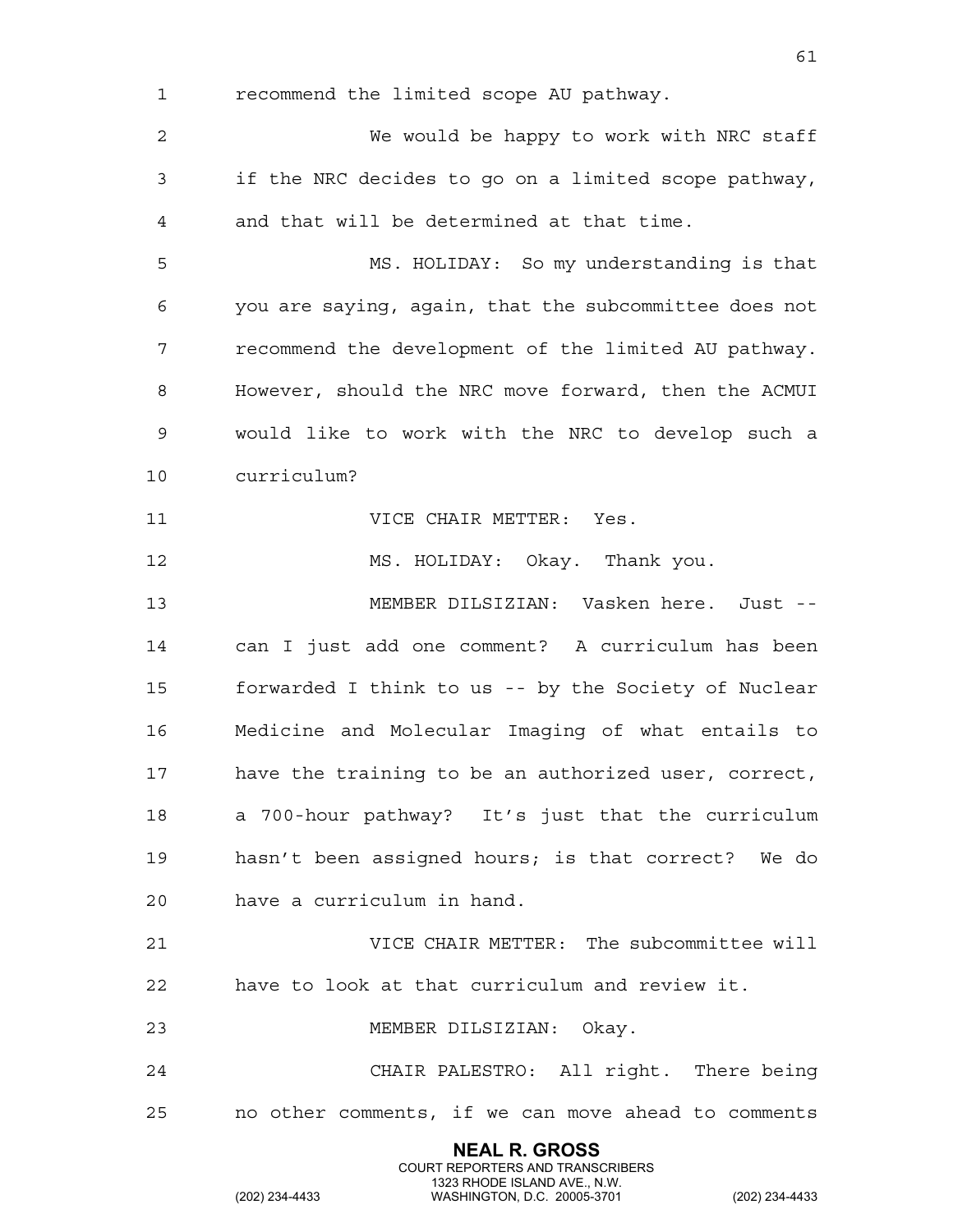1 from the public?

2 OPERATOR: Our first question is coming 3 from Carol Marcus. Your line is now open. You may 4 begin.

5 DR. MARCUS: Thank you very much. I am 6 a nuclear medicine physician from UCLA. I have two 7 comments. One is, since the SNMMI, the ACNM, the 8 ACR, ASTRO, and the ACMUI have all recommended against 9 this NRC rulemaking, it would be very strange to me 10 if the NRC, which has no medical competence 11 whatsoever, would go against the unanimous opinion of 12 the medically competent groups involved. That's my 13 first comment.

14 My second comment is that most of these 15 therapies require sophisticated imaging studies ahead 16 of time to ascertain whether the patients are good 17 candidates for the therapies. And this kind of 18 sophisticated imaging is found in urban areas. It is 19 not found in rural areas either. And since the 20 patients are going to have to have sophisticated 21 imaging procedures in urban areas, they certainly 22 might as well get their therapy there.

23 Nobody has talked about how they would 24 get these sophisticated imaging studies in a rural 25 area with some limited-competence doctor giving the

> **NEAL R. GROSS** COURT REPORTERS AND TRANSCRIBERS

1323 RHODE ISLAND AVE., N.W.<br>WASHINGTON, D.C. 20005-3701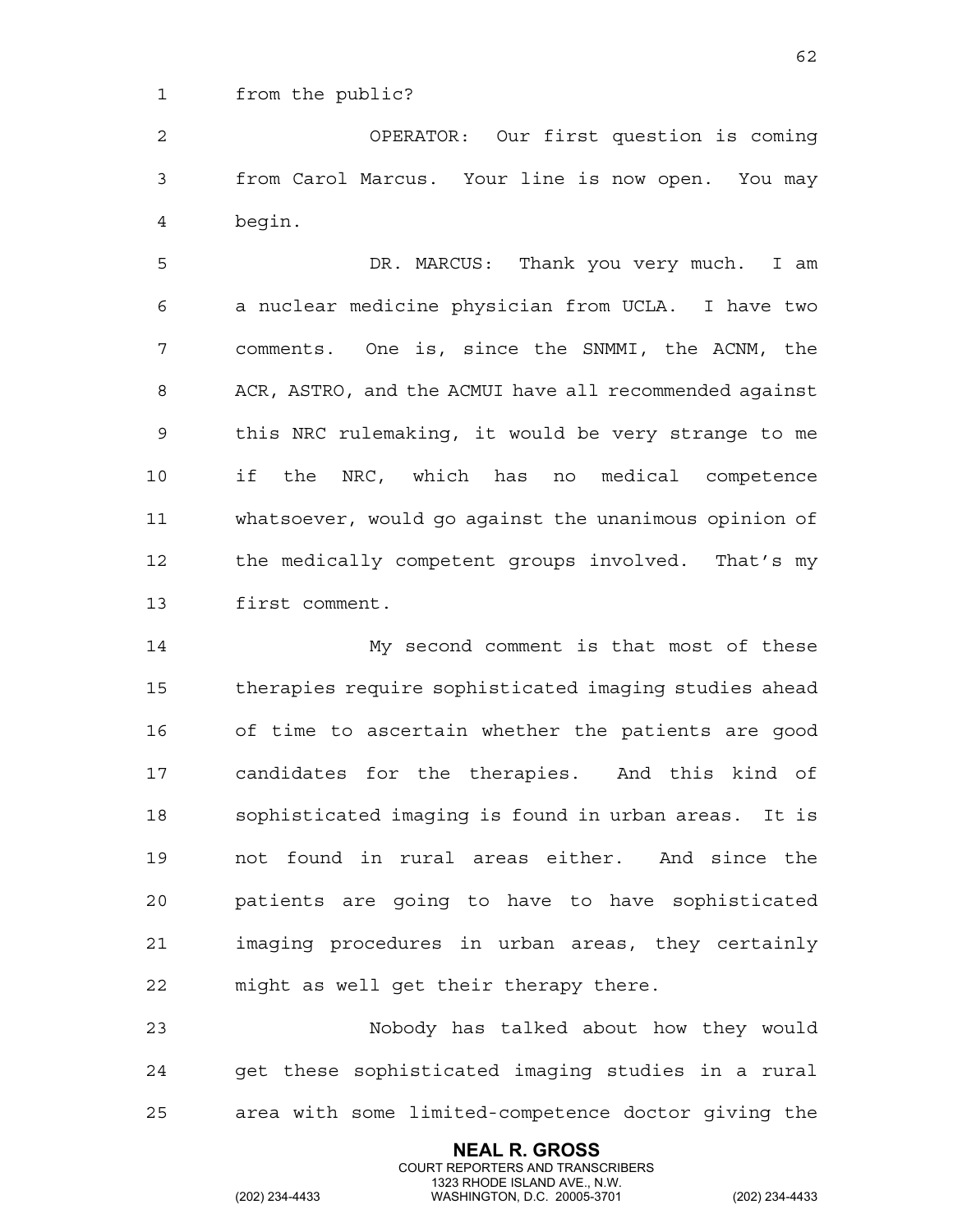**NEAL R. GROSS** 1 therapy. And it doesn't make sense. They have to 2 have the diagnostic tests first, in most cases. 3 That's the end of my comment. 4 CHAIR PALESTRO: Thank you, Dr. Marcus. 5 Other comments from the public? 6 OPERATOR: Yes, sir. Our next question 7 is going to come from Dr. Paul Wallner. Your line is 8 now open. 9 DR. WALLNER: Thank you. My name is Dr. 10 Paul Wallner. I'm a practicing radiation oncologist. 11 I'm speaking today on behalf of the American College 12 of Radiology. 13 The ACR represents approximately 38,000 14 members, including diagnostic and interventional 15 radiologists, nuclear medicine physicians, radiation 16 oncologists, and medical physicists, many of whom are 17 authorized users, authorized medical physicists, or 18 radiation safety officers. 19 We commend the ACMUI Subcommittee for its 20 thoughtful review of this controversial topic, and we 21 generally concur with the subcommittee's analysis and 22 recommendations. 23 I would like to make three comments 24 related to some of the discussion earlier today. One 25 is that there is definitely an increase in the number

COURT REPORTERS AND TRANSCRIBERS

63

1323 RHODE ISLAND AVE., N.W.<br>WASHINGTON, D.C. 20005-3701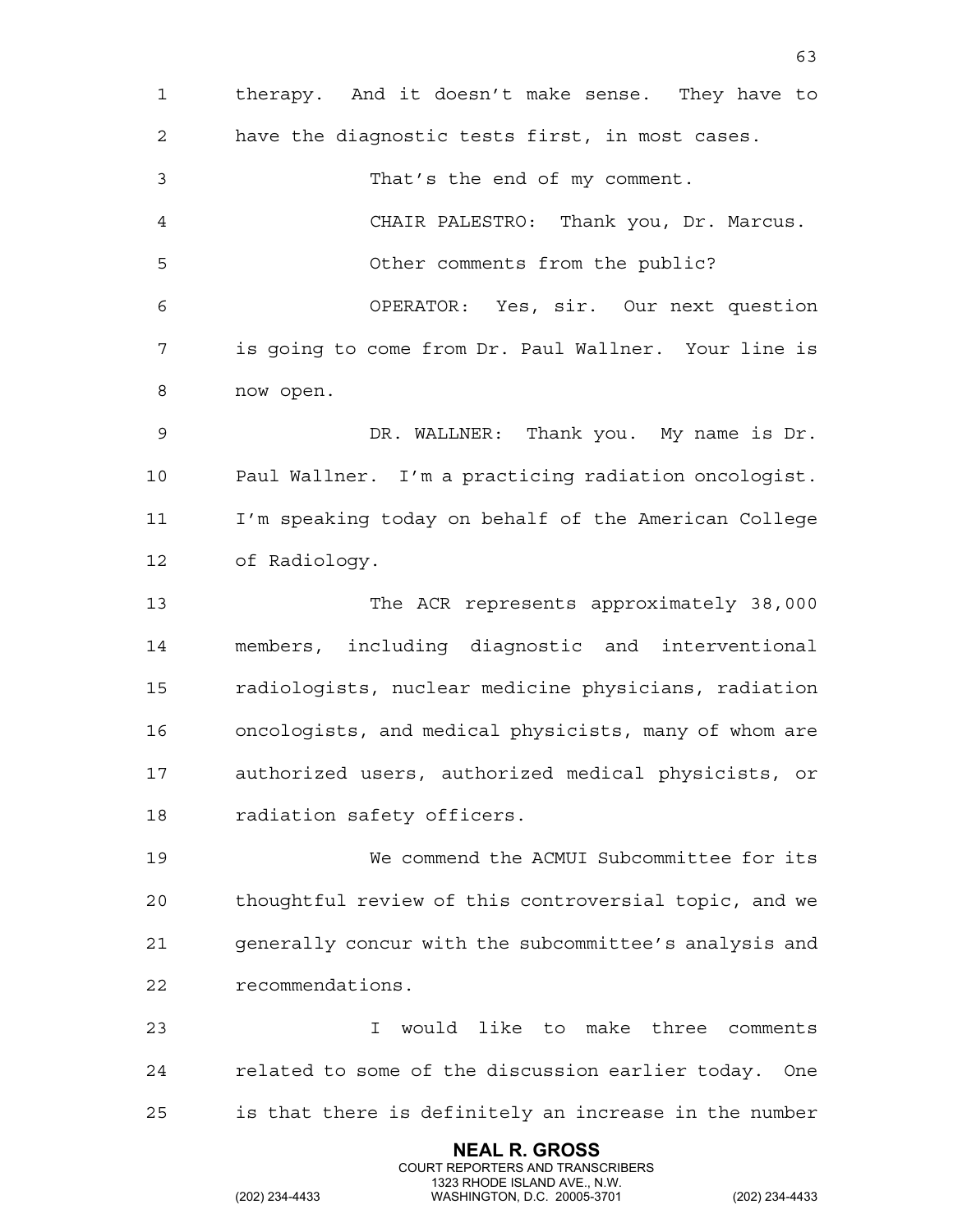1 of nuclear radiologists, diagnostic radiologists, who 2 are authorized user-eligible, and radiation 3 oncologists. And that number is based on increasing 4 actual real numbers and increasing number of training 5 programs. Those numbers do exceed the number of 6 retirees.

7 Secondly, related to the issue of hours, 8 I would urge the Commission to avoid placing specific 9 hours on any of these core competencies. The ACGME 10 requires that all of its training programs review 11 core competency of all trainees at least twice a year. 12 Residents cannot advance to the next level of training 13 unless they have fulfilled all of those competencies.

14 And a third issue related to the new -- 15 potential new agents in the pipeline, I would suggest 16 that history would suggest that many of these agents 17 will never reach the marketplace, number one. And, 18 number two, as we are seeing over the last 30 or 40 19 years, except for iodine-131, many of these agents 20 enter the marketplace and then are quickly changed - 21 - it is quickly eliminated by disruptive technologies 22 or interventions.

23 With regard to topic 3 of the 24 subcommittee report, I would note that the American 25 Board of Radiology and the American Board of Nuclear

> **NEAL R. GROSS** COURT REPORTERS AND TRANSCRIBERS

1323 RHODE ISLAND AVE., N.W.<br>WASHINGTON, D.C. 20005-3701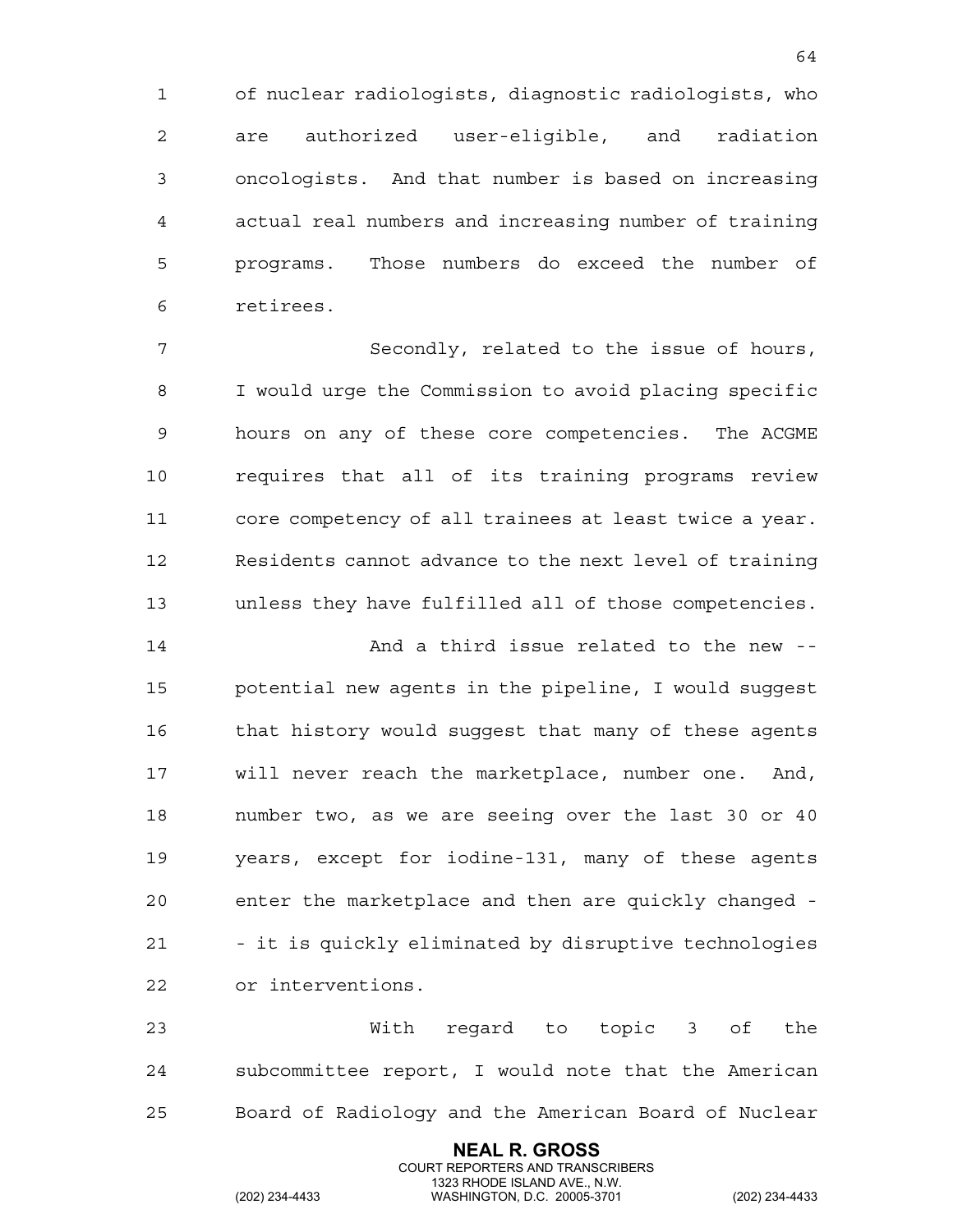1 Medicine currently employ maintenance and 2 certification programs to facilitate career-long 3 assessments for its diplomates, and their previous 4 issues are evaluated and assessed on an ongoing basis. 5 We strongly agree with the subcommittee 6 recommendation against adoption of a limited scope AU 7 pathway mechanism that we believe would fail to 8 provide reasonable assurance of the adequate 9 protection of health and safety. Moreover, any such 10 regulatory changes would greatly increase risk and 11 introduce unintended consequences, conflicts, and 12 burdens that would far outweigh the theoretical and 13 unrealistic rural access improvements suggested by 14 drug manufacturers.

 $65$ 

15 We hope that the NRC staff future 16 recommendations will prioritize health and safety in 17 radiopharmaceutical therapy, and follow the advice of 18 the ACMUI members and patient care experts.

19 Thank you for this opportunity.

20 CHAIR PALESTRO: Thank you. Other 21 comments?

22 OPERATOR: Yes, there is. Our next 23 comment is coming from Bennett Greenspan. Your line 24 is now open.

25 DR. GREENSPAN: Thank you. Can you hear

**NEAL R. GROSS** COURT REPORTERS AND TRANSCRIBERS

1323 RHODE ISLAND AVE., N.W.<br>WASHINGTON, D.C. 20005-3701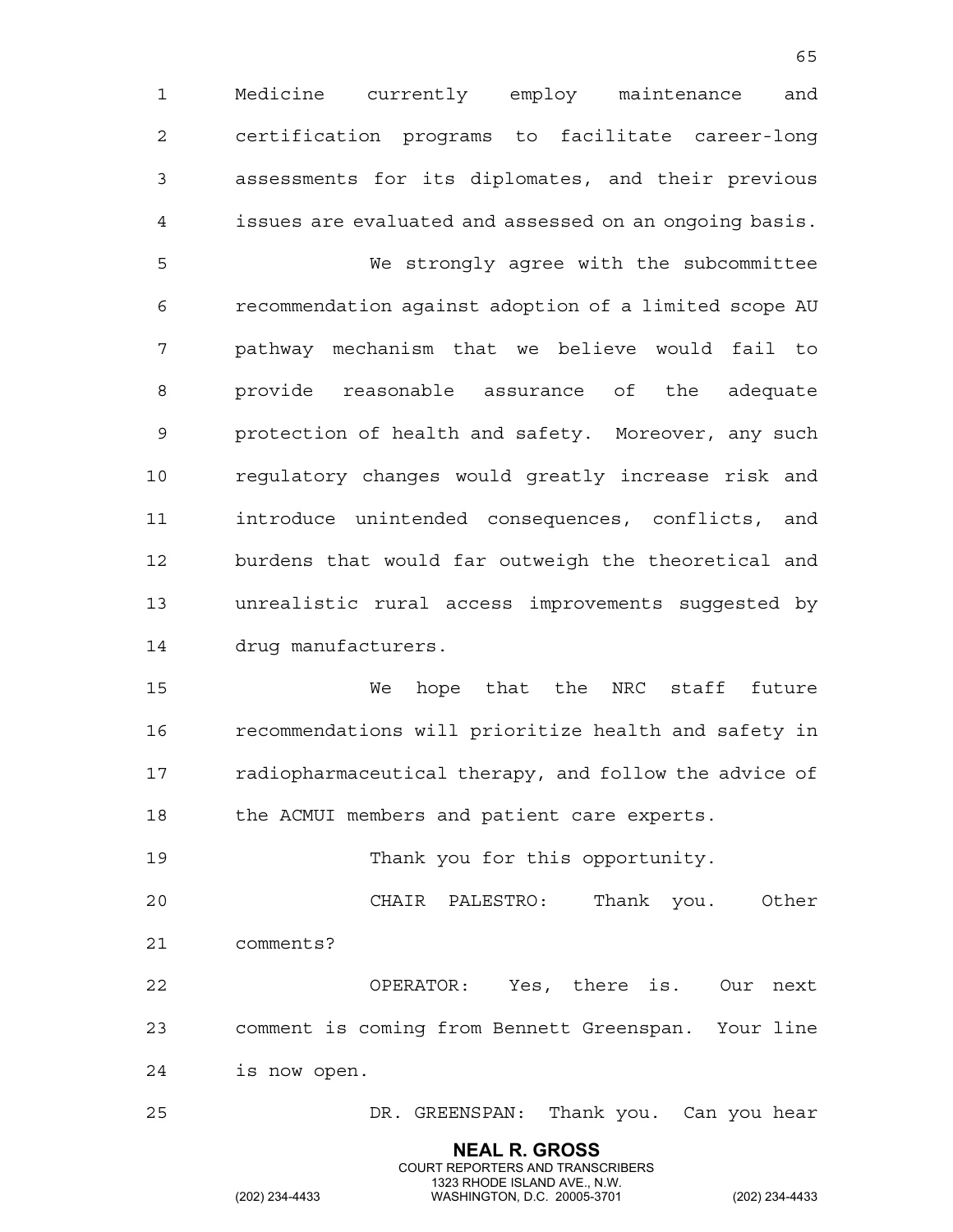1 me?

2 CHAIR PALESTRO: Yes. 3 DR. GREENSPAN: I just want to make a few 4 comments. First of all, I agree with the assessment 5 from the subcommittee, and I agree with their 6 recommendations. I also agree that a competency 7 assessment is a far better approach than number of 8 hours. I also agree that the NRC is charged with 9 protecting the public, and that's good, and that's 10 why in rural areas with people with limited abilities, 11 that's really not sufficient, and I think patients 12 would not be protected being treated by physicians 13 who don't really understand what they are dealing 14 with.

15 As far as a curriculum, I am not 16 representing the Society here, but I did formulate a 17 curriculum for the Society of Nuclear Medicine and 18 Molecular Imaging, which was submitted last summer, 19 and that is one -- one example of a curriculum. I 20 think the ACMUI may be developed one also.

21 Numerous societies are against having a 22 limited scope pathway. As Carol Marcus suggested, 23 that includes now ACMUI and the board certifications 24 ABNM and ABR, but also SNMMI, ACNM, ACR, ASTRO, which 25 you all mentioned previously, and also AAPM, the

> **NEAL R. GROSS** COURT REPORTERS AND TRANSCRIBERS

1323 RHODE ISLAND AVE., N.W.<br>WASHINGTON, D.C. 20005-3701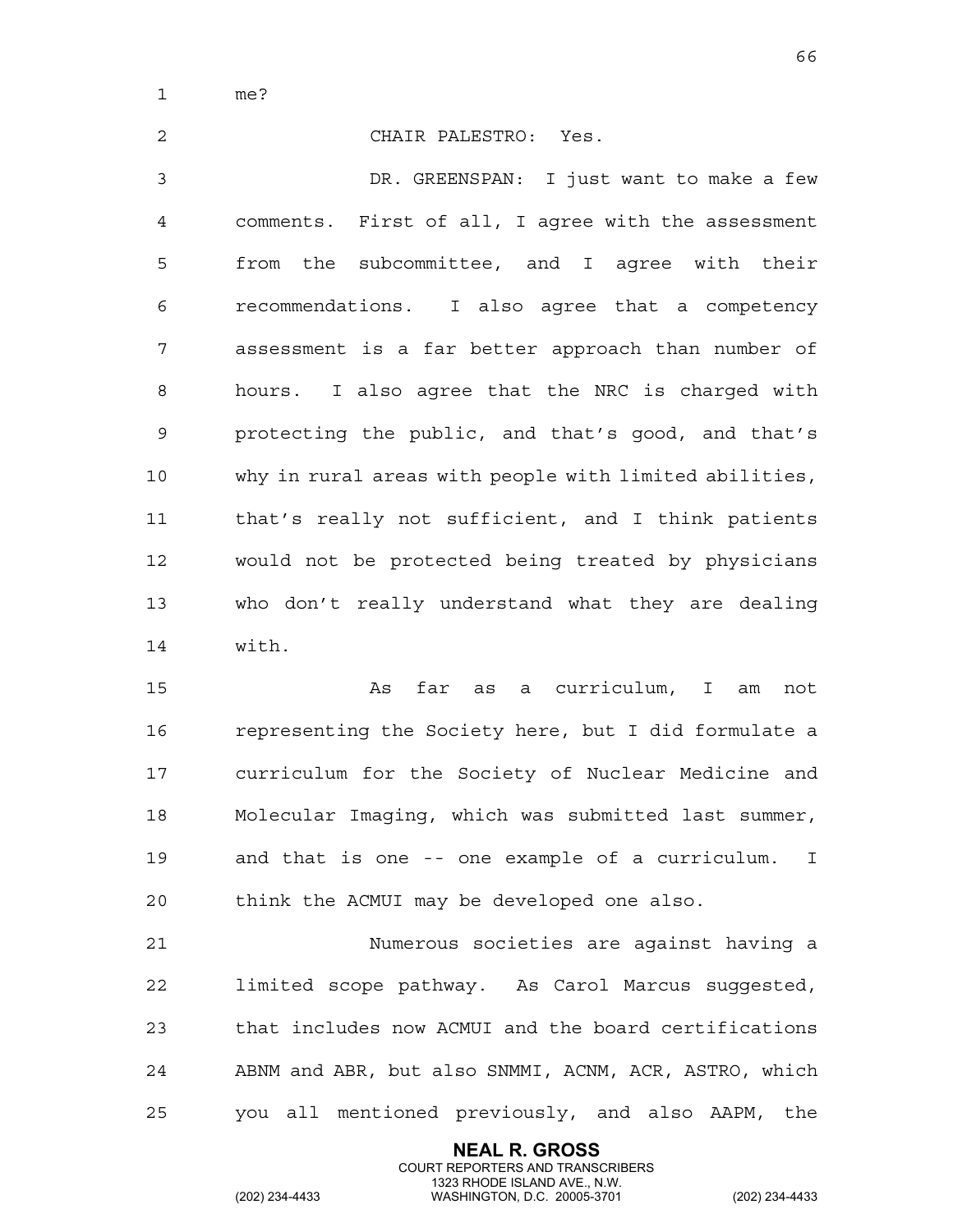**NEAL R. GROSS** 1 American Association of Physicists in Medicine. 2 I'm not specifically representing them 3 here either, but all of these societies recommend 4 against a limited scope authorized user pathway, and 5 I agree with that as well. 6 Thank you very much. 7 CHAIR PALESTRO: Thank you. Other 8 comments? 9 OPERATOR: We do have another comment. 10 This next participant, we do not have your name 11 recorded, but your line is open. 12 DR. RAZMARIA: Hello? Can you hear me? 13 CHAIR PALESTRO: Yes. 14 DR. RAZMARIA: Hi. Yeah. My name is 15 Aria Razmaria. I am a senior resident training in 16 nuclear medicine. As training physicians, we 17 appreciate the efforts by the ACMUI to provide insight 18 into the concerns of shortage of authorized users and 19 bring data into the discussion rather than just 20 assumption. 21 As to just physicians, our primary 22 obligation is toward the patients. Radionuclide 23 therapies are highly proven therapies with high 24 potential for serious side effects. We appreciate a 25 strong recommendation towards maintaining the

COURT REPORTERS AND TRANSCRIBERS

67

1323 RHODE ISLAND AVE., N.W.<br>WASHINGTON, D.C. 20005-3701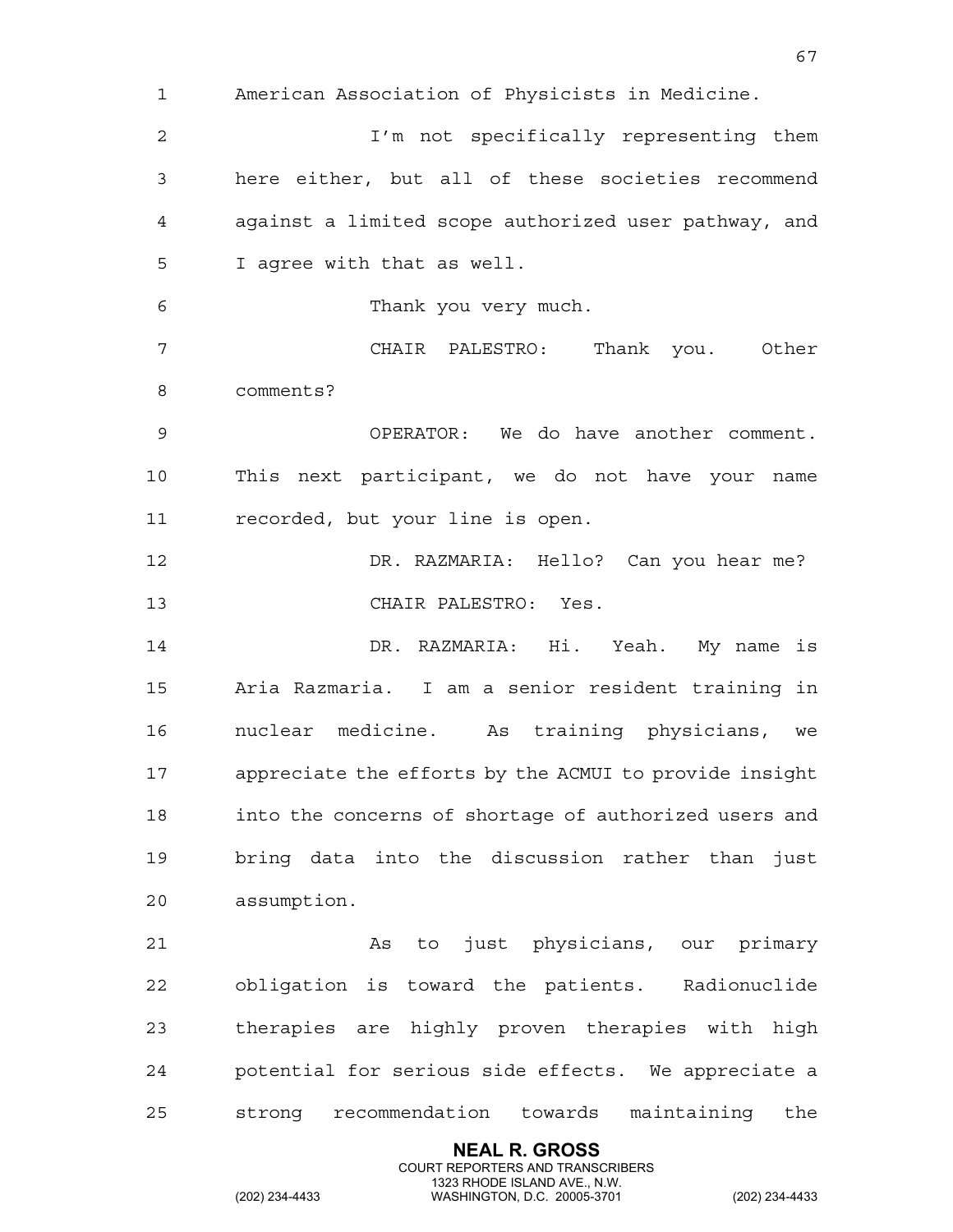1 training and experience requirements, but are puzzled 2 by discussion of the option of a possibility of NRC 3 -- (telephone interference).

4 NRC is charged with radiation safety of 5 the public. As physicians, we are tasked with a 6 responsibility towards each and every patient, and 7 high quality of care. We have undermined the 8 authority and it causes confusion in the 9 recommendation. If there is a clause mentioned in 10 the staff recommendation, it is not solid.

11 As physicians, our primary concern is 12 towards patients, and above all to maintain the 13 patient interest, above all -- despite all economic 14 pressures and insights. We strongly maintain that 15 radionuclide therapies are highly individualized 16 therapeutic modality and require thorough and in-17 depth trainings that are already established by 18 specialty boards. Creating new competency-assessing 19 tools would be a significant undertaking, going above 20 NRC's purview and undermine existing competency 21 assessment mechanisms in place by specialty boards.

22 In summary, the subcommittee report 23 sufficiently underlines the fact that there is no 24 shortage of authorized users, which are the original 25 arguments of creating alternate pathways.

> **NEAL R. GROSS** COURT REPORTERS AND TRANSCRIBERS

1323 RHODE ISLAND AVE., N.W.<br>WASHINGTON, D.C. 20005-3701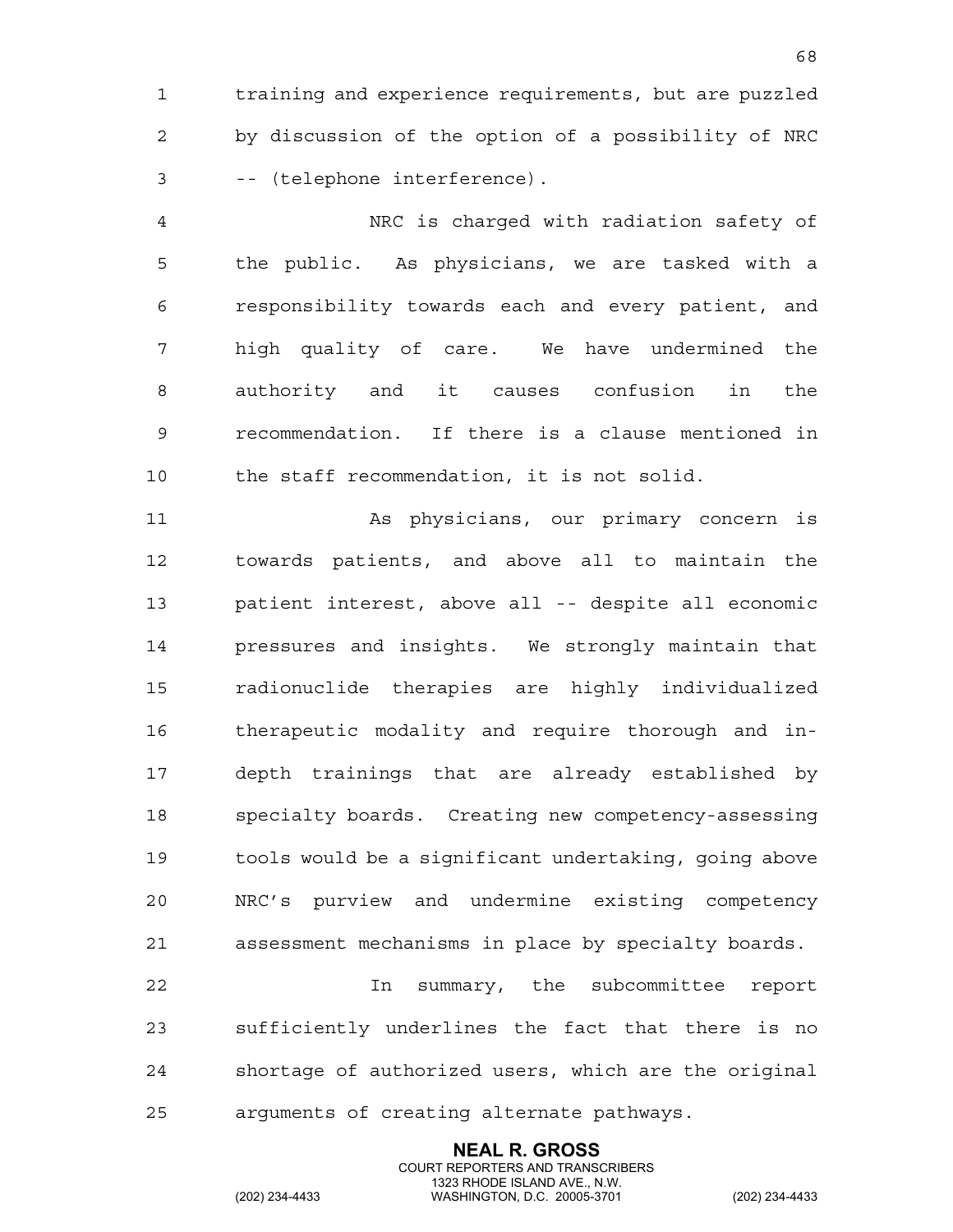1 If NRC decides to pursue the creation of 2 new pathways with limited training requirements, as 3 physicians we cannot share responsibility for any 4 consequences a physician might have, the health of 5 the patients, and NRC has to be the sole bearer of 6 responsibility to the public for any consequences 7 this rulemaking might have.

8 Thank you for your attention.

9 CHAIR PALESTRO: Thank you. Other 10 comments?

11 OPERATOR: Yes. Our next comment comes 12 from George Segall. Your line is now open.

13 DR. SEGALL: Thank you very much. I am 14 the Executive Director of the American Board of 15 Nuclear Medicine, as well as a practicing physician, 16 and I'd like to state that the Board strongly 17 recommends -- strongly supports the recommendation of 18 the Training and Education Subcommittee.

19 A few interesting questions came up 20 during the conference today. There was one question 21 regarding the distribution of authorized users in the 22 United States. I think the NRC is best positioned to 23 answer this question. However, in the comment letter 24 submitted by the American Board of Nuclear Medicine, 25 we did give you the distribution data of our

> **NEAL R. GROSS** COURT REPORTERS AND TRANSCRIBERS

1323 RHODE ISLAND AVE., N.W.<br>WASHINGTON, D.C. 20005-3701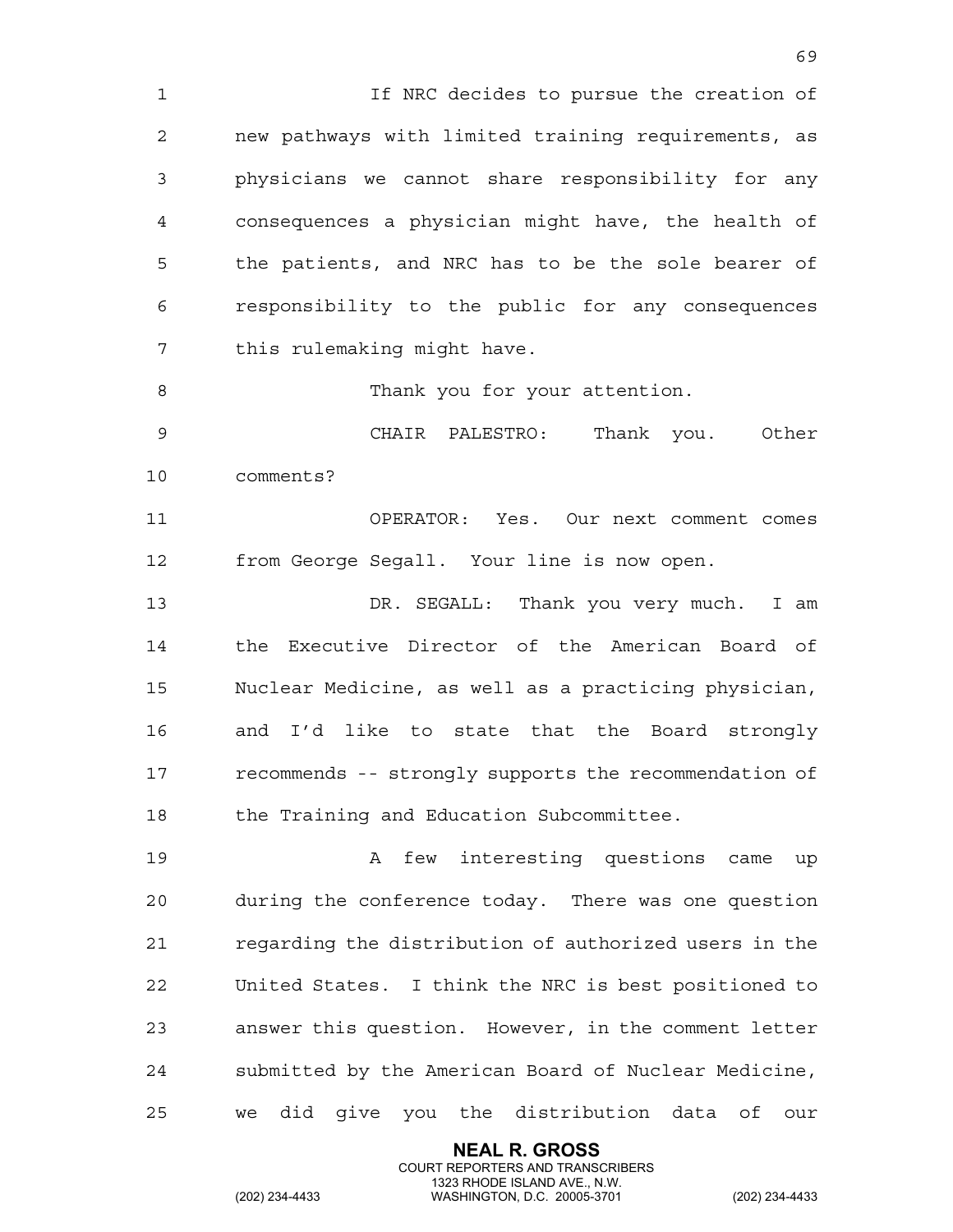1 diplomates who are the largest block of diplomates 2 who are authorized users. And the numbers are in the 3 letter, but I can say that we have authorized users 4 in all 50 states and territories.

5 Dr. Palestro, during his public 6 conference call, queried about the number of retiring 7 diplomates and whether the pipeline would more than 8 offset the number of retired diplomates. I think all 9 specialty boards keep track of this information. The 10 ABNM can certainly supply it.

11 11 I can tell you, just as I was looking up 12 while listening to these proceedings, that in the 13 past four years the ABNM has had an average number of 14 retirees of 48 per year, which is below the average 15 number of new diplomates for this period of time, 16 which is 63.

17 So we do not see any sort of attrition in 18 the total number of diplomates, and has -- and as has 19 been brought up by other participants in this call, 20 there are new training pathways that are encouraging 21 increasing numbers of young professionals to seek the 22 training necessary to become authorized users.

23 During this conference call, there was an 24 interesting proposal that the limited authorized user 25 pathway would be predicated on having an authorized

> **NEAL R. GROSS** COURT REPORTERS AND TRANSCRIBERS

1323 RHODE ISLAND AVE., N.W.<br>WASHINGTON, D.C. 20005-3701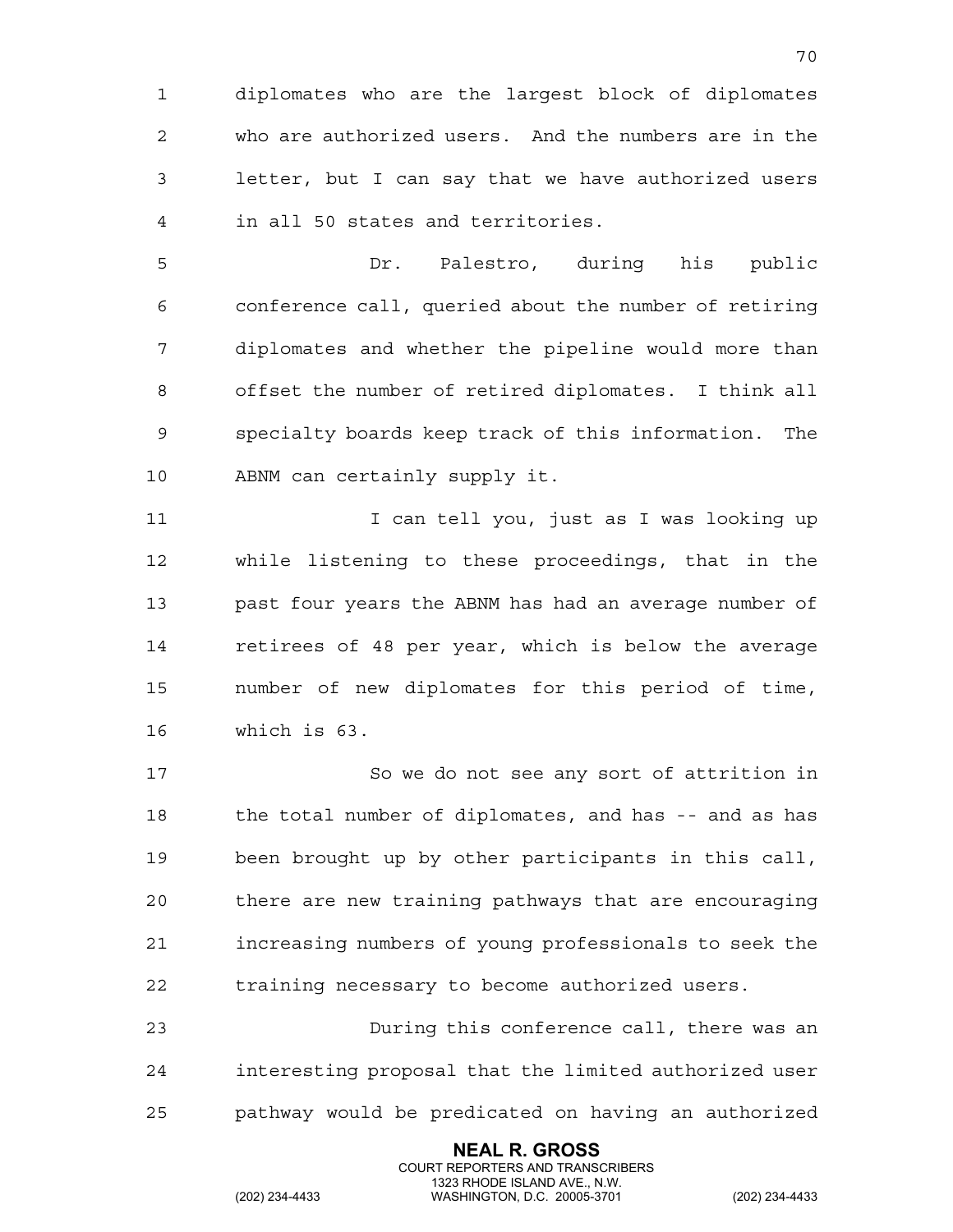1 nuclear pharmacist to be responsible for the nuclear 2 safety aspects of treatment. This just wouldn't work. 3 The authorized nuclear pharmacist would not be onsite 4 and could not provide the level of coordination 5 necessary of all of the personnel that is required in 6 handling a spill of radioactive materials that do 7 occur.

8 And the coordination of these personnel 9 involve physicians, technologists, as well as 10 physicists. So the authorized user responsible for 11 the radiation safety must be actually physically 12 present in the department.

13 Then the other question came out about 14 de minimis standards for the duration of training, 15 and let's say all education met de minimis standards 16 in terms of duration, which is a practical necessity. 17 In terms of radiation safety, 18 particularly with skills, these are unexpected events 19 that are relatively uncommon. The best training 20 occurs on -- when an event like this happens and the 21 training is present. The likelihood of acquiring 22 this training is directly proportional to the 23 duration of training.

24 Similar events involving radioactive 25 materials used in -- used for diagnosis occur more

> **NEAL R. GROSS** COURT REPORTERS AND TRANSCRIBERS

1323 RHODE ISLAND AVE., N.W.<br>WASHINGTON, D.C. 20005-3701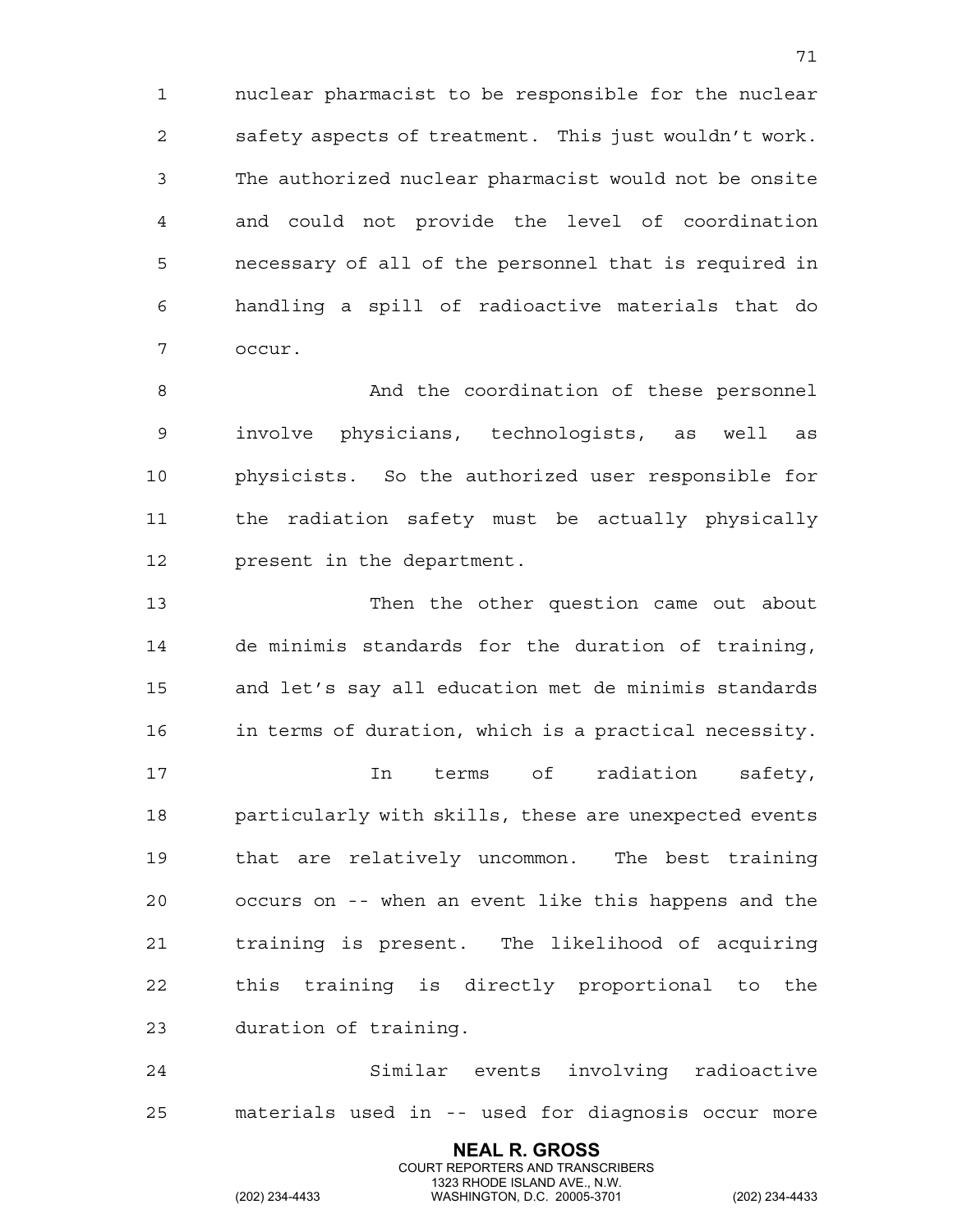1 frequently, and though they are still uncommon. The 2 likelihood of gaining the necessary experience to 3 fully and effectively respond to these situations 4 cannot be gained in a short period of time.

72

5 To directly answer the question of one of 6 the committee members regarding how much time is 7 devoted to 35.390 training, in the ACGME-accredited 8 residency training programs that lead to 9 certification by boards who have deemed-status from 10 the NRC, the minimum training -- the minimum -- is 16 11 months, and as has been noted earlier, up to three 12 years.

13 And training is gaining the experience to 14 handle spills and other unexpected events throughout 15 their training period. It is a continuous educational 16 process. And as a practical matter, there must be 17 de minimis standards, and my expert opinion is that 18 700 hours is really a minimum requirement to obtain 19 the experience necessary for competency.

20 Thank you.

21 CHAIR PALESTRO: Thank you. Other 22 comments?

23 OPERATOR: We show no other comments at 24 this time. As a reminder, if you would like to make 25 a comment, or if you have a question, please press

> **NEAL R. GROSS** COURT REPORTERS AND TRANSCRIBERS

1323 RHODE ISLAND AVE., N.W.<br>WASHINGTON, D.C. 20005-3701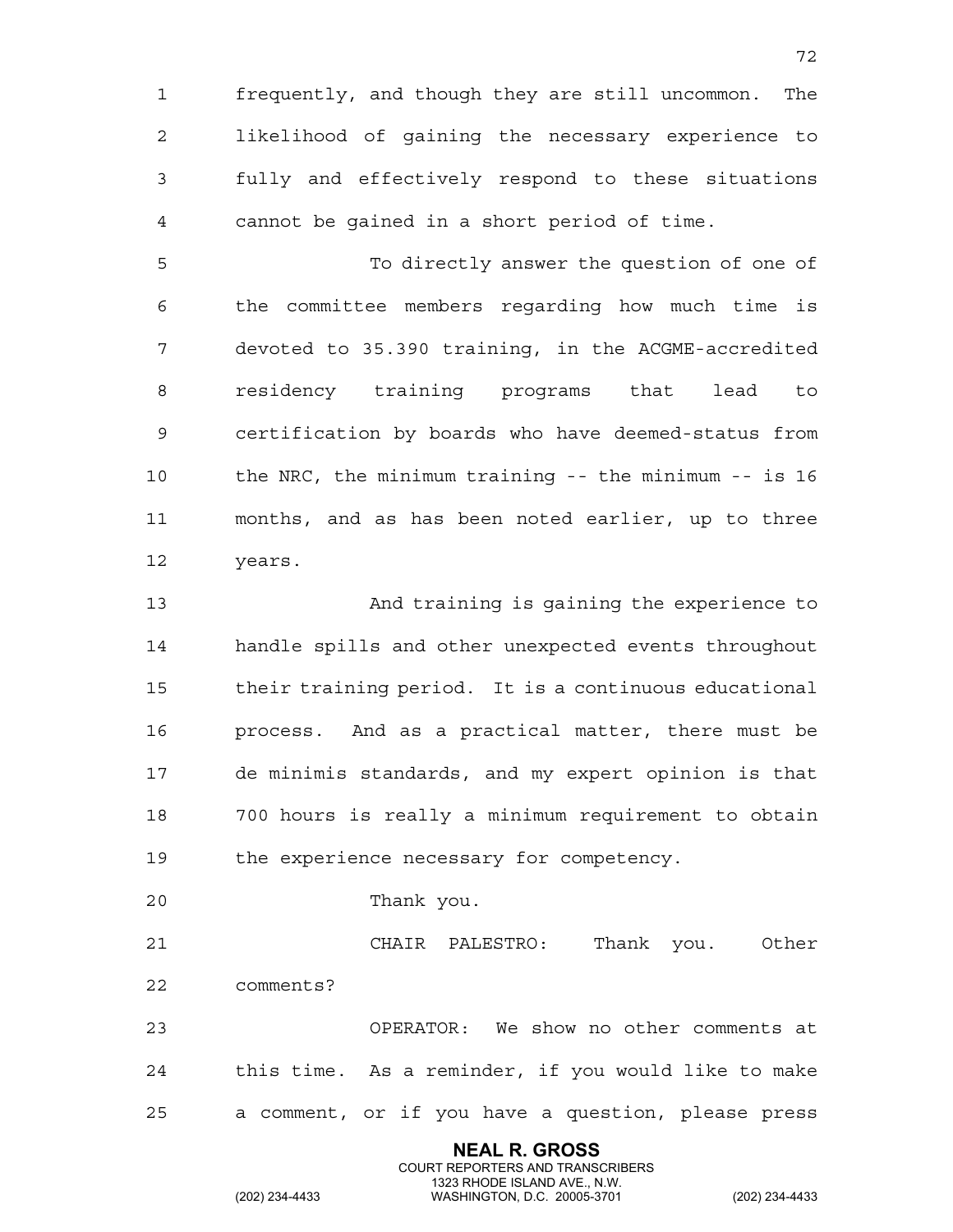1 star followed by one.

**NEAL R. GROSS** COURT REPORTERS AND TRANSCRIBERS 1323 RHODE ISLAND AVE., N.W.<br>WASHINGTON, D.C. 20005-3701 2 CHAIR PALESTRO: Ms. Holiday? 3 MS. HOLIDAY: Yes, Dr. Palestro. 4 CHAIR PALESTRO: Yes. Next, the ACMUI 5 needs to vote on the draft report; am I correct? 6 MS. HOLIDAY: That is correct. If there 7 are no additional comments from members of the public, 8 you are free to go ahead and make a motion to vote on 9 the report. 10 CHAIR PALESTRO: The report itself, am I 11 correct, isn't that the motion and we need a second? 12 MS. HOLIDAY: Correct. And that would be 13 the report including all of the recommendations 14 within the report. 15 CHAIR PALESTRO: Yes. All right. So do 16 we have a second for the subcommittee's report? 17 MS. HOLIDAY: Well, is there a motion? 18 CHAIR PALESTRO: Well, the report itself 19 is the motion; is it not? 20 MS. HOLIDAY: No. Generally, a member on 21 the committee -- 22 CHAIR PALESTRO: I'm sorry. I 23 misunderstood. 24 MS. HOLIDAY: That's okay. 25 CHAIR PALESTRO: All right. Can we have

(202) 234-4433 WASHINGTON, D.C. 20005-3701 (202) 234-4433

73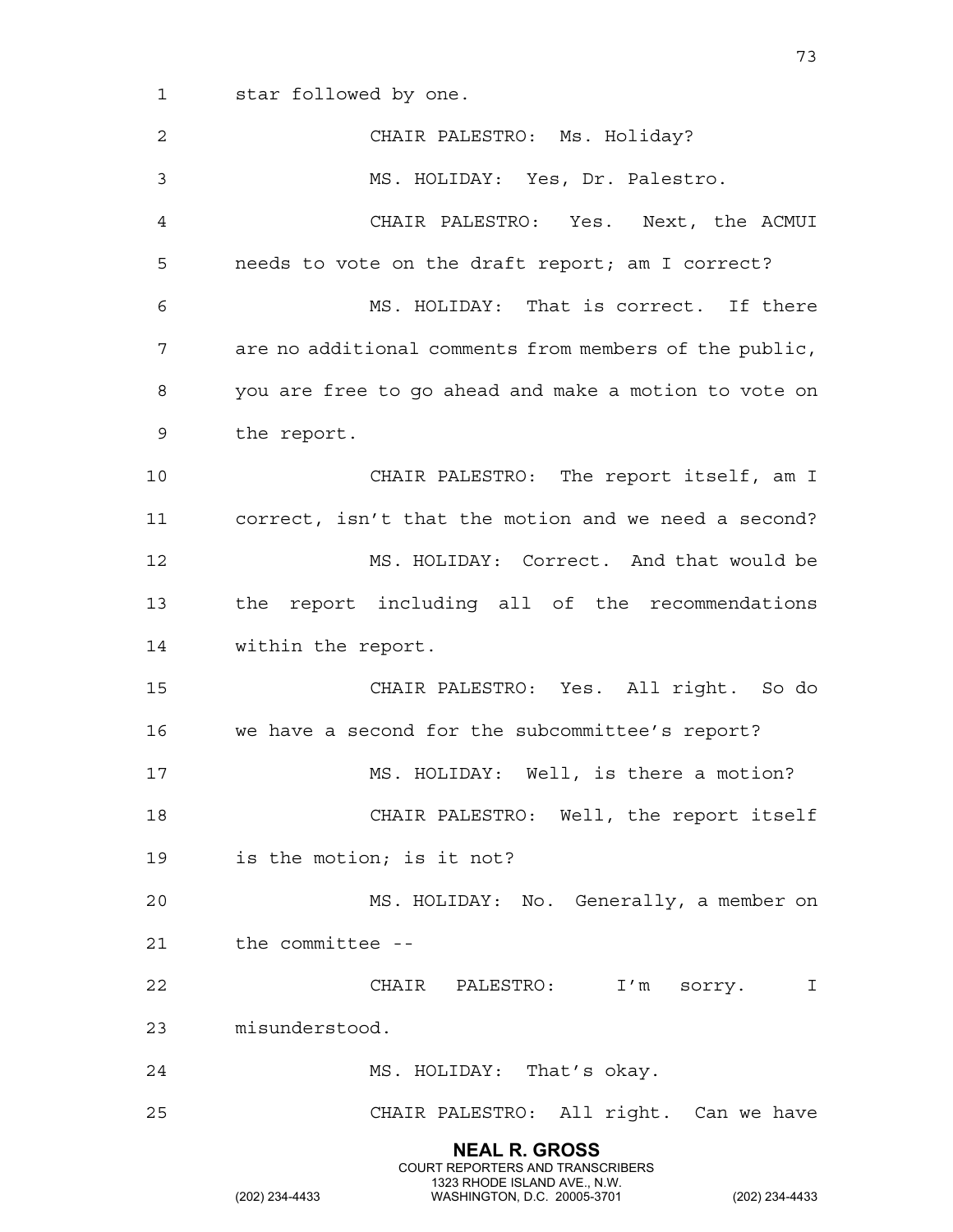1 a motion?

2 MEMBER ENNIS: Motion to approve the 3 report. 4 MEMBER O'HARA: Second. 5 CHAIR PALESTRO: Second? 6 MEMBER O'HARA: Yes. Second. 7 CHAIR PALESTRO: All right. Dr. Ennis 8 made the original motion; am I correct? 9 MEMBER ENNIS: Yes. 10 CHAIR PALESTRO: And who made the second, 11 for the transcriptionist? 12 MEMBER O'HARA: Michael O'Hara. 13 CHAIR PALESTRO: Dr. O'Hara seconded. 14 Any discussion? 15 VICE CHAIR METTER: This is Darlene. I 16 would like to -- Sophie, you had made a comment about 17 developing the curriculum. Would that need to be in 18 this report? 19 MS. HOLIDAY: If that is a recommendation 20 from the Subcommittee, at this time, you would need 21 to make a vote on that before the overall vote on the 22 report. So my suggestion would be that a motion be 23 put forward for the subcommittee report to be amended 24 to include language reflecting that the subcommittee 25 recommends or maintains its recommendation that it

> **NEAL R. GROSS** COURT REPORTERS AND TRANSCRIBERS

1323 RHODE ISLAND AVE., N.W.<br>WASHINGTON, D.C. 20005-3701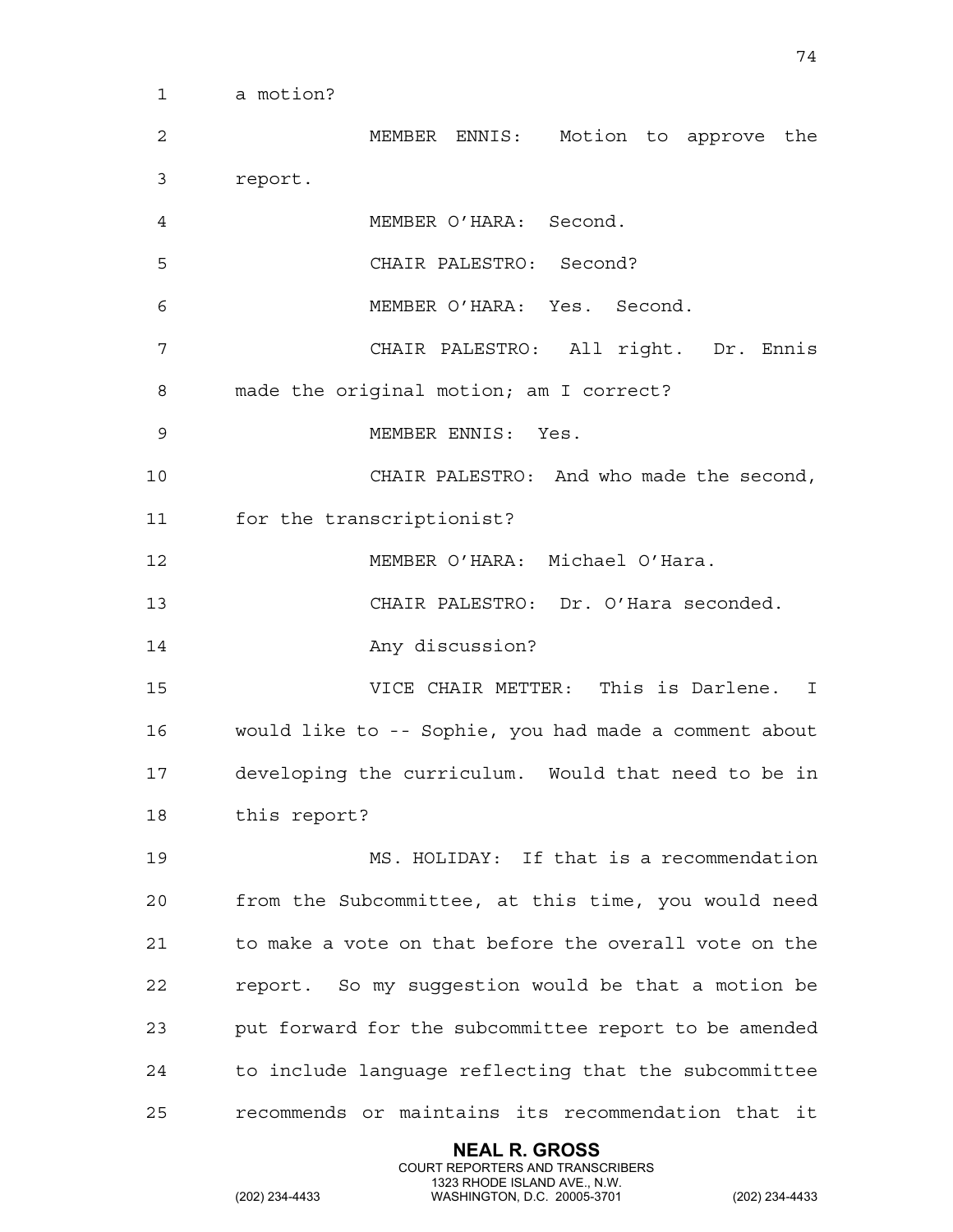**NEAL R. GROSS** COURT REPORTERS AND TRANSCRIBERS 1323 RHODE ISLAND AVE., N.W.<br>WASHINGTON, D.C. 20005-3701 1 does not support a limited scope AU pathway. However, 2 should the NRC move forward with developing such a 3 pathway, that the NRC staff and the ACMUI work 4 together to develop the core topics in the curriculum. 5 Is that the recommendation? 6 VICE CHAIR METTER: That is exactly the 7 recommendation. I move that that be introduced as 8 the motion, to make that recommendation. 9 CHAIR PALESTRO: Do we have a second? 10 MEMBER SCHLEIPMAN: Robert Schleipman. I 11 second that. 12 CHAIR PALESTRO: All right. All in favor? 13 (Chorus of ayes.) 14 CHAIR PALESTRO: Any opposed? 15 All right. Now we will go back and vote 16 on the original motion. 17 MS. HOLIDAY: Dr. Palestro -- 18 CHAIR PALESTRO: Yes. 19 MS. HOLIDAY: -- if I may, were there any 20 abstentions? 21 CHAIR PALESTRO: I'm sorry. Yes. Any 22 abstentions? 23 MS. HOLIDAY: Thank you. 24 CHAIR PALESTRO: Now we will go back to 25 vote on the original motion. All in favor?

75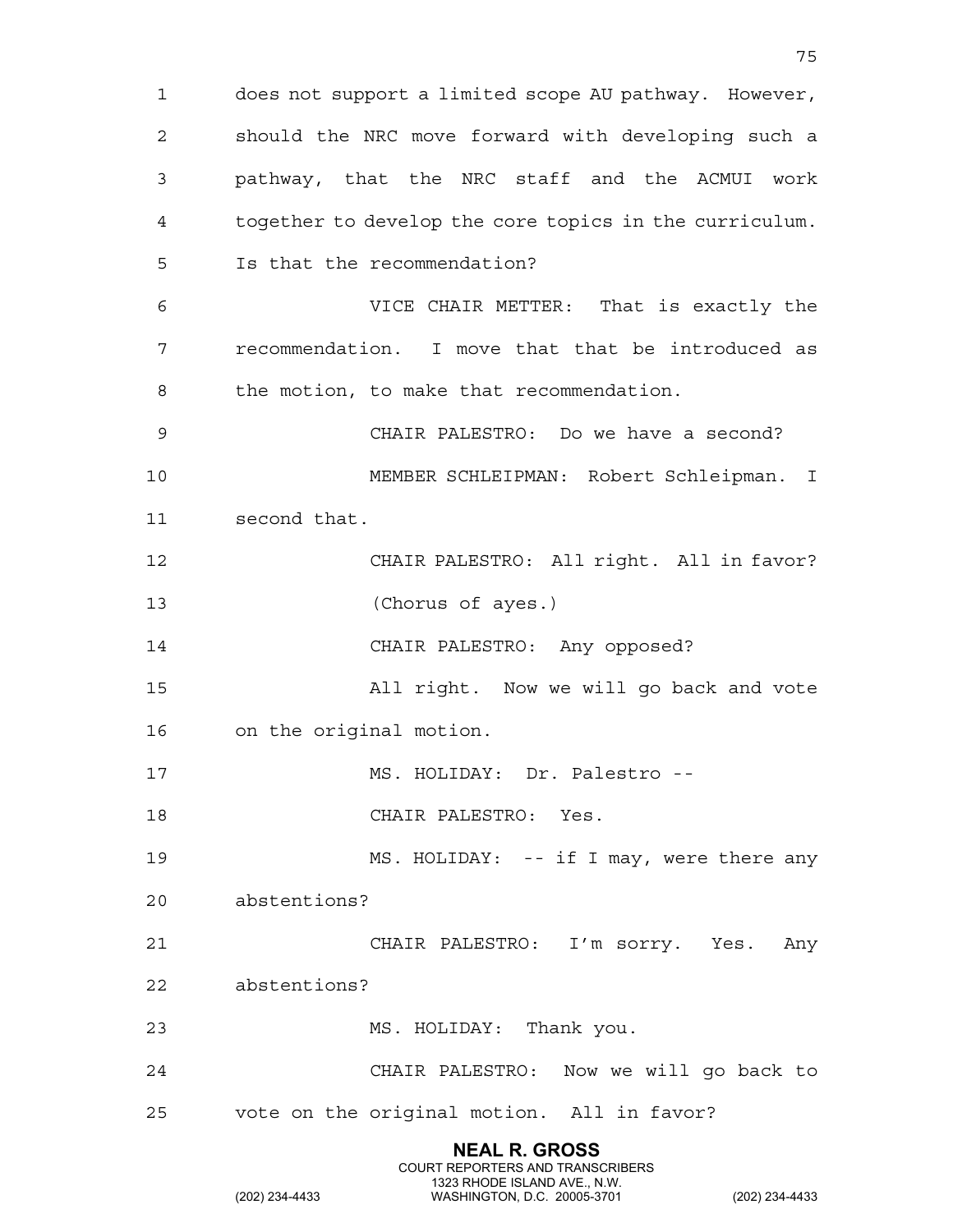**NEAL R. GROSS** 1 (Chorus of ayes.) 2 CHAIR PALESTRO: Any opposed? I am going 3 to oppose it for the reasons that I expressed 4 initially. My concerns -- and I do thank Dr. Segall 5 for his input on retirees. That was certainly very 6 helpful. But before I am comfortable with saying 7 there is no shortage, or there is no potential for a 8 shortage, I would like to see more substantive data. 9 And, again, my biggest concern is the 10 long lag time between initiation and completion of 11 rules changes, and so forth. So I am going to go on 12 the record as being opposed. 13 Any abstentions? All right. 14 MS. HOLIDAY: Okay. Thank you. So I 15 have that the motion passes to approve the report 16 with the amendment regarding the development of the 17 curriculum between the NRC staff and the ACMUI, and 18 that the ACMUI approved the report with one opposing 19 vote. 20 VICE CHAIR METTER: Correct. 21 CHAIR PALESTRO: Correct. 22 MS. HOLIDAY: Okay. 23 CHAIR PALESTRO: We can adjourn the 24 meeting, Ms. Holiday? 25 MS. HOLIDAY: That is correct. So, at

COURT REPORTERS AND TRANSCRIBERS

76

1323 RHODE ISLAND AVE., N.W.<br>WASHINGTON, D.C. 20005-3701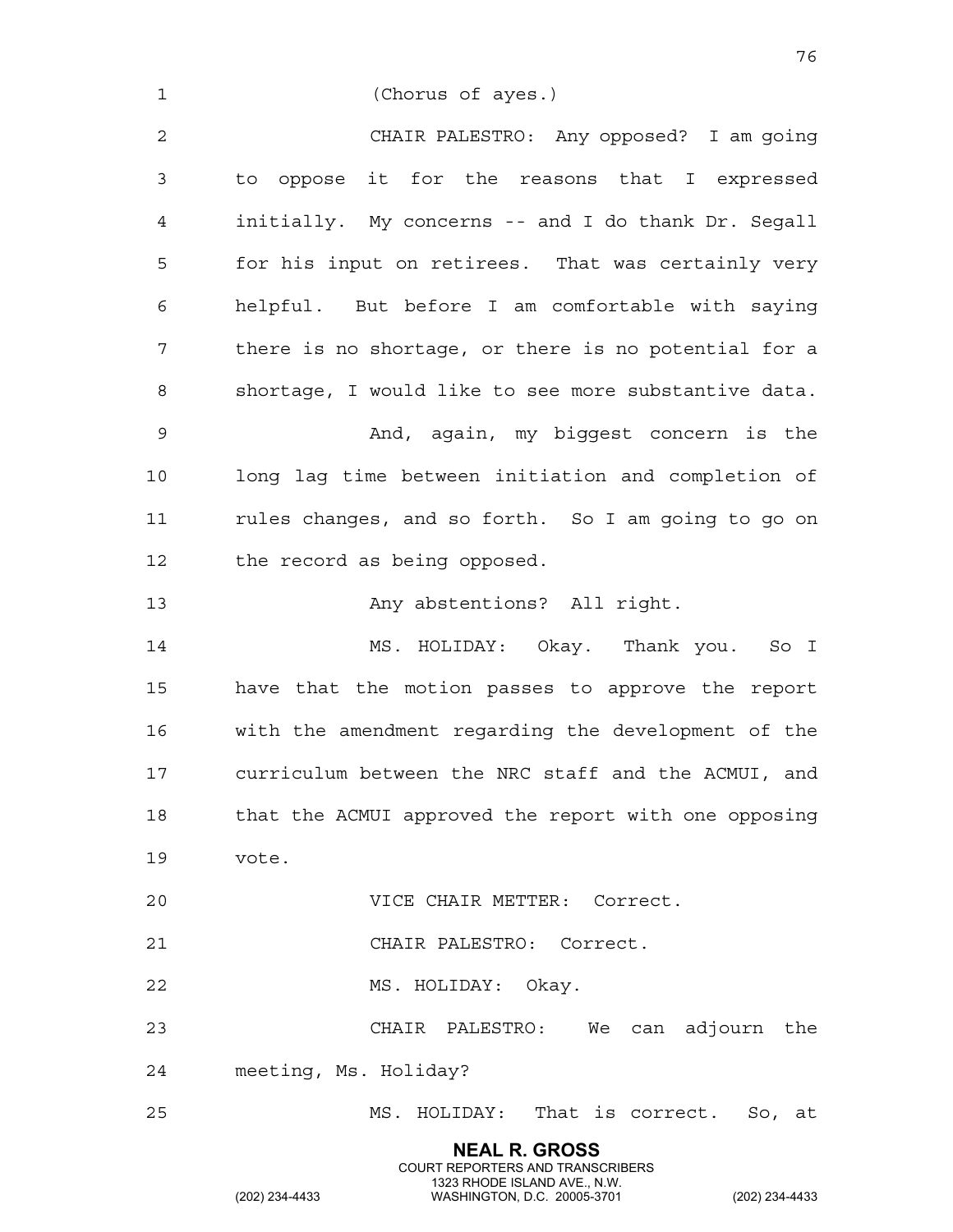1 this time, I would like to thank all of the ACMUI 2 members, particularly the ACMUI Subcommittee members, 3 for developing this subcommittee report and for 4 discussing it today.

77

5 Thank you to the Committee members, NRC 6 staff, and members of the public who have participated 7 and provided thoughtful comment and feedback during 8 this time.

9 As I said earlier in this meeting, the 10 letter that was submitted to the NRC staff from UPPI 11 will be appended to the meeting transcript as part of 12 the official record.

13 If you joined this call after the call 14 started, please make sure that you send an email to 15 Kellee Jamerson, K-E-L-L-E-E dot J-A-M-E-R-S-O-N at 16 nrc.gov, and myself, Sophie Holiday, S-O-P-H-I-E dot 17 H-O-L-I-D-A-Y at nrc.gov, so that we may 18 appropriately capture you as a participant of the 19 meeting.

20 With that being said, thank you for your 21 time, and the meeting is adjourned.

22 CHAIR PALESTRO: Thank you.

23 (Whereupon, the above-entitled matter 24 went off the record at 11:49 a.m.)

25

**NEAL R. GROSS** COURT REPORTERS AND TRANSCRIBERS 1323 RHODE ISLAND AVE., N.W.<br>WASHINGTON, D.C. 20005-3701 (202) 234-4433 WASHINGTON, D.C. 20005-3701 (202) 234-4433